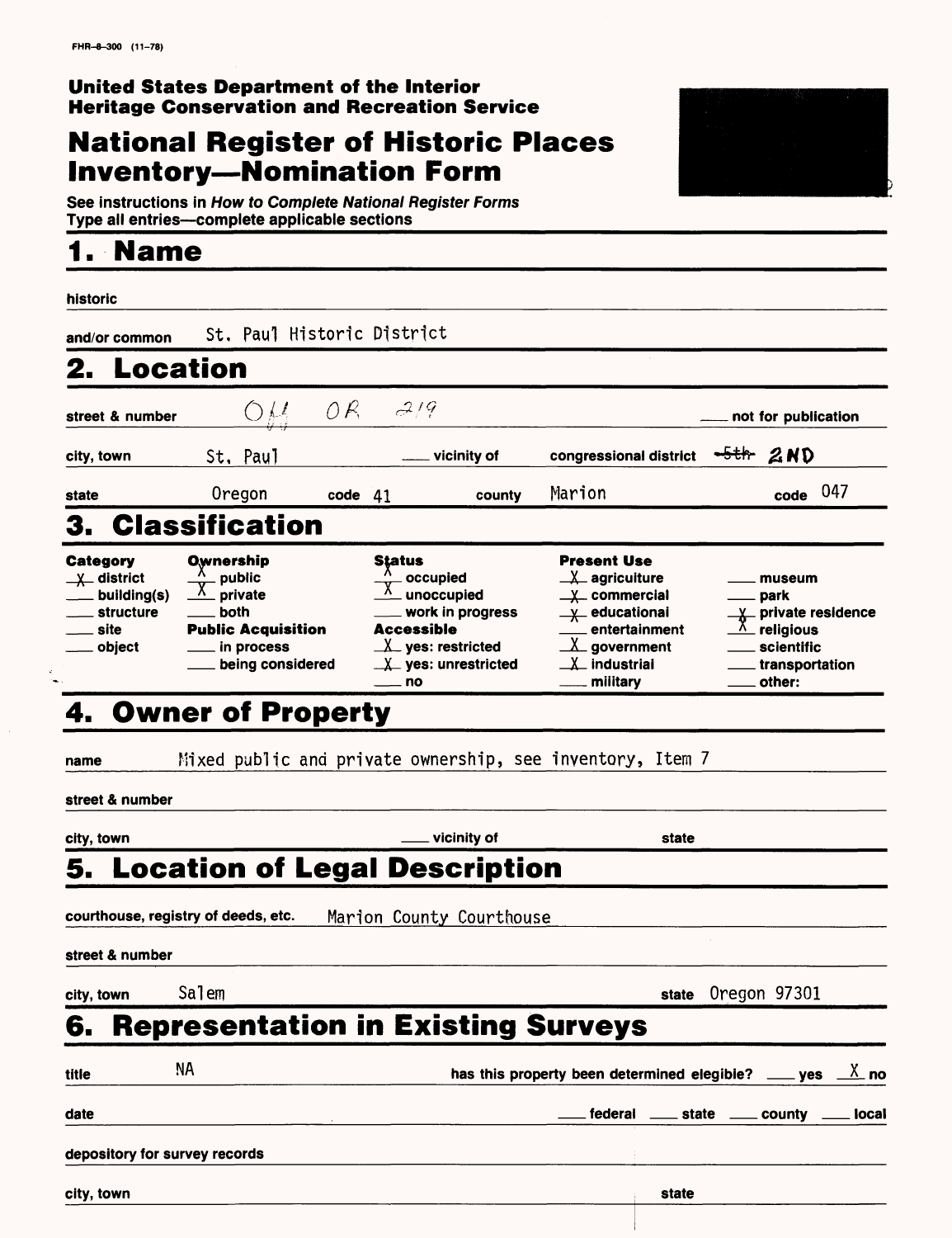## **7. Description**

| <b>Check one</b>                            | <b>Check one</b><br>$\frac{\lambda}{\lambda}$ original site |
|---------------------------------------------|-------------------------------------------------------------|
| $\stackrel{\text{X}}{\mathbb{L}}$ unaltered | moved                                                       |
| $\Lambda$ altered                           | $\overline{\phantom{a}}$                                    |
|                                             |                                                             |

 $\sim$ 

**Describe the present and original (if known) physical appearance** 

The town of St. Paul, Oregon, population 390, is situated in the lush and fertile French Prairie region of the Willamette Valley. Originally the home of the Kalapooian Indians, the area was settled in the first quarter of the nineteenth century by French-Canadians who had retired from the Hudson's Bay Company. The Prairie's rich and productive soil, and proximity to the Willamette River, made it an ideal setting for the initiation and growth of agriculture and commerce. Oregon's first wheat crop was sown on the Prairie. Wheat is still grown there today, in addition to hops, corn, hay, and a variety of fruits, nuts, berries and other vegetables.

date

St. Paul Mission was founded in 1839 by Father Francis Norbert Blanchet. It was his goal to establish St. Paul as a center of Roman Catholic religious and educational activity in the Pacific Northwest. By 1848, the year of the California Gold Rush, that goal had been accomplished. In addition to a log church erected in 1836 before Blanchet's arrival, a boys' school, convent and girls' school, as well as a brick church- all firsts for the Oregon Country - had been erected. By the same year, a mission had been established one-half mile to the west by the renowned Jesuit missionary, Father Pierre Jean De Smet. All of these elements combined to form the most important Catholic community in the Pacific Northwest at the time.

The St. Paul Catholic Church is the only surviving building from the initial period and is currently listed in the Register. It is around this monument that the original town plat was laid out in a grid pattern in the third quarter of the nineteenth century. Located in Section 19, Township 4 South, Range 2 West of the Willamette Meridian, St. Paul is orientd to the northeast. Numbered and named streets run north/south, while named streets run east/west. The main business district of St. Paul evolved around the church,and the block size as it radiated from this structure reflects the change in growth patterns during its history. Blocks of 200 by 132 and 200 by 180 feet are clustered around Church Avenue, the main east/west axis which is aligned with the church. Block size to the north and south of this axis is predominantly 200 by 264 feet, although several blocks measuring 200 by 198 feet can be found to the north. The Academy Addition to St. Paul lies west of the original plat and is composed of a variety of lot sizes.

The proposed St. Paul Historic District is almost wholly contained within the town's original grid pattern. The district contains approximately 88 acres and includes three archaeological sites, the old and new cemeteries, the church, commercial district and surrounding residential areas. Ninety-two separately-held properties of varying degrees of significance are included.

One approaches St. Paul from any compass point through well-maintained farm lands. Many fine examples of late nineteenth century architecture are evident on the prairie surrounding the town, reflecting a pace of life which is serene, straightforward, and unanxious to participate in the growth which is evident outside of the Prairie region. Mature trees, orchards, and open, cultivated farmland can be seen from the roads leading into St. Paul. No abrupt transition from this landscape is evident as one enters the town. Street lighting is minimal, there are few sidewalks and only one traffic signal. Ample open space, including farmland, is contained within the proposed district boundaries. With few exceptions, there is a cohesiveness of scale to the town's architecture. Buildings are rarely taller than two stories. The church steeple is the tallest man-made object. It dominates the landscape and can be seen from all compass points, St. Paul's largest structure is the St. Paul Rodeo Stadium, which occupies portions of four blocks at the southeast corner of the town, but is constructed such that its scale does not detract from the surrounding architecture.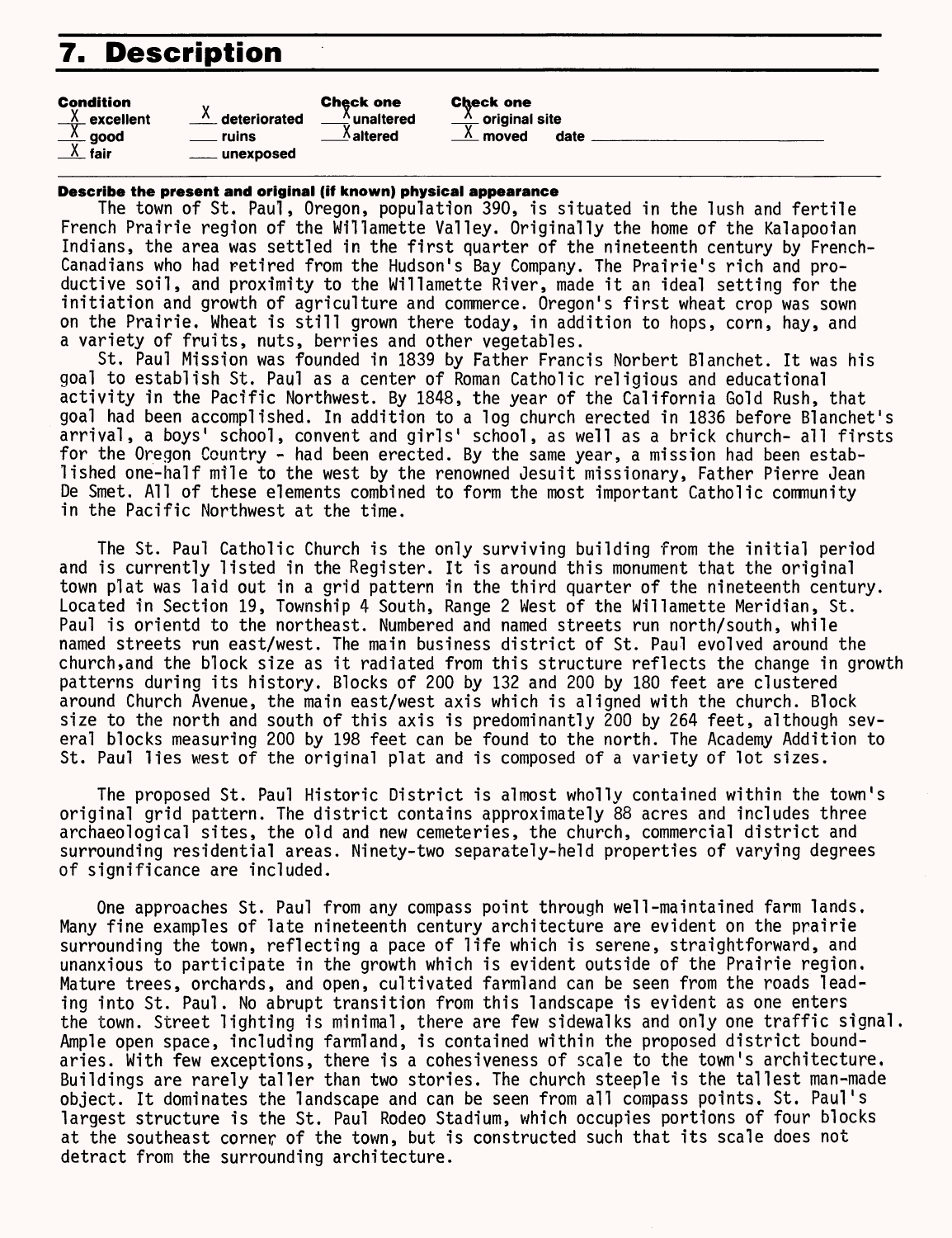## **National Register of Historic Places Inventory—Nominati**

St. Paul Historic District

| i <b>on Form</b> |  |
|------------------|--|
|                  |  |



Dates for the categorization of properties are as follows: Primary structures or sites date from the earliest date of the Mission to the late 1890s; Secondary structures date from the early 1900s to approximately 1920; Compatible and Intrusive structures appear after those dates. Most of the structures were designed and built by local artisans. There are few examples of "high-style" architecture. Most detailing in the domestic architecture is classically-derived but abstracted to a simplicity that is practically astylar. Thus, the term American Vernacular is used in many of the examples to describe the style of architecture. This category is primarily found in structures built before 1900. After that date, Bungalow-type architecture dominates the Secondary examples. Wood was the preferred material in almost all of the domestic architecture.

The extant commercial buildings date from the early twentieth century. Many replaced earlier wooden structures which were lost to decay or fire. Wood, brick, concrete and stucco are the materials used in these buildings. Intrusions are limited in the district. There are no fast food restaurants or convenience stores, and only one gasoline station. The two most recent commercial structures were constructed in a traditional manner and are compatible with the community's historic buildings.

The major industry within the projected district boundaries is the St. Paul Feed and Mill complex. It grew from a single, pre-World War I structure into a series of buildings of various ages placed on the north, south, and western edges of the commercial district. All of the various mill buildings are covered in metallic siding and present a cohesive appearance although they are often in direct contrast to the domestic architecture in those areas they border. The relationship of these industrial buildings to the whole town is an organic one. Historically, growth in St. Paul has comprised an interrelation of commercial, residential, and industrial architecture in a confined area. The juxtaposition of the disparate elements reflect a natural growth by accretion over a period of almost 150 years and it was difficult to categorize the non-historic structures as intrusions.

The following inventory is an itemization of the properties within the proposed district. The specific address, when available, is followed by the tax lot number and the owner's address.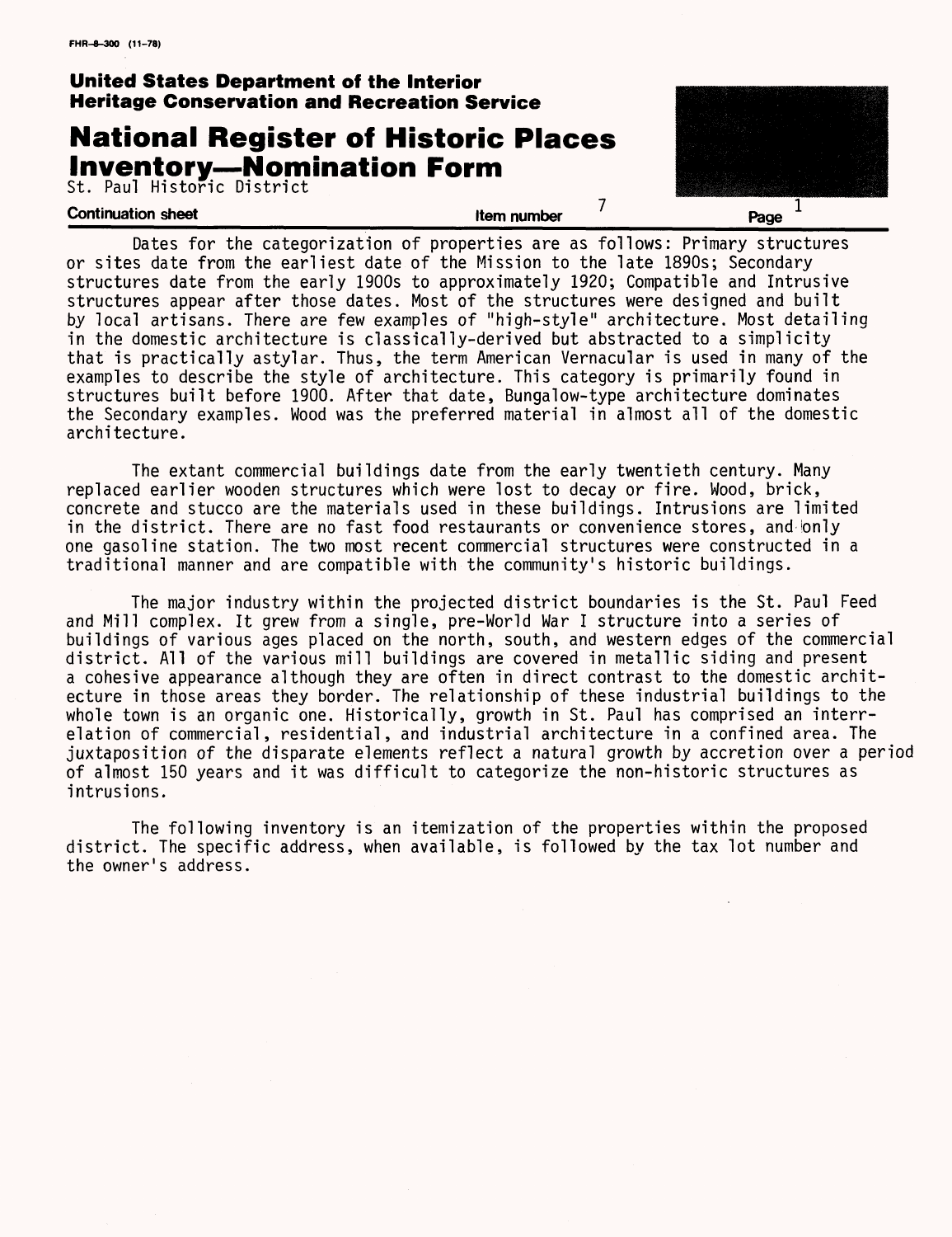**Continuation sheet Item number** 

## **National Register of Historic Places Inventory—Nomination Form**



PARCEL A - St. Paul History District Inventory

1. "New" Cemetery, St. Paul Highway TL 41730-000, photo #6, 7, 8, 9, 10

> Current Owner: Archdiocese of Portland in Oregon 2838 East Burnside, Portland, OR 97207

Date: 1875 Significance: Primary

Description: Located to the east of the core area, overlooking Mission Creek, the cemetery was established to replace the original 1839 cemetery in town. The level expanse is entered through wrought-iron gates. A large cross is centered on the property over the grave of the "Pioneer of the Cross in the Northwest," Archbishop Francis Norbert Blanchet. Surrounding his grave are the tombstones of many Oregon pioneers and original settlers of the French Prairie. The Mortuary Chapel of the Sisters of the Holy Names was located on the northwest corner of the property. Vaults below ground house the remains of the sisters who founded the original convent in 1844, as well as successive generations of religious who continued St. Paul educational traditions. The chapel erected above the vaults was destroyed in 1937. The site is now fenced and has a commemorative marker at its center. The cemetery is approximately 4.53 acres in size.

 $\overline{7}$ 

2. Front of Blocks 31 and 32, St. Paul TL 41731-000

> Current Owner: Lawrence D. Brown 5913 Keene Road No., Gervais, OR 97026

Description: Vacant lot, 132.45 feet by 104 feet, adjacent to New St. Paul Cemetery.

3.  $485$  NE 5th Street,  $E_2$  Block 32, St. Paul TL 91370-250

> Current Owners: U.J. and Zita Kirk Box 2, St. Paul, OR 97137

> Date: Post 1950 Significance: Compatible (noncontributing)

Description: Small, single-story rectangular ranch-style house, set among mature shrubs and trees on well-maintained grounds. Photo #3, Series 2.

4. 433 NE Church Avenue, Front Block 32, St. Paul TL 91370-240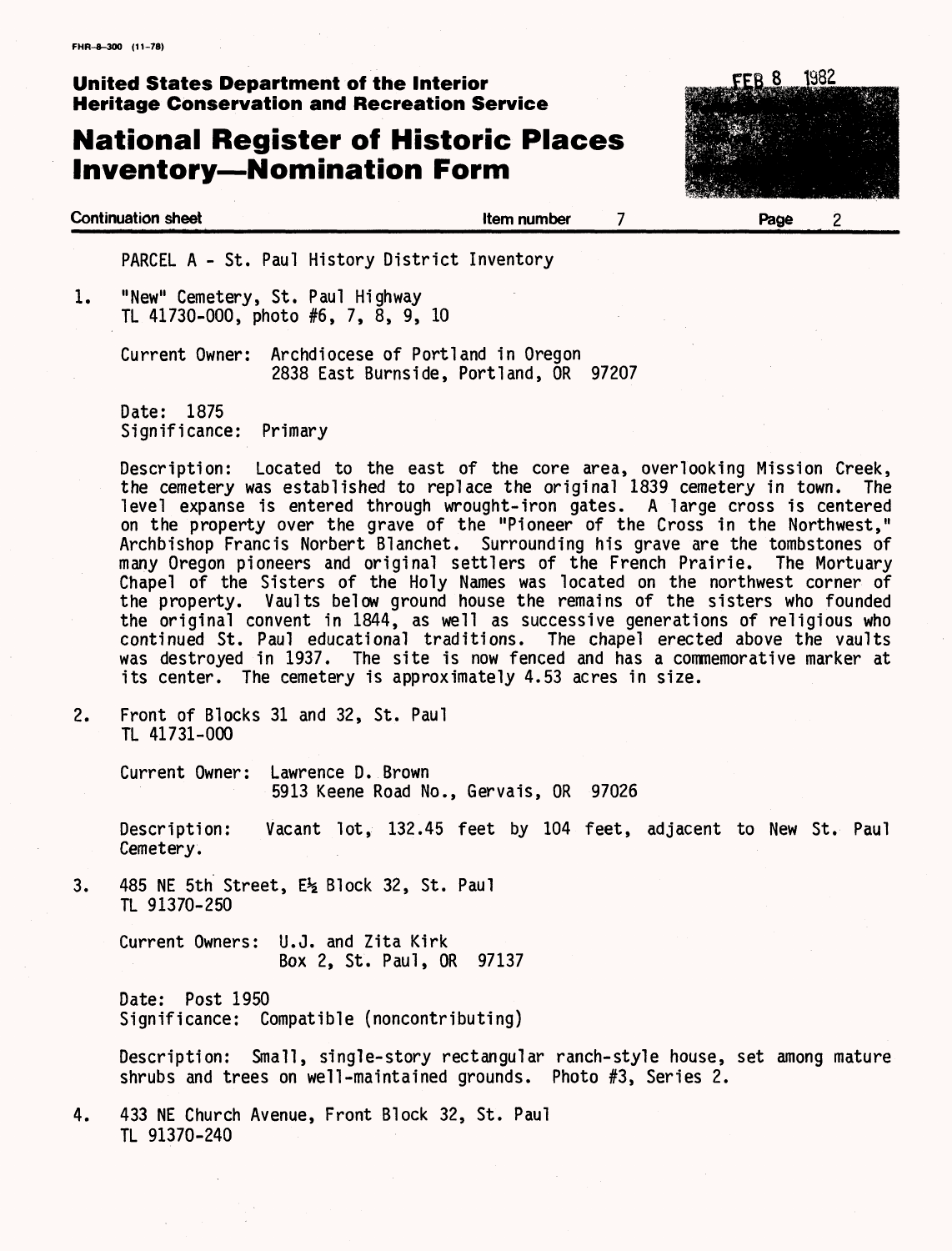## **National Register of Historic Places Inventory—Nomination Form**



| <b>Continuation sheet</b>                                                                                                                                                                                                                             | 7<br><b>Item number</b>                                         | 3<br>Page         |
|-------------------------------------------------------------------------------------------------------------------------------------------------------------------------------------------------------------------------------------------------------|-----------------------------------------------------------------|-------------------|
| $($ continued $)$<br>4.<br>Current Owner:                                                                                                                                                                                                             | William A. and Rosemary Galbraith<br>Box 73, St. Paul, OR 97137 |                   |
| Date: Post 1950<br>Significance: Compatible (noncontributing)                                                                                                                                                                                         |                                                                 |                   |
| Description: Small single-story rectangular ranch-style house with shake roof.<br>Photo #2, Series 2.                                                                                                                                                 |                                                                 |                   |
| Front of Block 31, St. Paul<br>5.<br>TL 91370-230                                                                                                                                                                                                     |                                                                 |                   |
| Current Owners: Casper W. Libel                                                                                                                                                                                                                       | Box 86, St. Paul, OR 97137                                      |                   |
| Description: Vacant lot, 100 feet by 75 feet. Presently contains mobile home,<br>which is reversible intrusion.                                                                                                                                       |                                                                 |                   |
| Front of Block 31, St. Paul<br>6.<br>TL 91370-220                                                                                                                                                                                                     |                                                                 |                   |
| Current Owner: John E. and Mary Jane Petrovich                                                                                                                                                                                                        | 2nd and Church Street, St. Paul, OR 97137                       |                   |
| Date: ea. 1940?<br>Significance: Compatible (contributing)                                                                                                                                                                                            |                                                                 |                   |
| Description: Small $1\frac{1}{2}$ story Cape Cod-style house. Photo #1, Series 2.                                                                                                                                                                     |                                                                 |                   |
| 7.<br>492 SE Church Avenue, Front of Block 33, St. Paul<br>TL 91370-260                                                                                                                                                                               |                                                                 |                   |
| Current Owner:<br>Albert Bernards                                                                                                                                                                                                                     | Box 236, St. Paul, OR 97137                                     |                   |
| Date: 1940s<br>Significance: Compatible (contributing)                                                                                                                                                                                                |                                                                 |                   |
| Description: Single-story house with red tile roof and stucco exterior finish<br>with brick accents, somewhat in an updated "Mediterranean" vein.<br>compatible with other residences of the 1930s and 1940s based on<br>periods. Photo #4, Series 2. |                                                                 | It is<br>historic |
| 103 SE 4th St.<br>8.<br>TL 91370-290                                                                                                                                                                                                                  |                                                                 |                   |
| Current Owners: C.L. and Elizabeth Vanderwiele                                                                                                                                                                                                        |                                                                 |                   |

Box 128. St. Paul, OR 97137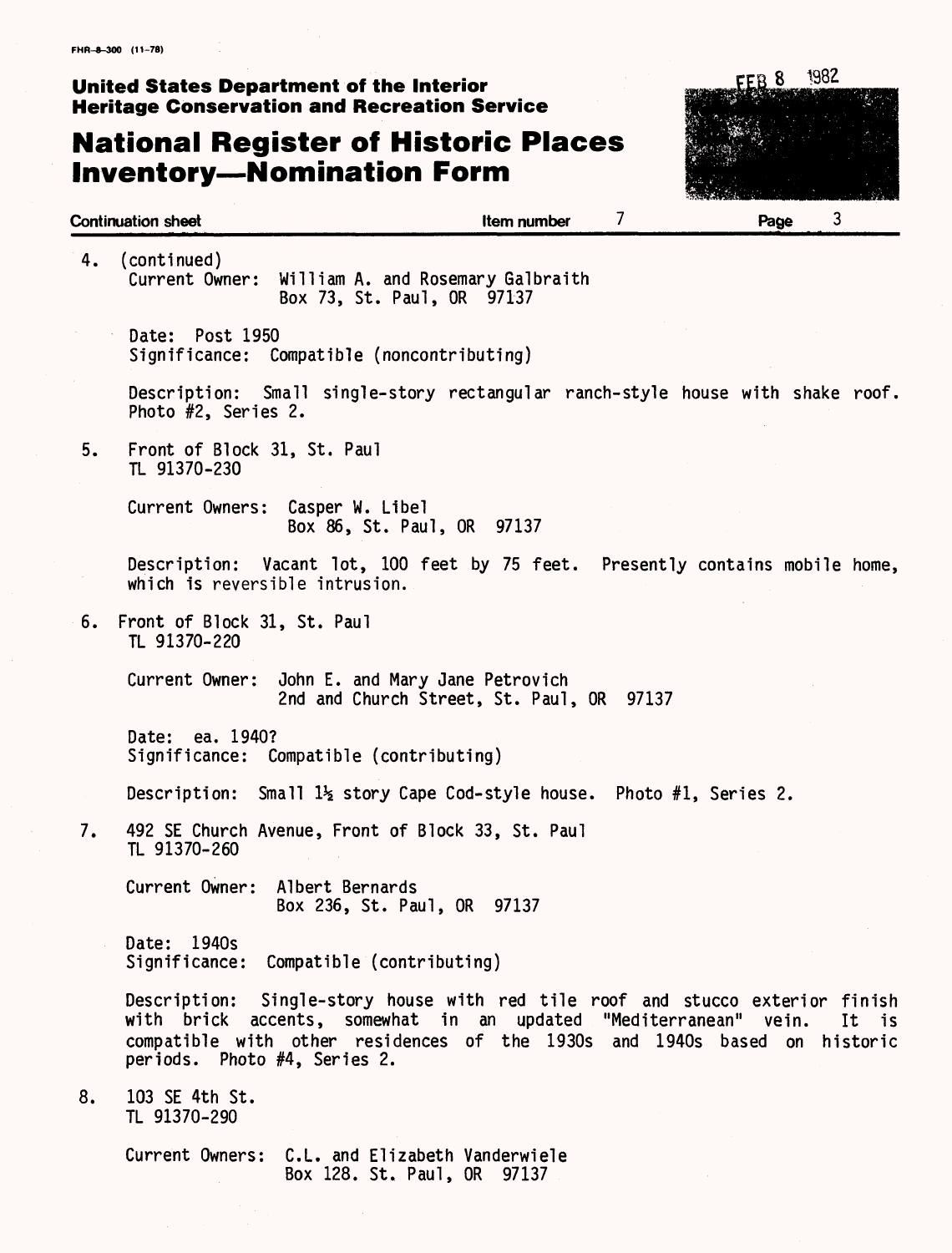## **National Register of Historic Places Inventory—Nomination Form**



- 8. (continued) Date: 1939 Significance: Compatible (contributing)
	- Description: A one and one-half story American Tudor house, covered in asbestos shingle. It anchors the northeast corner of the proposed district.
- 9. 191 SE 4th St. TL 91370-280, photo #2

Current Owners; Leo and Nellie Ferschweiler Box 43, St. Paul, OR 97137

Date: c. 1910 Significance: Secondary

Description: A one and one-half story American Vernacular-style house with Bungalow detailing. Asbestos shingle exterior. Gable roof with gabled dormer. Bracketed eaves. Shed roof porch on west (front) elevation supported by squared columns. One over one sliding sash with diamond-patterned mullions on the upper pane. One of a cluster of three houses of similar date.

10. TL 38819 (old number)

Current Owners: Leo and Nellie Ferschweiler Box 43, St. Paul, OR 97137

Description: Lot 59.5 feet by 100 feet, used as back yard for #9.

11. 404 SE Blanchet Avenue TL 91370-490, photo #13

> Current Owners: Carl and Clara Kirsch Box 57, St. Paul, OR 97137

Date: c. 1918 Significance: Secondary

Description: A two and one-half story Bungalow-style house, located on a corner lot. A garage and small barn are the only structures on the block, which is wholly owned by the Kirsches. Hipped and pedimented dormers pierce the hipped roof. Horizontal weatherboard covers the exterior wals. A hipped roof porch is found on the north (front) elevation and is supported by square columns. Rafters<br>are exposed under all eaves. Windows are varying dimensions and are Windows are varying dimensions and are assymmetrically positioned.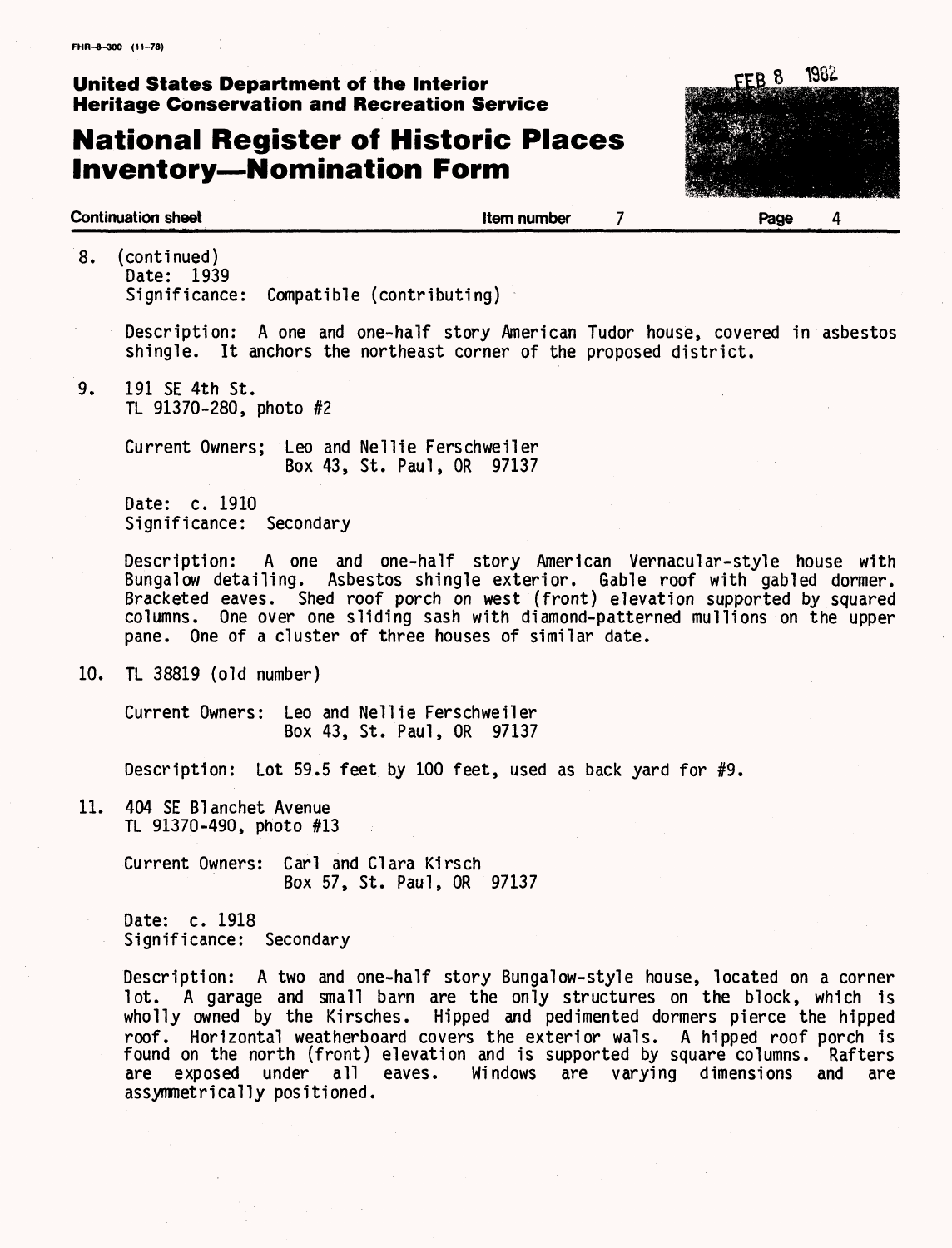## **National Register of Historic Places Inventory—Nomination Form**



12. Corner of 4th and Park TL 38842

> Current Owners: Arthur and Delores L. Speidel 4th and Park, St. Paul, OR 97137

Date: 1912 Significance: Secondary

Description: A one and one-half story Bungalow-style house. Gabled dormer<br>centered on north (front) elevation covers recessed porch. California centered on north (front) elevation covers recessed porch. Bungalow-style detailing visible in the pegged cornice boards. Windows one over one assymetrically positioned. Exterior walls covered in asbestos shingle.

13. 4th and Delmore TL 41716-000

> Current Owners: John M. and Kathleen Kirsch Box 215, St. Paul, OR 97137

Date: c. 1950 Significance: Compatible (noncontributing?)

Description: A one story rectangular house, 24 by 36 feet, covered in asbestos shingle. Located across from Rodeo grounds park.

14. St. Paul Rodeo Blocks 42, 43, 46, 47, TL 38823, photo #36

> Current Owner: City of St. Paul 133 NW Main, St. Paul, OR 97137

Date: 1945 Significance: Compatible (contributing)

Description: The four block complex includes the horseshoe-shaped stadium and various outbuildings. The stadium is constructed in wood and faces north. The open space to the south and park-like acreage to the north is generally unused throughout the year but serves various functions during the annual St. Paul Rodeo. This event, in its 45th year, is a major part of the national rodeo circuit, and has attracted as many as 40,000 visitors to St. Paul over its three day duration.

15. 292 SE 4th TL 91370-470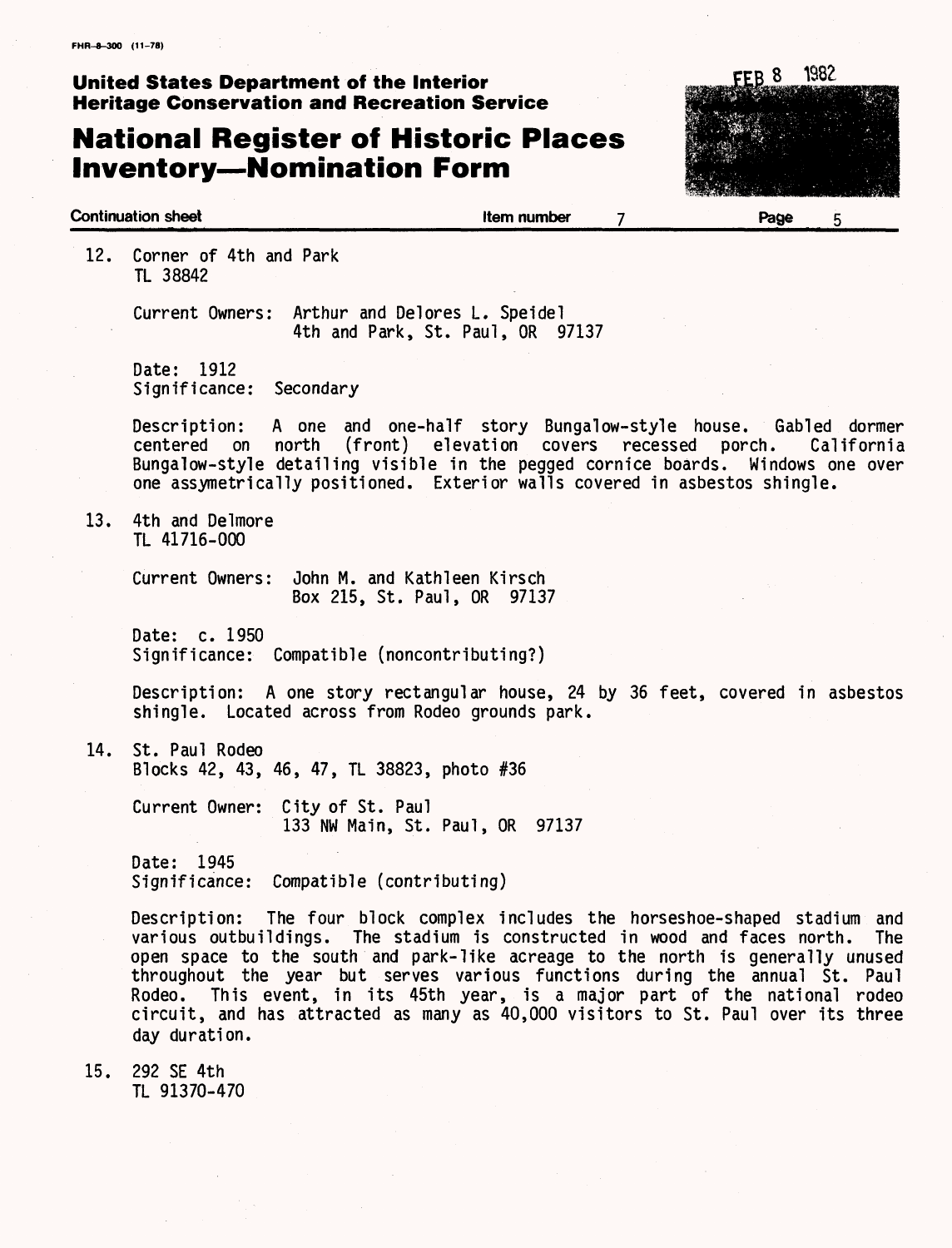# **National Register of Historic Places**



|     | 15. (continued)                            |                                                                                                                                                                                                                                                                                                                                                                           |                               |                  |  |
|-----|--------------------------------------------|---------------------------------------------------------------------------------------------------------------------------------------------------------------------------------------------------------------------------------------------------------------------------------------------------------------------------------------------------------------------------|-------------------------------|------------------|--|
|     |                                            | Current Owners: Ramey and Dorothea Lambert<br>% Phillip and Beverly Bush<br>1588 Eden Lane, Roseburg, OR 97470                                                                                                                                                                                                                                                            |                               |                  |  |
|     | Date: c. 1930                              | Significance: Compatible (contributing?)                                                                                                                                                                                                                                                                                                                                  |                               |                  |  |
|     | this site in 1974.                         | Description: A simple rectangular house whose hipped roof relates it to the<br>adjacent Bungalow-style houses. The house was moved from Clackamas County to                                                                                                                                                                                                               |                               |                  |  |
| 16. | 390 SE Blanchet<br>TL 91370-480, photo #14 |                                                                                                                                                                                                                                                                                                                                                                           |                               |                  |  |
|     |                                            | Current Owners: Daniel M. and Jennifer L. Smith<br>Box 66, St. Paul, OR 97137                                                                                                                                                                                                                                                                                             |                               |                  |  |
|     | Date: c. 1913<br>Significance: Secondary   |                                                                                                                                                                                                                                                                                                                                                                           |                               |                  |  |
|     | north (front) elevation.                   | Description: A well-maintained, two and one-half story Bungalow-style house. On<br>heavily landscaped lot. Dimensions 31 by 39. Hipped roof with a dormer on the<br>Classically-derived detailing. Wide-proportioned one over one sliding sash<br>windows. Built for the town's first bank manager. Also on the property is a<br>compatible barn structure, erected 1980. | Thin horizontal weatherboards | on the exterior. |  |
| 17. | 192 SE 4th<br>TL 91370-308                 |                                                                                                                                                                                                                                                                                                                                                                           |                               |                  |  |
|     |                                            | Current Owners: Bruce A. and Kimberly McKay<br>192 SE 4th, St. Paul, OR 97137                                                                                                                                                                                                                                                                                             |                               |                  |  |
|     | 1972<br>Date:<br>Significance:             | Compatible (noncontributing)                                                                                                                                                                                                                                                                                                                                              |                               |                  |  |
|     | Description:                               | Small, rectangular ranch-style home.                                                                                                                                                                                                                                                                                                                                      |                               |                  |  |
| 18. | Block 34<br>TL 91370-301                   |                                                                                                                                                                                                                                                                                                                                                                           |                               |                  |  |
|     | Current Owner:                             | Ira G. Passey<br>Box 127, St. Paul, OR 97137                                                                                                                                                                                                                                                                                                                              |                               |                  |  |
|     | Description:                               | Two vacant lots, 100 by 100'and 165 by 80.                                                                                                                                                                                                                                                                                                                                |                               |                  |  |
|     |                                            |                                                                                                                                                                                                                                                                                                                                                                           |                               |                  |  |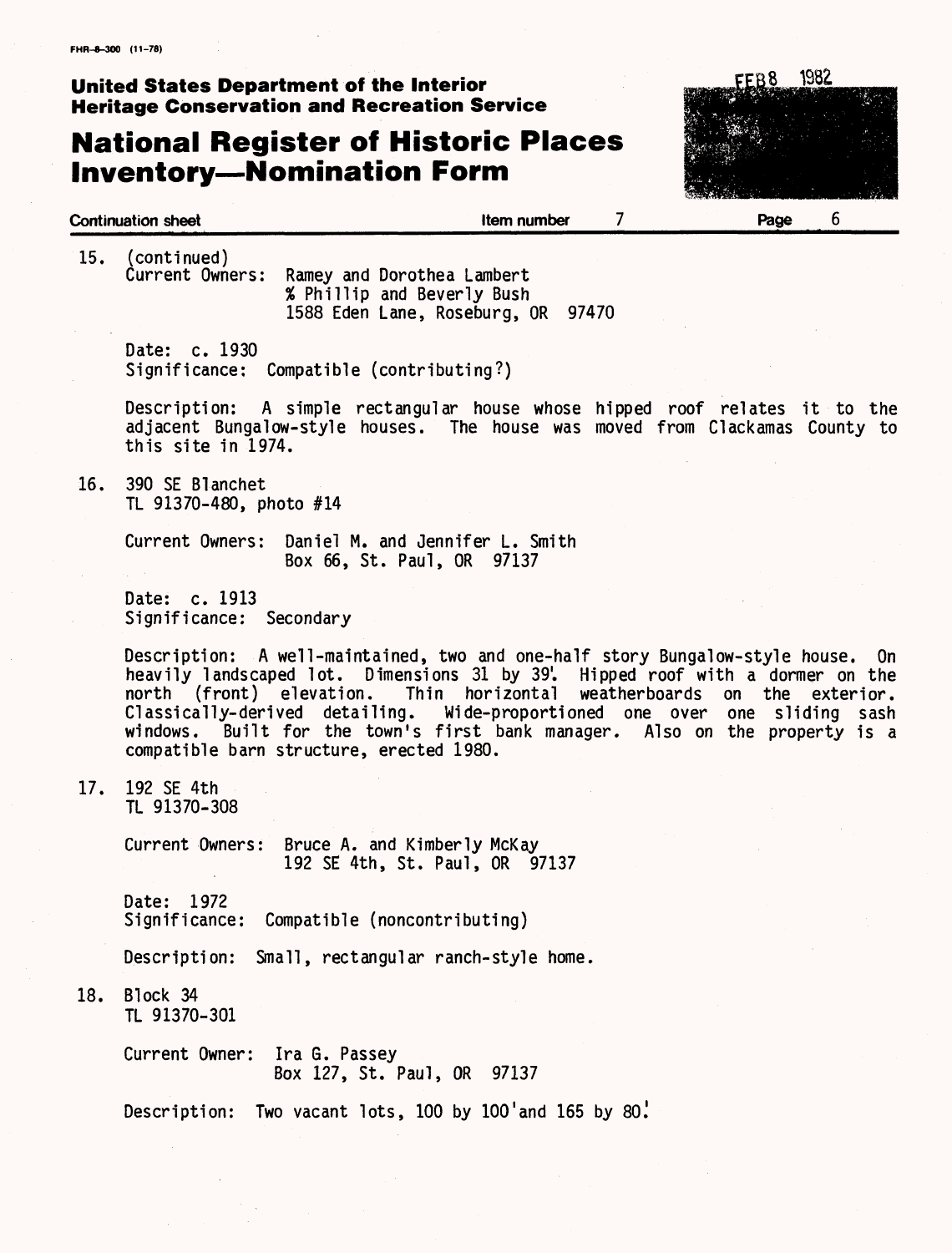## **National Register of Historic Places Inventory—Nomination Form**



 $\overline{7}$ 

#### **Continuation sheet Item number Page**

19. Old St. Paul City Hall Corner of 3rd St. and Church Avenue TL 91370-310, photo #15, 16

> Current Owners: Albert and George Bernards Box 67, St. Paul, OR 97137

Date: c. 1875 Significance: Primary

Description: A two story unoccupied structure. Dimensions 35 by 80. Rectangle with a metal-covered gable roof. Clapboard siding with square nails. Four formally-arranged windows on each elevation. Taller windows on the ground floor. All are four over four sliding sash. On the north (front) elevation, an upper level door has been removed, as has the porch. Most of the windows have been broken or are boarded up. At some point two doors were cut into the west elevation. Although the building is only used for storage and is in generally neglected condition, its foundation is secure, having been reinforced with concrete. Building served as St. Paul's City Hall for many years.

20. Block 38, Lot 3 TL 91370-430

> Current Owners: Ascencion and Angela Contreras Box 94, St. Paul, OR 97137

Date: C. 1910 Significance: Compatible (contributing)

Description: A one and one-half story Bungalow-style house. Exterior shingled. Dimensions 32 by 36. Hipped roof with dormers. House altered with contemporary dormers. Was also moved from unknown location. Fair condition.

21. Block 38, Lot 4 TL 91370-440

> Current Owners: Ascencion and Angela Contreras Box 94, St. Paul, OR 97137

Description: Vacant lot, 66 by 100 feet.

22. Block 38, Lots 5 and 6 TL 91370-450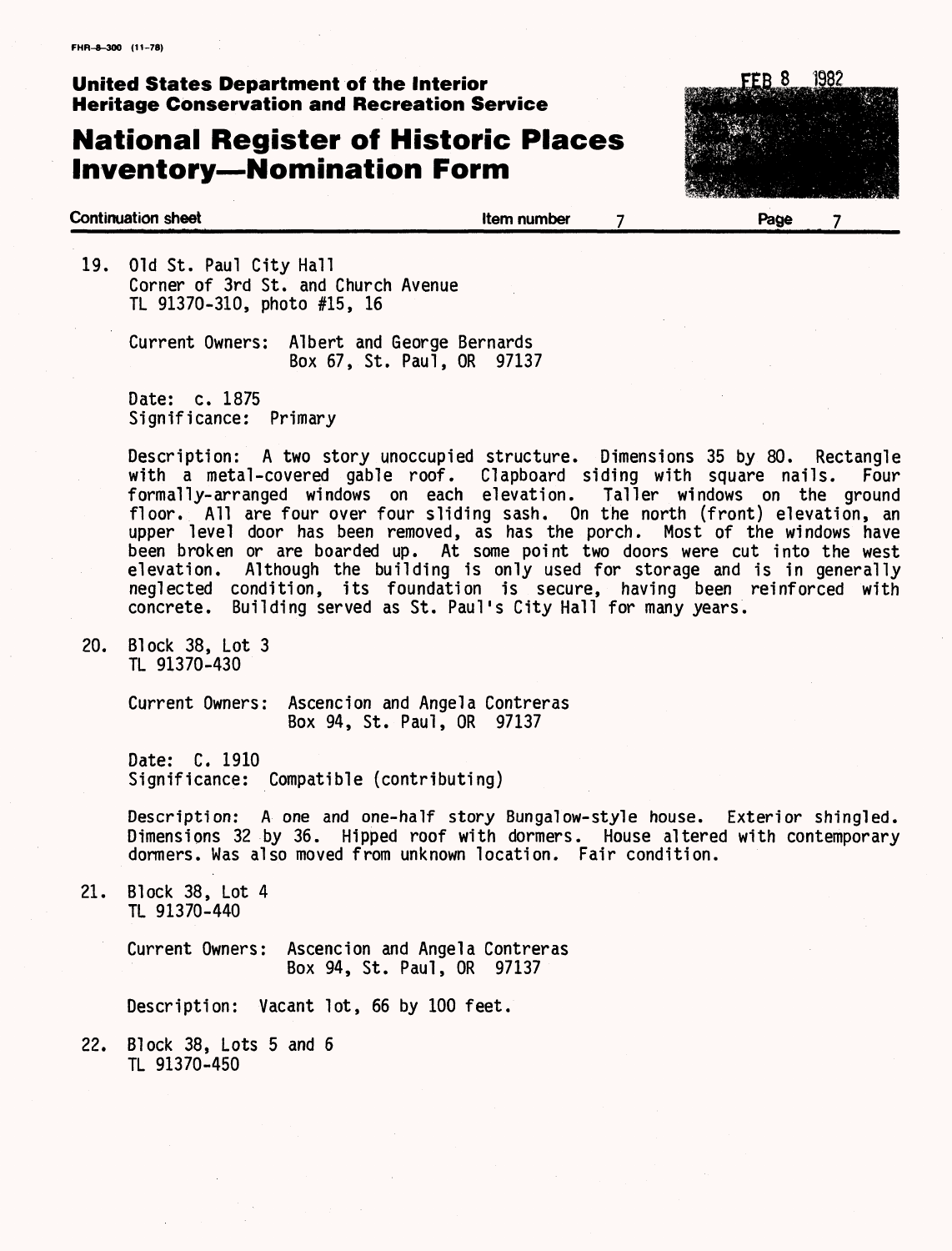## **National Register of Historic Places Inventory—Nomination Form**



22. (continued) Current Owners: Albert and George Bernards Box 67, St. Paul, OR 97137

Date: unknown Significance: Intrusion

Description: One and one-half story rectangular industrial building. Metal siding. Irregular gable roof.

23. Block 38, Lot 7 TL 91370-460

> Current Owners: Albert and George Bernards Box 67, St. Paul, OR 97137

Description: Vacant lot, 66 by 100 feet.

24. 203 SE 2nd St. TL 91370-420, photo #31, 32, 33

> Current Owners: Jay and Michelle Phillips 18841 River Rd. NE, St. Paul, OR 97137.

Date: c. 1880 Significance: Primary

Description: A one and one-half story house with gable roof, American Vernacular style. Simple detailing. Originally had porch on west (front) elevation and on north elevation. Extant porch and large windows are alterations. In fair condition. Was significant as one of only two hotels in St. Paul's history.

25. Block 35, Lots 1-6 TL 91370-320

> Current Owners: Albert and George Bernards Box 67, St. Paul, OR 97137

Date: Unknown Significance: Intrusion

Description: A series of metal-sided industrial buildings, generally one and one-half stories high. Gable and flat roofs. One has battered walls.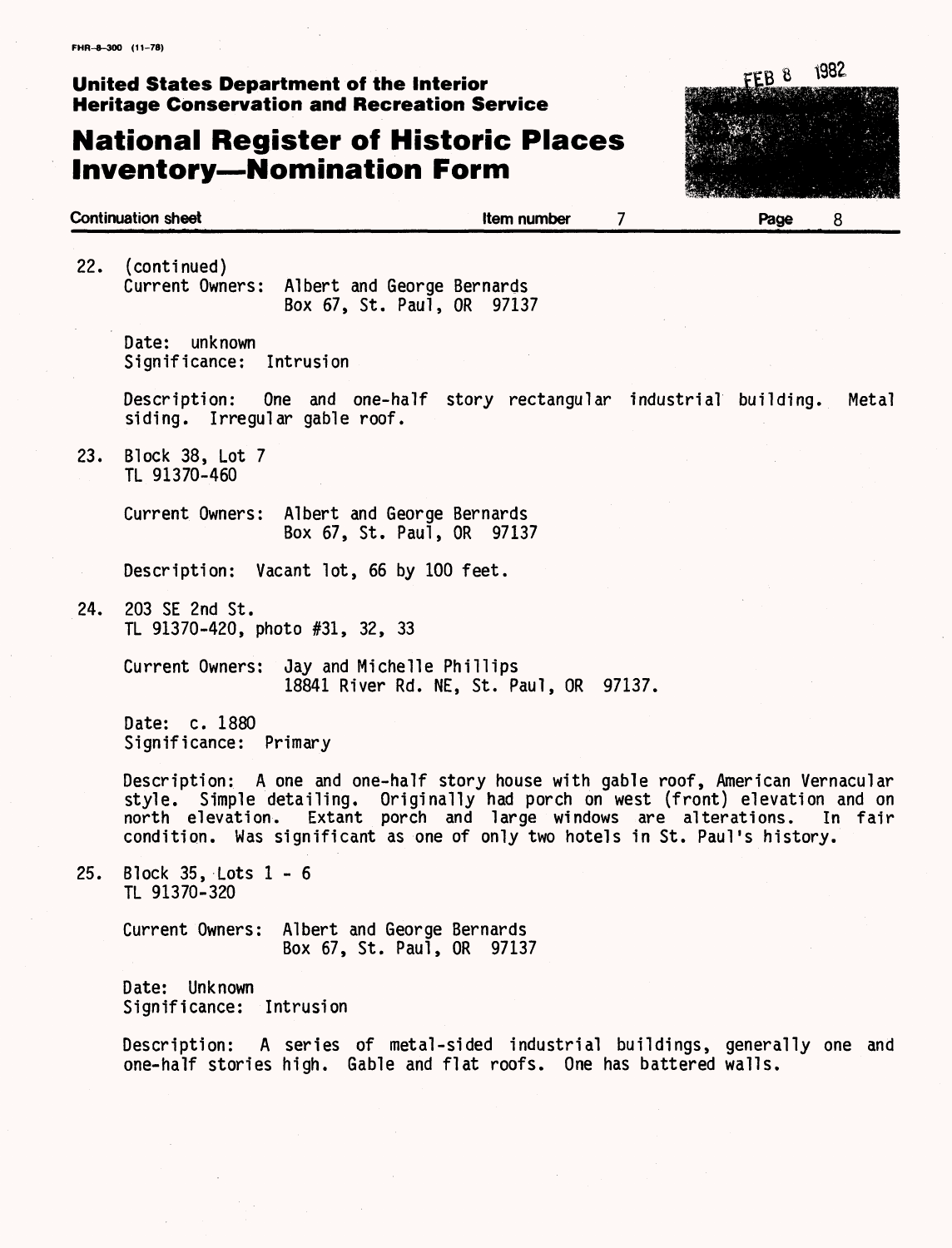## **National Register of Historic Places Inventory—Nomination Form**



26, Block 30 TL 91370-200

> Current Owner: St. Paul School District #45 601 NW Main, St. Paul, OR 97137

Date: c. 1913 Significance: Secondary

Description: A large one and one-half story gymnasium from the old St. Paul grade school, which is no longer extant. A rectangular structure with a slanted gable roof. Exterior of horizontal weatherboard siding. Small windows on north and south elevations. West (front) elevation has pent roof. Eaves are bracketed. Now houses a kindergarten. The original school was taught by the Sisters of the Holy Names, apart from their teaching at St. Paul's Academy.

Matthew O'Connell Murphy House  $27.$ Block 27, East  $\frac{1}{2}$ TL 91370-150

Current Owner: St. Paul Mission Historical Society P.O. Box 158,St. Paul, OR 97137 Date: c. 1851 Significance: Primary. Moved from Block 5 to Block 27 in 1981 to prevent demolition,

Description: 2-sty., vernacular frame house with gable roof; original central Italianate porch with upper deck and balustrade later modified as double piazza. Single sty. ell with side porch is believed to date from 1846.

28. Emmet Kirk House 201 NE Mission Avenue TL 91370-160, photo #17, 18

> Current Owner: St. Paul Mission Historical Society PO Box 158, St. Paul, OR 97137

Date: c. 1890 Significance: Primary

Description: One story Queen Anne-style house. Moved from Block 29 to Block 27 in 1976 to prevent demolition. Has Eastlake detailing. Roof hipped with gable projections. Windows one over one sliding sash set in frames with elaborate entablatures. Patterned shingles in the pedimented gable on the South (front) elevation were originally echoed in the roof shingles. The house was originally multi-colored. A large wood shed and storage structure is attached at the rear of the house. It is in excellent condition. Operated as historical museum. House was built for Enrmet Kirk, St. Paul Postmaster from 1887 to 1899.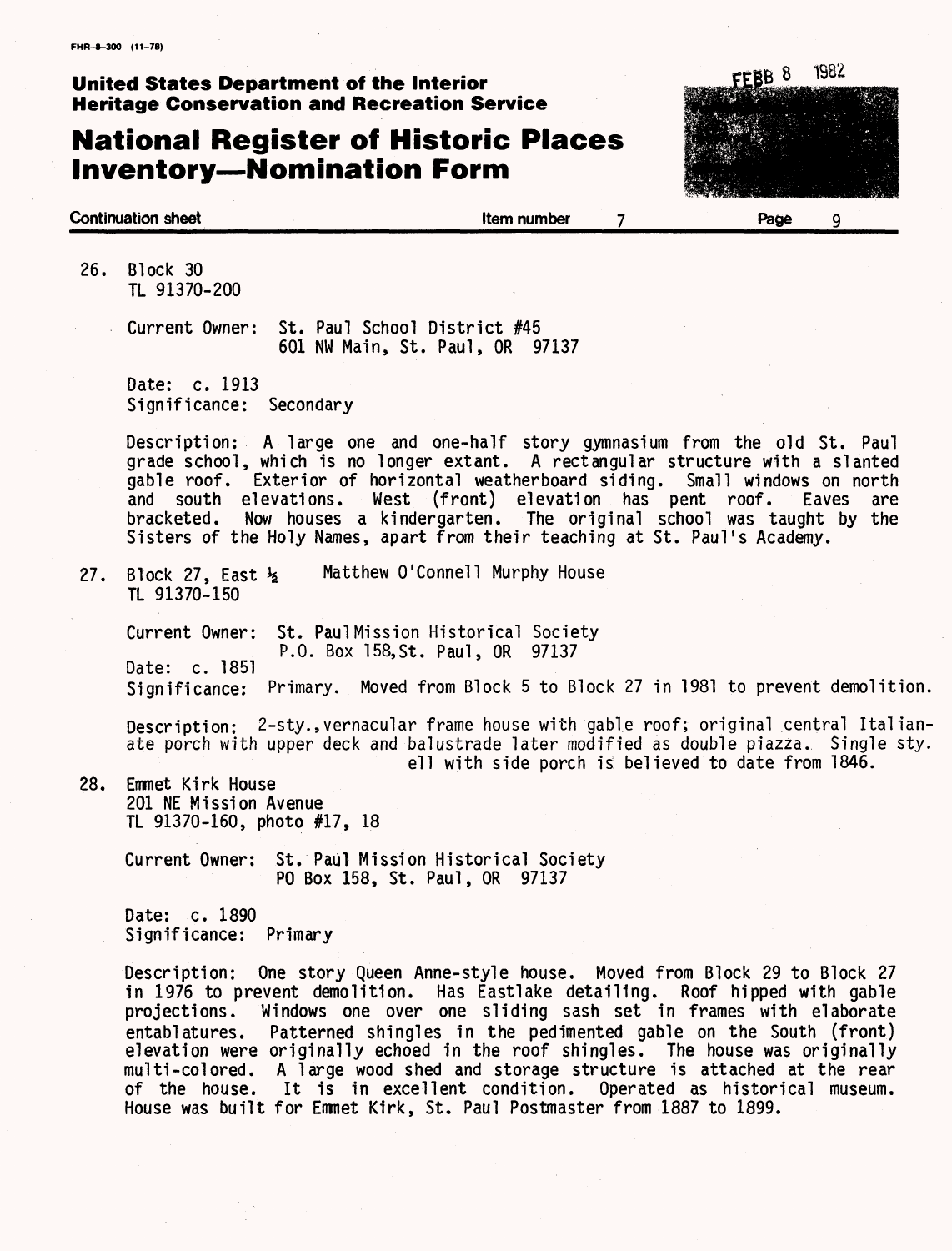## **National Register of Historic Places Inventory—Nomination Form**



#### **Continuation sheet Item number Page** 10

29. St. Joseph's College, Archaeological Site TL 1310, photo #25, 26

> Current Owners: Daniel M. and Jennifer L. Smith Box 66, St. Paul, OR 97137

Date: Begun c. 1841 Significance: Primary

Description: Although the exact location of the school site is unknown,<br>fragments of brick have been found on portions of Blocks 21 and 22. fragments of brick have been found on portions of Blocks 21 and 22. Historically, the building was known to have been to the east of the old cemetery and to the southeast of the old log church. Mission Creek, located at the southern edge of the property, reportedly lay 300 feet from the College building. Today, the site, recently occupied by a filbert orchard, has been cleared and planted in grass. The single story structure was originally built as lodging for Father Blanchet. It was the first building erected on the Mission and served as a meeting place for religious instruction as well as a community hall. Its function changed due to a 4800 franc offering from a Parisian, Joseph Laroque. This endowment created St. Joseph's College, a boarding school for Laroque. This endowment created St. Joseph's College, a boarding school for<br>boys. Opened in October. 1843 with thirty students, it was the first school of Opened in October, 1843 with thirty students, it was the first school of its kind in the Northwest. It was administered by secular priests.\*A second story was added in 1845. The building is shown in the 1847 engraving (photo #4) and perhaps in the far right of the Paul Kane watercolor (photo #3), completed in the same year. The school was abandoned soon after the exodus to the California gold fields depleted the adult population in 1848. It was subsequently used as a hospital during a typhoid epidemic in 1851, but was never reopened as an educational facility.<br>
\*Jean Baptiste Z. Bolduc, in charge, assisted b \*Jean Baptiste Z. Bolduc, in charge, assisted by Antoine Langlois

30. 720 NE Main TL 91370-025, photo #20

> Current Owners: A.C. Grossenbacher, et al 9643 SW Viewpoint, Portland, OR 97219

Date: c. 1880 Sgnificance: Primary

Description: A T-shaped house. Main block two stories with one story wing.<br>Unaltered and in fair condition. Exterior walls horizontal shiplap. Single and Unaltered and in fair condition. Exterior walls horizontal shiplap. Single and paired windows in simple frames with Classically-derived detailing. Windows paired windows in simple frames with Classically-derived detailing. generally one over one sliding sash but one, four over four, is visible in the kitchen wing. Dimensions 26 by 39 feet. Gabled roof. Surrounded by large, mature trees which block view from the road. No main entrance on the west or south elevations which face the street. House is historically associated with an Indian who reportedly saved many persons during the flood which destroyed nearby Champoeg in 1861.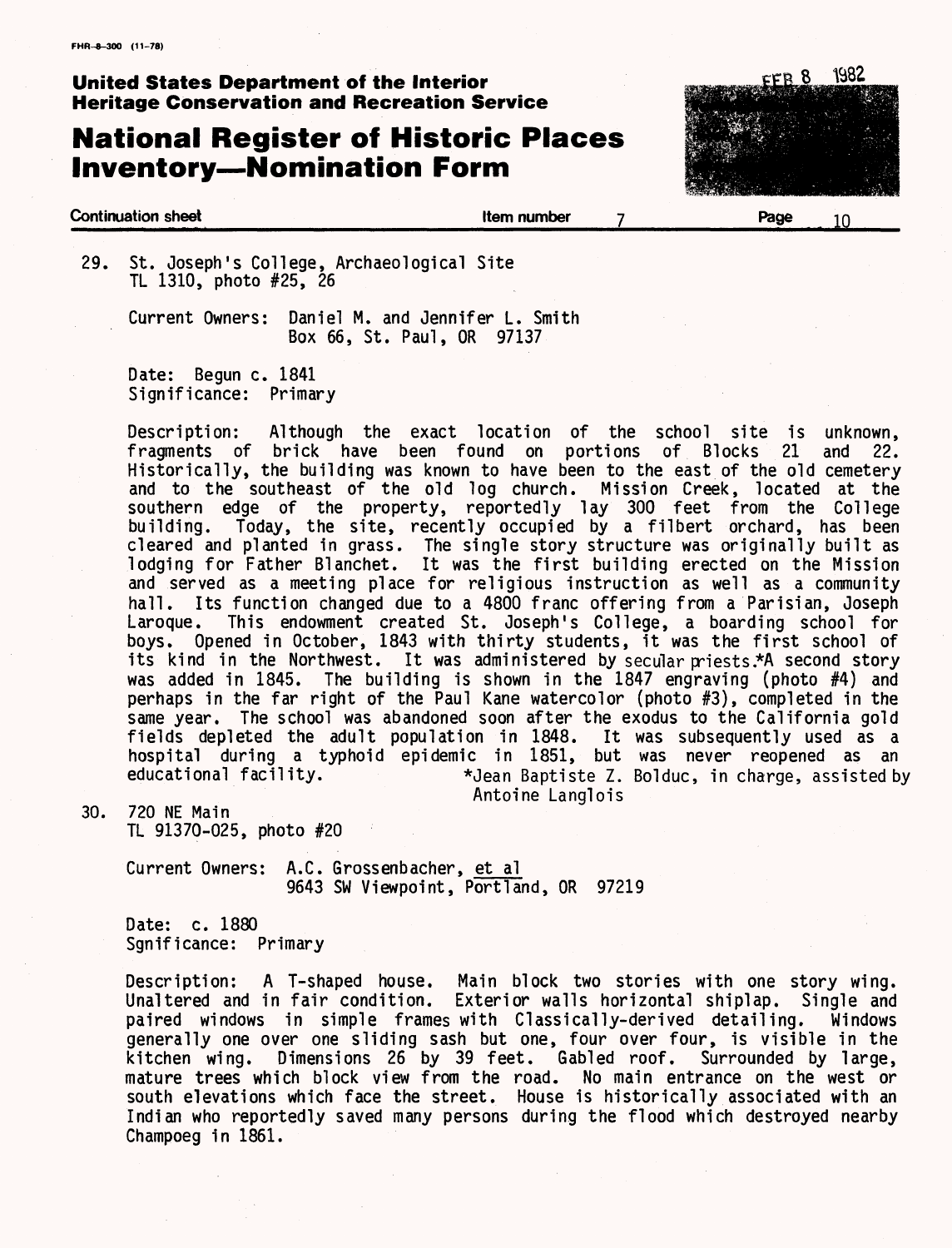## **National Register of Historic Places Inventory—Nomination Form**



**Continuation sheet Item number Page** 11

31. 701 NE Main TL 91370-030

> Current Owners: Pablo and Luvia Levya Rt 1 Box 74, St. Paul, OR 97137

Date: 1951 Significance: Compatible (noncontributing)

Description: Well maintained ranch-style house. Asbestos shingle exterior.

32. 683 NE Main TL 91370-040, photo #21

> Current Owner: Irene M. McKillip Box 22, St. Paul, OR 97137

Date: c. 1890 Significance: Primary

Description: A one and one-half story house. American Vernacular style. Currently sided with asbestos shingle. One story dependencies to the rear have been remodeled with horizontal sliding sash. Roof is gabled. Simple porch on west (front) elevation has hipped roof. Entrance centered on this elevation between two large windows with fixed upper panes. This window also appears on the north elevation. Upper level windows are four over four sliding sash. Frames are simple and are undetailed. No other detailing is visible on the house. Large mature trees grow next to the road and shield the house from view. 36 by 50 feet.

33. 664 NE Main TL 91370-050

> Current Owners: Anastacia and Henry Barrera Box 131, St Paul, OR 97137

Date: c. 1910 Significance: Secondary

Description: A single story rectangular house, 30 by 34'. Shingled exterior. Gabled roof. Gabled porch on west (front) elevation. Exposed rafters in the eaves. Simplified Bungalow-style detailing. Windows altered to horizontal sliding sash at unspecified date.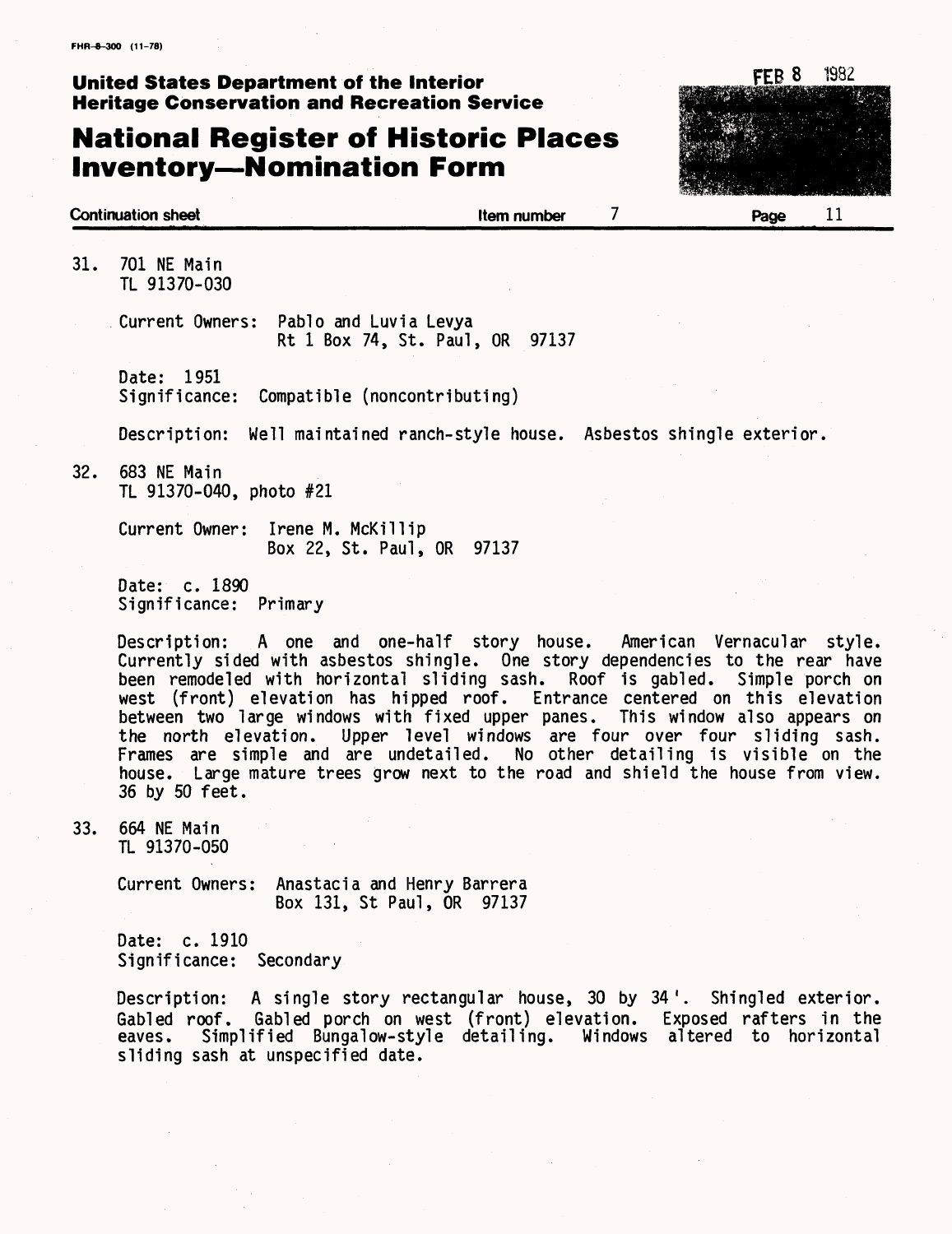## **National Register of Historic Places Inventory—Nomination Form**



**Continuation sheet Continuation sheet Continuation sheet 12** 

34. 602 NE Main TL 91370-060, photo #22, 23

> Current Owner: Louise Manegre Box 146, St. Paul, OR 97137

Date: t. 1890 Significance: Primary

Description: One and one-half story main block with one story dependencies. American Vernacular style. Gable and shed roofs. Detailing simple. Windows are one over one sliding sash generally. Several fixed single pane windows on upper south elevation. Exterior chimney is a later addition. West (front) elevation covered with hipped porch supported by stylized columns. The exterior is covered in asbestos shingle. A single story addition is attached to the east end of the house. The current resident is a direct descendant of the first settler on the Prairie, Etienne Lucier.

35. Blocks 20, 107, 108, Log Church Archaeological Site TL 41765-000, photo #27

Current Owner: St. Paul School District #45 601 NW Main, St. Paul, OR 97137

Date: 1836 Significance: Primary

Description: Located to the north of the original St. Paul Cemetery, this site is historically associated with the log church of 1836. While no physical remains exist, potsherds have been found in Block 107 which would seem to pinpoint the location of the church, which for several years served as the home of Father Blanchet. A large barn and tree are the only occupants of the site. The barn is to the left of the estimated site, which is flat and used as farmland.

Remarks: After having petitioned for a priest, the French-Canadian settlers of the area built a 70 by 30 foot log church on the east bank of the Willamette River. This structure was moved to its present site in the same year. It was in this church that Father Blanchet said the first Mass on the Prairie on the 6th of January, 1839. After moving permanently to St. Paul in October of the same year, Father Blanchet moved into a 12 by 30 space behind the altar which was not floored. He had an 80 pound bell that he had brought with him from Canada erected on a platform above the church's entrance. This bell is currently housed in the St. Paul Mission Historical Society. All interior accessories were made of logs, displaying a crudity that astonished the original order of nuns when they arrived in 1844. The structure is visible in the 1847 wood engraving (photo 4). No nails were used in its construction and it was in a rickety condition as early as 1845 and is not mentioned after the erection of the 1846 brick church.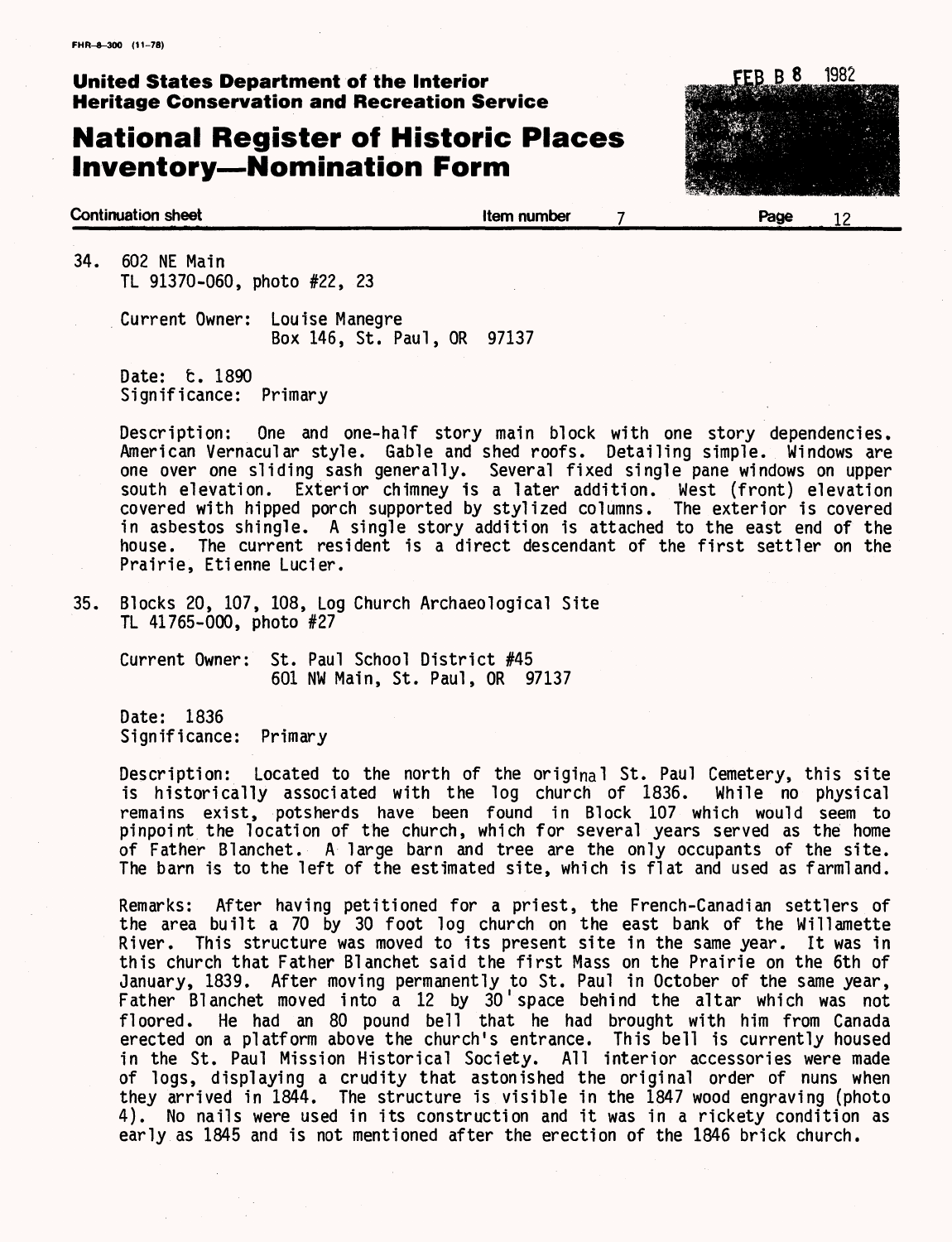## **National Register of Historic Places Inventory—Nomination Form**



#### **Continuation sheet Item number Page** 13

36. Old St. Paul Cemetery TL 1309-N, photo #24, 25

> Current Owner: Archdiocese of Portland in Oregon 2838 East Burnside, Portland, OR 97207

Date: 1839 Significance: Primary

Description: At the time of his first mission in 1839, Father Blanchet blessed a plot "33 paces on the front and of 25 in depth" to serve as a cemetery for the Today 100 by 170. Some of the original is now under Highway 219 (Main St.). The earliest burial took place on 16 January, 1839 and the last on 12 November, 1891. In the interim, over 520 burials took place, every one listed in the St. Paul Church Register. This was the first Catholic Cemetery in the Pacific Northwest and one of the few where all of the records of early burials are extant. After the opening of the New Cemetery in 1875, the Old Cemetery became overgrown. Sometime in 1939, perhaps before the Centenary celebration, the site was bulldozed flat, its tombstones pushed over the creek bank. Today, a large crucifix is centered on the plot. Additionally, a commemorative stone and plaque honoring the original prairie settlers who where buried there is located close to the road. Two of these were members of the 1805 Lewis and Clark Expedition.

37. St Paul Columbus Club TL 91370-100, photo #28

> Current Owner: St. Paul Columbus Club, Inc. NE Main St., St. Paul, OR 97137

Date: c. 1914 Significance: Secondary

Description: Square brick building. Originally St. Paul Creamery. One of few brick commercial buildings at the time of its construction. Originally had a flat roof, a pass-through and dirt floor inside. Now used by the Knights of Columbus. Has been altered to accommodate kitchen and bathroom facilities. The metal-covered hipped roof is also an addition. Adjacent to the Old Cemetery.

38. 242 NE Main TL 91370-175

> Current Owners: Ruben G. and Ruth A. Sisto 260 NE Main, St. Paul, OR 97137

Date: 1980 Significance: Intrusion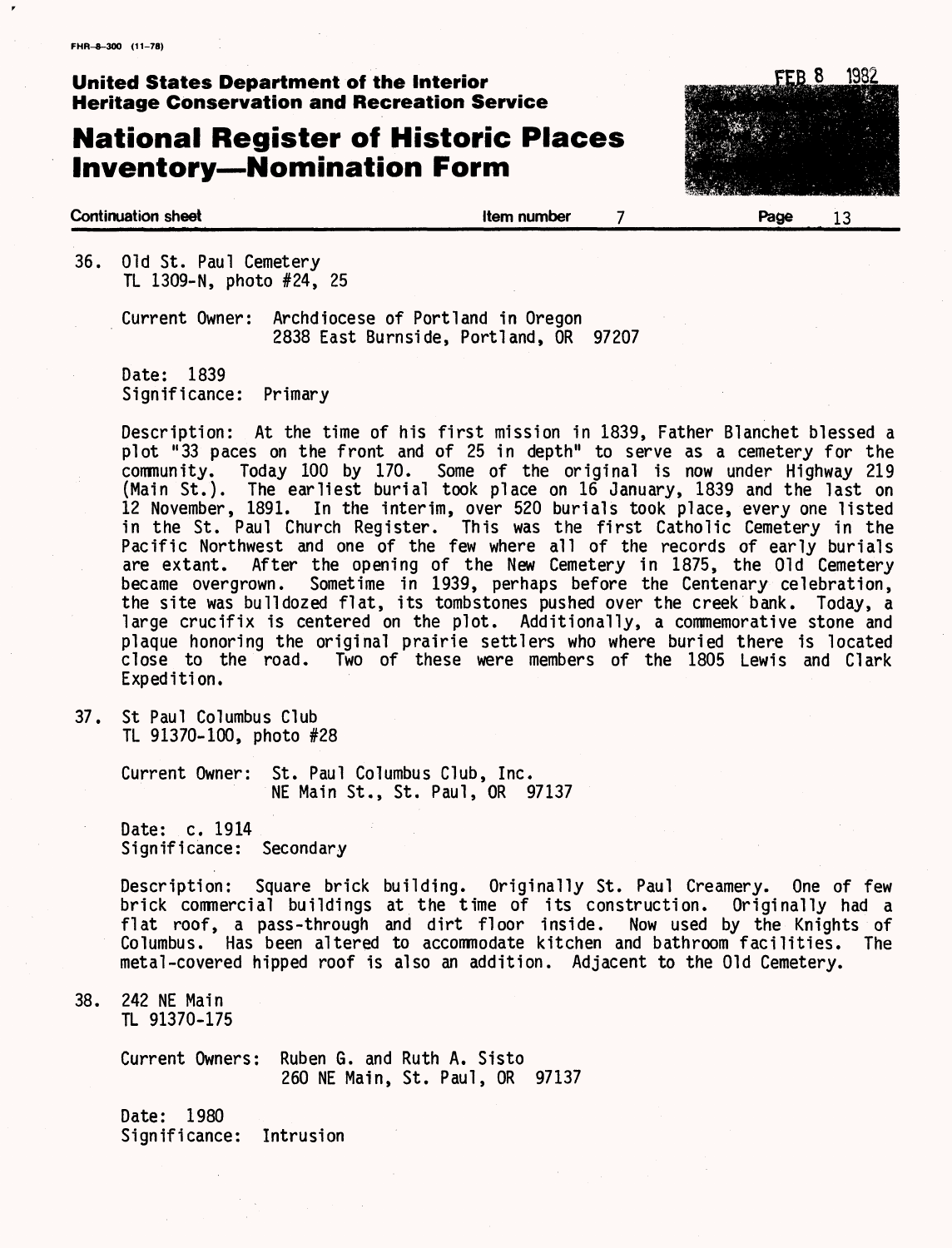## **National Register of Historic Places Inventory—Nomination Form**



|     | <b>Continuation sheet</b>                                                                                                                                                               | <b>Item number</b> | 7 | Page | 14       |     |
|-----|-----------------------------------------------------------------------------------------------------------------------------------------------------------------------------------------|--------------------|---|------|----------|-----|
| 38. | continued<br>Description:<br>Single-story contemporary house near southern border<br>cemetery and archaeological sites.                                                                 |                    |   |      | of l     | old |
|     | 39. 242 NE Main<br>TL 91370-170                                                                                                                                                         |                    |   |      |          |     |
|     | Current Owners: Joseph and Rosella McKay<br>242 NE Main, St. Paul, OR                                                                                                                   | 97137              |   |      |          |     |
|     | Date: 1924<br>Significance:<br>Compatible (contributing)                                                                                                                                |                    |   |      |          |     |
|     | Description: Two story Federal Revival-style house adjacent to the commercial<br>district. Original clapboard exterior covered in aluminum siding.<br>occupies southerly half of block. |                    |   |      | Property |     |
| 40. | Block 29, Lot 1<br>TL 91370-181                                                                                                                                                         |                    |   |      |          |     |
|     | Current Owner:<br>Donald E. Brockman<br>1800 S. Lincoln Rd., Woodburn, OR 97071                                                                                                         |                    |   |      |          |     |
|     | Vacant lot, 55 by 114.5 feet.<br>Description:                                                                                                                                           |                    |   |      |          |     |
| 41. | 104 Main<br>TL 91370-184                                                                                                                                                                |                    |   |      |          |     |
|     | Current Owner: Donald E. Brockman<br>St. Paul Tire Service<br>104 Main St., St. Paul, OR 97137                                                                                          |                    |   |      |          |     |
|     | Unknown<br>Date:<br>Significance:<br>Intrusion                                                                                                                                          |                    |   |      |          |     |
|     | Description: Tire center and service station, southwest corner of Block 29.                                                                                                             |                    |   |      |          |     |
| 42. | St. Paul Branch, Bank of Oregon<br>TL 91370-187                                                                                                                                         |                    |   |      |          |     |
|     | Current Owner:<br>Bank of Oregon<br>Box 606, 1175 Mt. Hood Ave., Woodburn, OR 97071                                                                                                     |                    |   |      |          |     |
|     | 1978<br>Date:<br>Compatible (noncontributing)<br>Significance:                                                                                                                          |                    |   |      |          |     |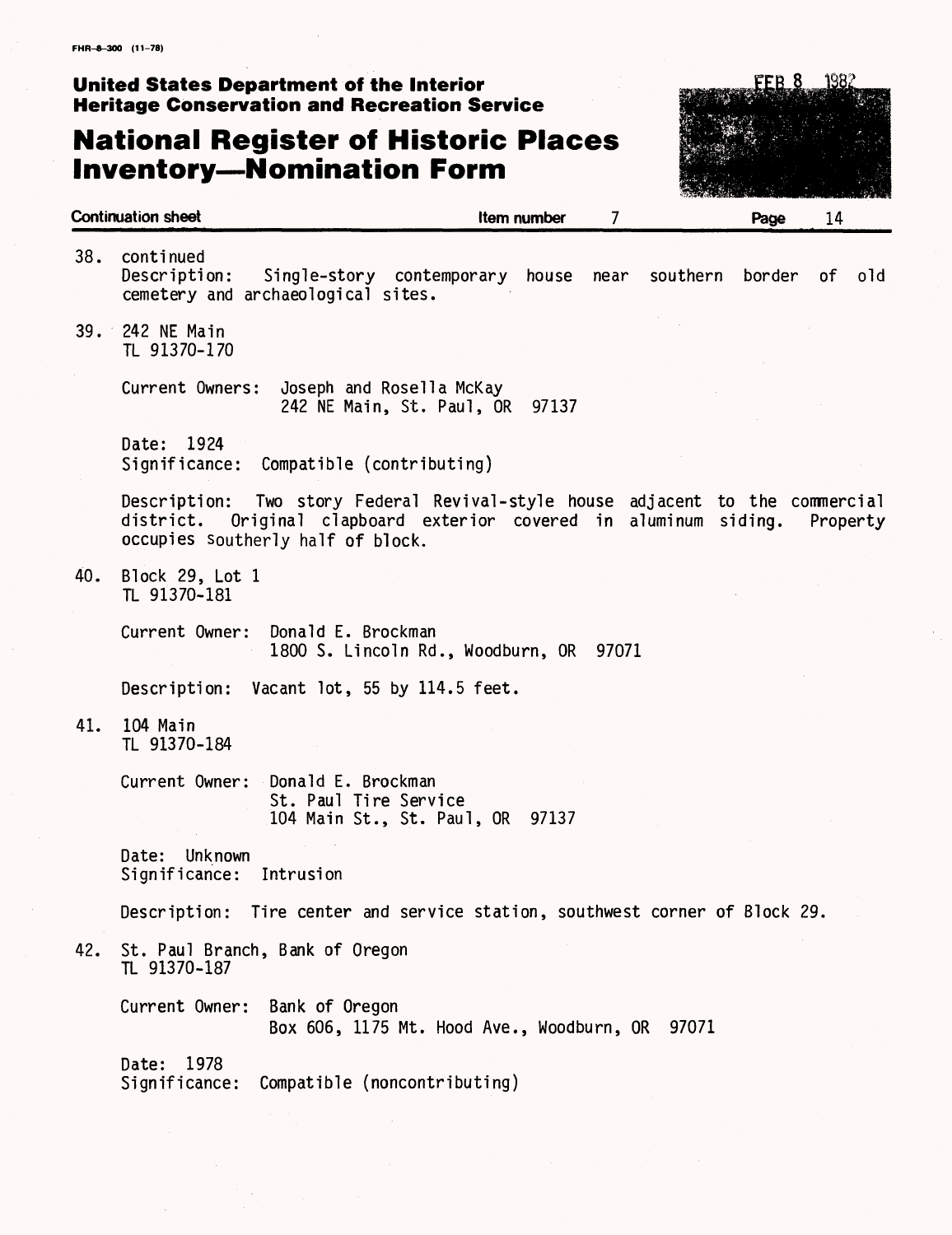#### **United States Department of the Interior FEE 8 1982 FEE 8 1982 Heritage Conservation and Recreation Service**

## **National Register of Historic Places Inventory—Nomination Form**



|     | Continuation sheet<br>Item number<br>Page<br>15                                                                                                                                                                           |
|-----|---------------------------------------------------------------------------------------------------------------------------------------------------------------------------------------------------------------------------|
| 42. | continued<br>Description: One and one-half story Traditionally-styled bank. Columned porch.<br>Materials and architecture consistent with traditional architecture of the area,<br>but building not yet historic.         |
| 43. | Rodeo Inn, 101 SE Main<br>TL 91370-360                                                                                                                                                                                    |
|     | Current Owner:<br>Leona K. Bump<br>709 E Sheridan St., Newberg, OR 97132                                                                                                                                                  |
|     | 1930<br>Date:<br>Significance: Compatible (contributing)                                                                                                                                                                  |
|     | Description: Tavern occupying the northwest corner of Block 36. Steep gabled<br>entrance. Thin proportions. Stucco exterior painted brown. Steep gabled roof.                                                             |
| 44. | Block $36$ , Lot 1<br>TL 91370-330                                                                                                                                                                                        |
|     | Current Owners: Lawrence J. and Gladys L. Koch<br>Box 3, St. Paul, OR 97137                                                                                                                                               |
|     | Description: Vacant lot, 59.5 by 100 feet.                                                                                                                                                                                |
| 45. | 103 SE Main<br>TL 91370-350                                                                                                                                                                                               |
|     | Current Owners: Rodney D. and Jeane M. Bowdish<br>Box 128, St. Paul, OR 97137                                                                                                                                             |
|     | Date: 1936<br>Compatible (noncontributing at present)<br>Significance:                                                                                                                                                    |
|     | Original part of the St. Paul Market. A false front covers the<br>Description:<br>original facade, which was composed of bichromatic brick. Organized by vertical<br>piers. Stepped and pedimented parapet still visible. |
| 46. | St. Paul Market<br>TL 91370-340                                                                                                                                                                                           |
|     | Current Owners:<br>Rodney D. and Jeane M. Bowdish<br>Box 128, St. Paul, OR 97137                                                                                                                                          |
|     | 1976<br>Date:<br>Significance:<br>Intrusion                                                                                                                                                                               |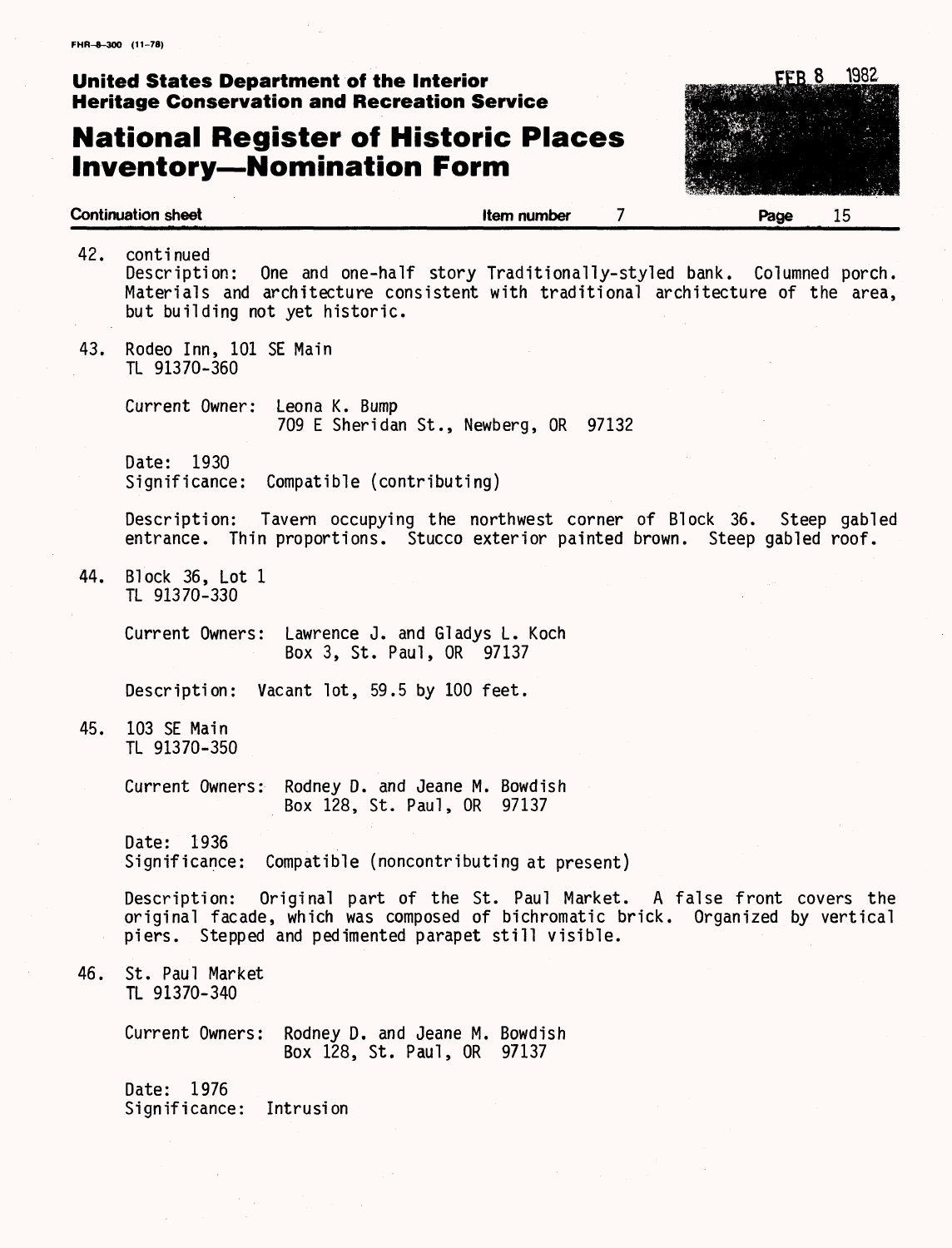## **National Register of Historic Places Inventory—Nomination Form**

1022 CER R

| <b>Continuation sheet</b> |                                                       |                                                                                                                                                                                                  | Item number | 7                                                      | Page | 16                       |
|---------------------------|-------------------------------------------------------|--------------------------------------------------------------------------------------------------------------------------------------------------------------------------------------------------|-------------|--------------------------------------------------------|------|--------------------------|
| 46.                       | continued<br>Description:                             | Contemporary grocery store, metal panels, large glass windows,<br>plywood siding. Fronts on large parking lot on Blanchet Avenue.                                                                |             |                                                        |      |                          |
| 47.                       | Block 37, west $\frac{1}{2}$ Lot 1<br>TL 91370-380    |                                                                                                                                                                                                  |             |                                                        |      |                          |
|                           |                                                       | Current Owner: City of St. Paul<br>% J.F. and K.L. Davies<br>320 Smith Dr., St. Paul, OR 97137                                                                                                   |             |                                                        |      |                          |
|                           | Date: c. 1940                                         | Significance: Compatible (contributing)                                                                                                                                                          |             |                                                        |      |                          |
|                           | Description:<br>with metal gabled roof.               | Small<br>reinforced concrete service<br>Modernistic-style detailing similar to the St. Paul Community Hall.                                                                                      |             | building for                                           |      | the city.<br>Rectangular |
| 48.                       | 203 SE Main<br>TL 91370-410                           |                                                                                                                                                                                                  |             |                                                        |      |                          |
|                           |                                                       | Current Owners: Samuel and Claudia Jean Smith<br>20493 Riverside Dr. NE, St. Paul, OR 97137                                                                                                      |             |                                                        |      |                          |
|                           | Date: 1960<br>Significance:                           | Intrusion                                                                                                                                                                                        |             |                                                        |      |                          |
|                           | Description:<br>rectangle.                            | United State Post Office, brick and concrete block.                                                                                                                                              |             |                                                        |      | One story                |
| 49.                       | 184 SE Blanchet<br>TL 91370-370                       |                                                                                                                                                                                                  |             |                                                        |      |                          |
|                           | Current Owner:                                        | Cleothilde Gutierrez<br>Box 92, St. Paul, OR                                                                                                                                                     | 97137       |                                                        |      |                          |
|                           | Date: c. 1900<br>Significance: Secondary              |                                                                                                                                                                                                  |             |                                                        |      |                          |
|                           | structure.<br>Exterior wall unusual.                  | Description: A one story American Vernacular-styled house. A rectangular<br>Windows one over one in simple frames.<br>north elevation, vertical weatherboard on the east elevation. Gabled roof. |             | Shingles on east elevation, horizontal weatherboard on |      | Absence of detailing.    |
| 50.                       | Block 37, Lots 2 and 7<br>TL 91370-390, photo #44, 48 |                                                                                                                                                                                                  |             |                                                        |      |                          |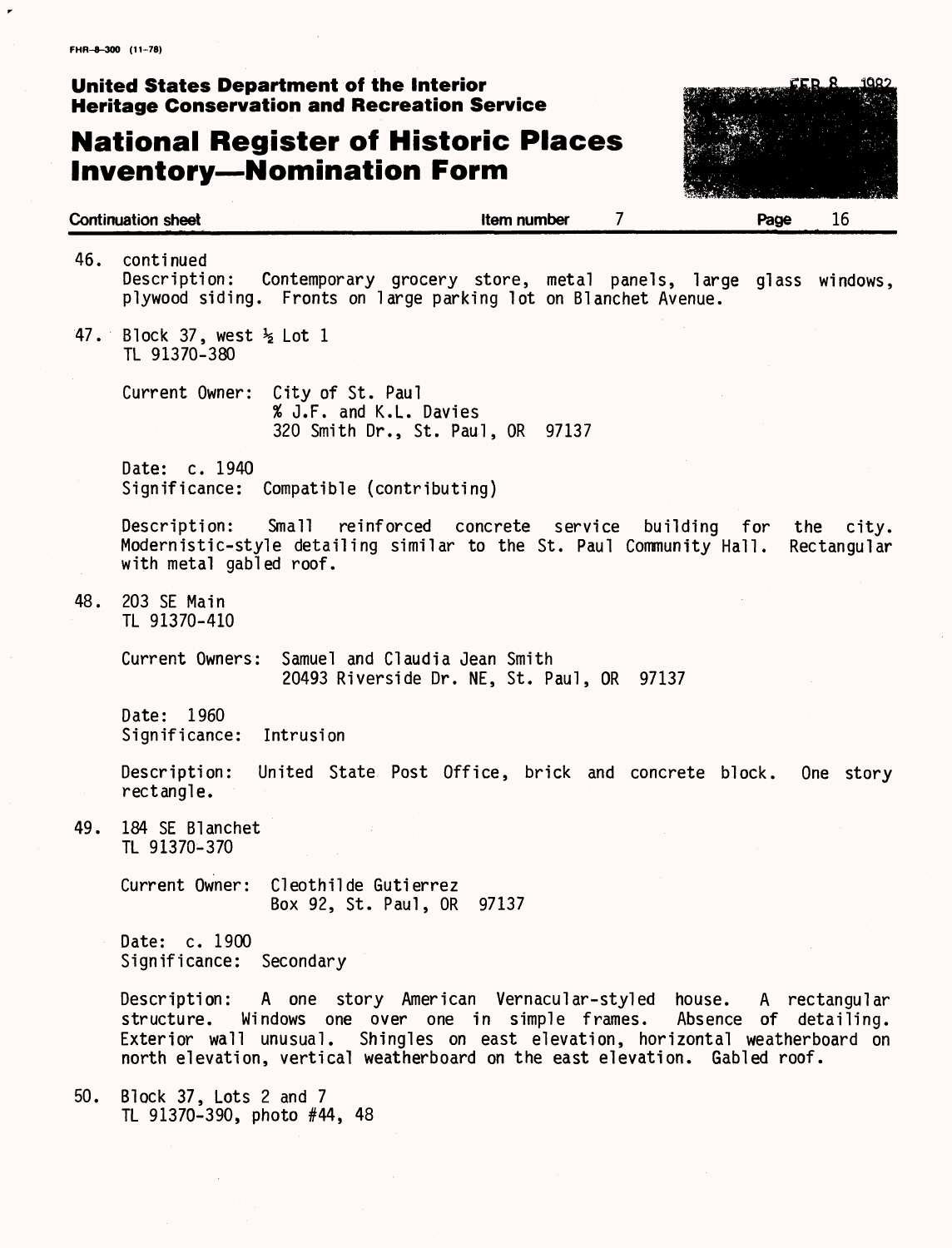## **National Register of Historic Places Inventory—Nomination Form**



50. continued Current Owners: George and Albert Bernards Box 236, St. Paul, OR 97137

Date: c. 1915 Significance: Secondary

Description: Formerly the old Ernst Hardware building. One story rectangular building with a gabled roof. Large brackets under the eaves. Larger brackets support the gable roofed entrance on the west (front) elevation. All elevations except the west are covered in vertical metal siding. In good condition and unaltered. Unoccupied and used for storage.

51. Block 37, Lots 3-6 TL 91370-400, photo #46, 47

> Current Owners: Albert and George Bernards Box 67, St. Paul, OR 97137

Date: c. 1913 for the earliest building in the complex., Significance: Secondary

Description: St. Paul Feed and Mill Co. Original building is a two-story barn-like structure, with slanted gable roof. Eaves supported by brackets. Entrance similar to Ernst Hardware next door and is also gabled and supported by large brackets. Windows of varying sizes and are usually multipaned. Exterior wall covering horizontal shiplap covered with vertical metal siding. Building faces west and is located on the corner of Main and Park. A slightly taller rectangular building is attached to the east of the original. It has a gabled roof and is dated c. 1920. Two other buildings occupy the site, both contemporary. All are covered in vertical metallic siding.

52. Block 44,.Lots 7 and 8 TL 91370-530, photo #41

> Current Owners: Richard and Magdalene Quiroz 1716 SE Taggart, Portlnd, OR 97202

Date: c. 1880 Significance: Primary

Description: A small-scaled one story house, T-shaped. Main block taller than the wing. Both have gabled roofs. Porch on main block steep hipped supported by simple squared posts. American Vernacular style. Shed roof on west wing. Shed additions to the east of the main block and wing. Tall-proportioned windows, one over one sliding sash set into simple frames. Exterior covered in horizontal weatherboard of varying widths. Adjacent to,mill buildings. In fair condition.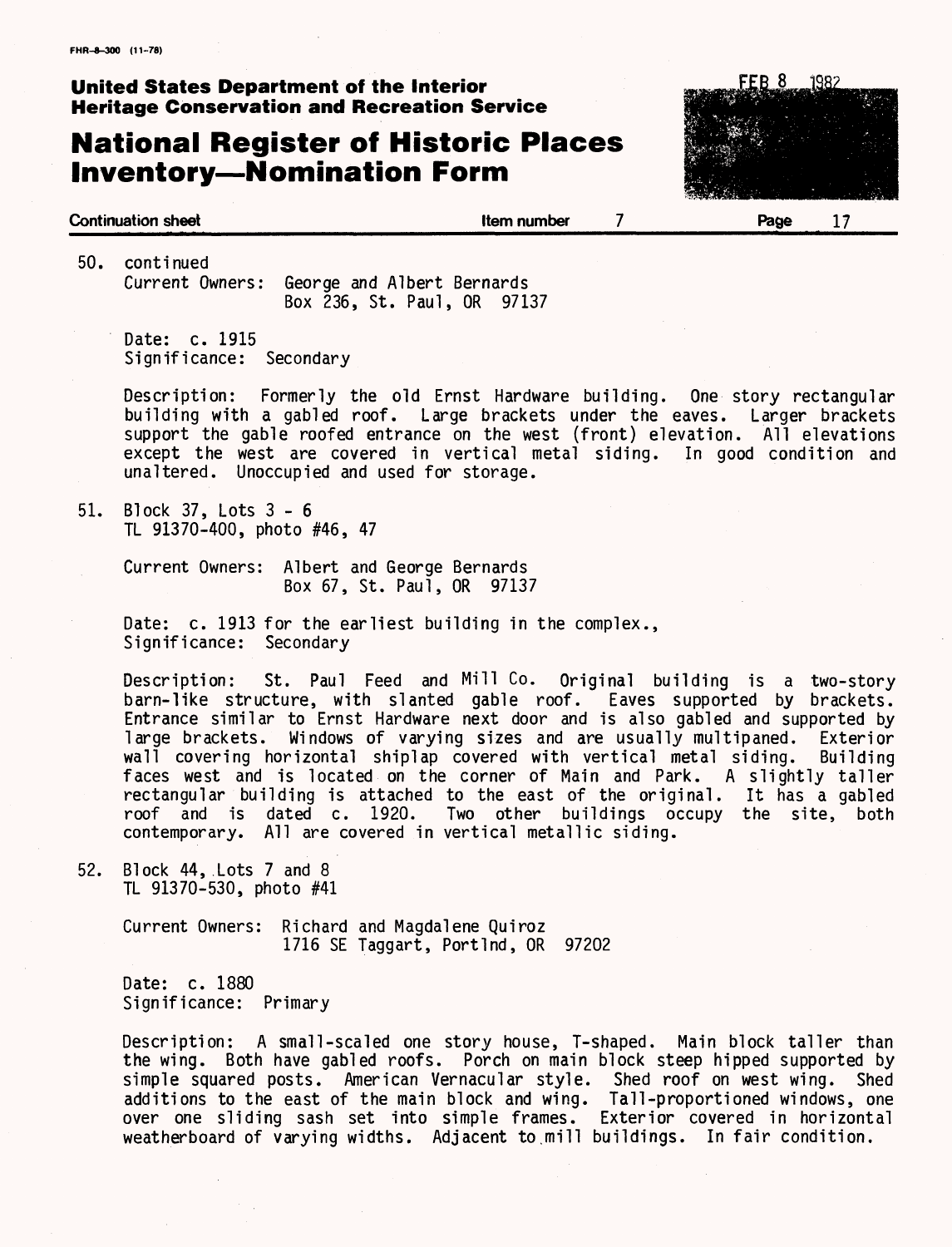## **National Register of Historic Places Inventory—Nomination Form**



#### **Continuation sheet Continuation sheet Continuation sheet Continuation sheet 1 Continuation Page 1 C**

53. Block 44, Lots 1 and 2 TL 91370-510

> Current Owners: Albert and George Bernards Box 67, St. Pau1, OR 97137

Date: Unknown Significance: Intrusions

Description: Three industrial buildings, one, two and four stories in height. Covered in vertical metallic siding.

54. 391 SE Main TL 91370-520, photo #40

> Current Owners: Davidson Farms, Inc. % Donald Davidson 18361 River Rd. NE, St. Paul, OR 97137

Date: c. 1882 Significance: Primary

Description: Two-story house with wing. Main block is gable roofed. Wing and porch have hipped roofs. American Vernacular style. One over one windows set into simple frames. Very little detailing. Porch supported by squared columns. Exterior walls covered in horizontal shiplap. House in good condition.

55. 401 SE Main TL 91370-540

> Current Owners: Ignatio and Maria Elena Gallegos Box 142, St. Paul, OR 97137

Date: c. 1910 Significance: Secondary

Description: Small one and one-half story Bungalow-style house. Gabled roof with dormer to the north. Bracketed eaves. Other detailing simple. Windows small-paned, probably alterations. Horizontal shiplap siding. Good condition.

56. Block 45, Lots 2 and 7, Fr Lot 1 TL 91370-550

> Current Owner: Agnes Faber % Cecil R. Faber Box 84, St. Paul, OR 97137

Description: Vacant lots, 200 by 66 and 41 by 66 feet.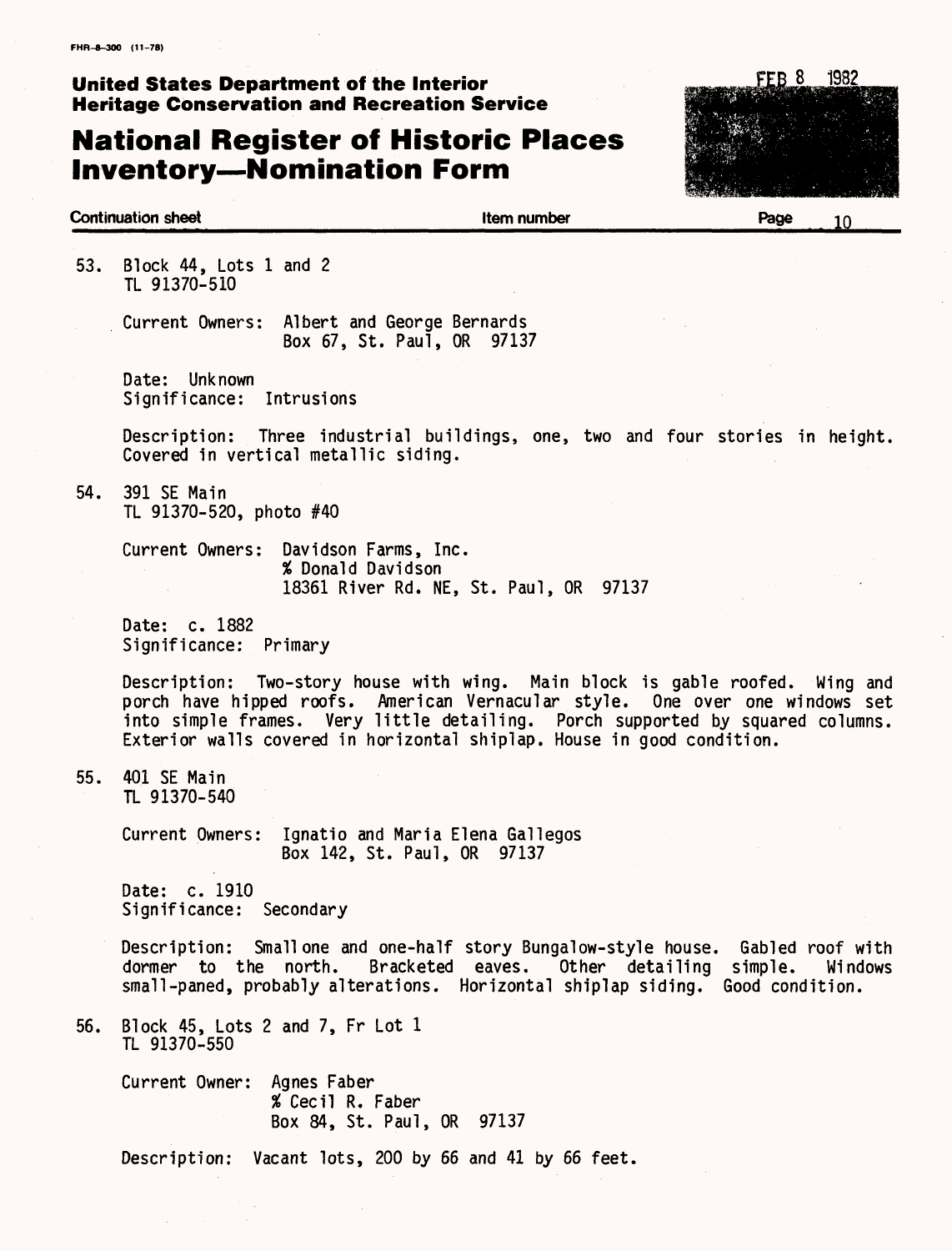## **National Register of Historic Places Inventory—Nomination Form**



**Continuation sheet Item number Page** 19

57. Block 45, Lots 3 and 6 TL 91370-560

> Current Owner: Agnes Faber % Cecil R. Faber Box 84, St. Paul, OR 97137

Date: c. 1910 Significance: Secondary

Description: One story rectangular house. Overhanging gabled roof creates porch on west (front) elevation. Porch supported by turned posts with brackets. Shingled exterior. Whole property overgrown. Large wisteria bush growing over porch, obscuring details.

58. 495 S E Main TL 91370-570

> Current Owners: Juan and Juanita Sisto Box 55, St. Paul, OR 97137

Date: c. 1890 Significance: Primary

Description: Two story house with wings. Some Eastlake decoration evident in the eaves. House remodeled and altered. Two-toned aluminum siding covers the eaves. House remodeled and altered. Two-toned aluminum siding covers original fabric. West (front) elevation has hipped roof porch supported by champhered posts. Windows one over one sliding sash. Large picture window on west elevation and bay window on south elevation are additions. Grounds are well-maintained. House on the perimeter of the Rodeo grounds.

59. 106 SE Malo TL 91370-580, photo #38

> Current Owners: Robert A. and Mary M. McKay Box 53, St. Paul, OR 97137

Date: 1912 Significance: Secondary

Description: A two-story Bungalow-style house. Hipped roof. Upper and lower story porches. Only example in St. Paul with this feature. Oriented to the North. Exterior walls are shingled on the upper level and have horizontal shiplap on the ground level. Both porches are supported by squared columns with simple detailing. Windows are one over one sliding sash set in simple frames. Also on perimeter of Rodeo grounds.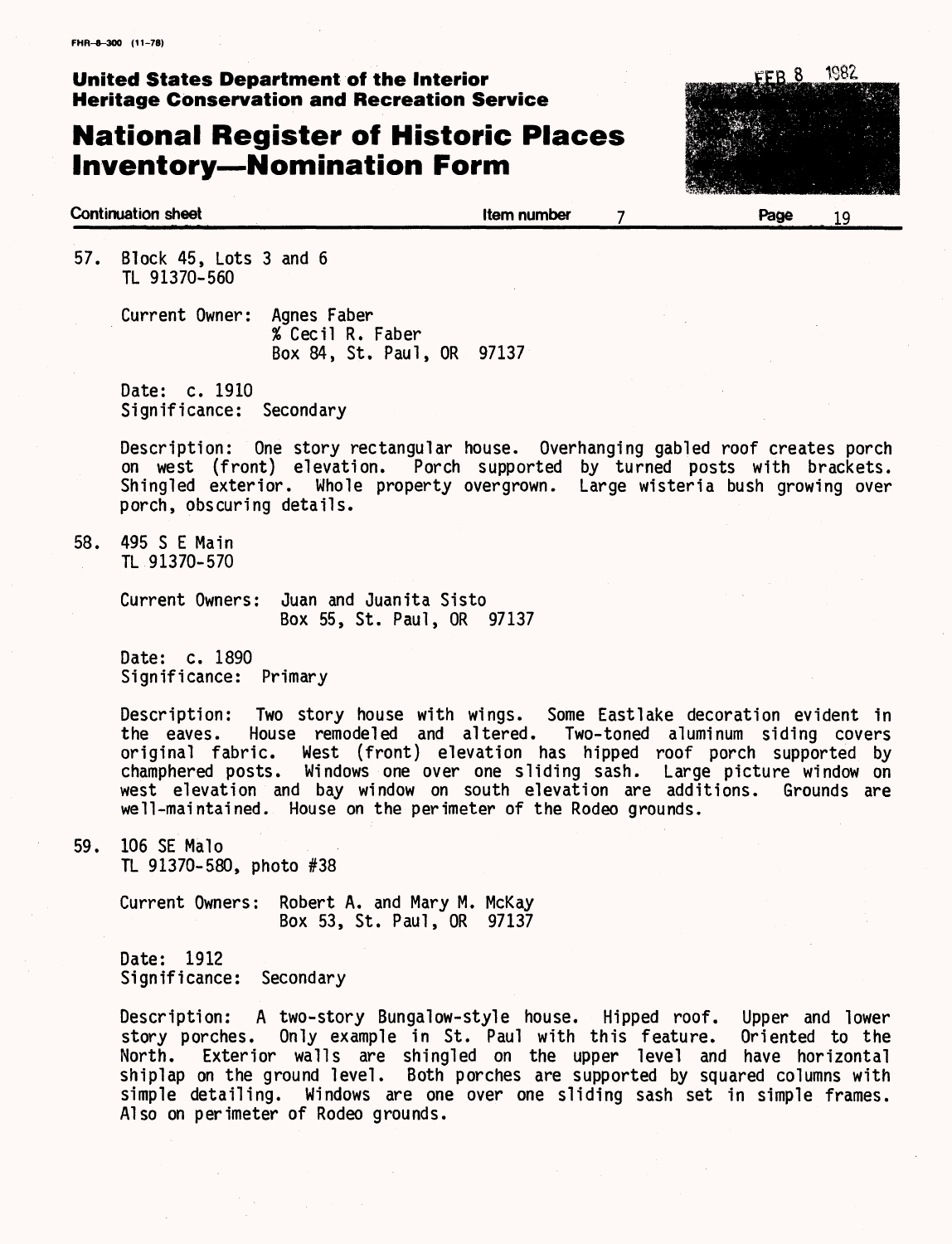## **National Register of Historic Places Inventory—Nomination Form**



#### **Continuation sheet Item number Page** 20

60. Block 53 and 60, 61 TL 91370-590

> Current Owner: Leonard S. Christensen, M.D., et al 1989 NW Lovejoy, Portland, OR 97209

Date: 1926 Significance: Compatible (contributing)

Description: A one story house with jerkin-head hipped roof which curves under<br>the eaves. Gabled porch with Doric columns on the west (front) elevation. Gabled porch with Doric columns on the west (front) elevation. Horizontal weatherboard siding. Window multi over one. Located on Block 60. Block 53 is vacant.

61. TL 42059-000, photo #34

Current Owner: Coleman Farms Inc. 16873 French Prairie Rd. NE, Woodburn, OR 97071

Date: 1920 Significance: Compatible (contributing)

Description: A large story and one-half house, located at the southermost edge of the proposed district. A large, flared gabled roof forms a porch which encompasses the west (front) elevation. Tuscan Doric columns support the roof. The wide eaves are bracketed; banks of small windows are found on the main floor. A wide, low dormer on the west elevation has a band of six windows with mull ions in a diamond pattern in the upper sash. Other windows are one over one. Horizontal shiplap siding. Remodeled in 1968. There is also a mobile home on the north end of the property.

62. Block 86, 85, 78 TL 42061-000, photo #35

> Current Owner: Coleman Farms Inc. 16873 French Prairie Rd. NE, Woodburn, OR 97071

Date: c. 1885 Significance: Primary

Description: Located to th northwest from #61, this two-story house is the other southern boundary of the proposed district. The house has a hipped roof. The east (front) elevation is symmetrically organized. A hipped porch is supported by turned posts. A turned balustrade is reached by an upper level door. Windows on the upper level on the east and north facades are thin, four over four in simple frames. Lower level windows on the same facades are one over one. There is a small slanted bay on the north elevation. The southern elevation appears to have been altered. The windows are noticeably smaller. Exterior wall covering is horizontal shiplap.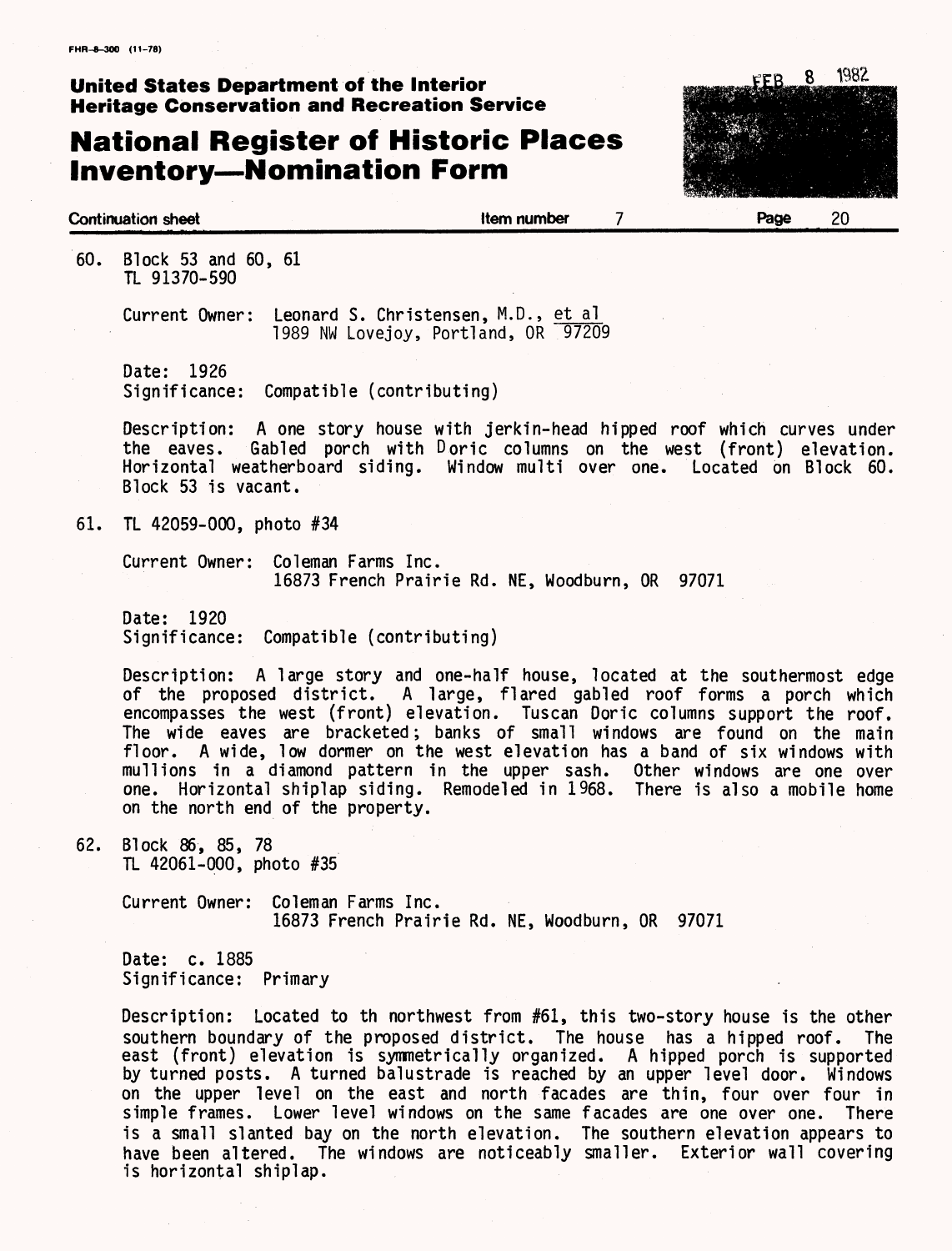## **National Register of Historic Places Inventory—Nomination Form**



| <b>Continuation sheet</b> |                                                  |                                                                                                                                                                                                                                                                                                                                | Item number | 7    | Page             | 21                      |
|---------------------------|--------------------------------------------------|--------------------------------------------------------------------------------------------------------------------------------------------------------------------------------------------------------------------------------------------------------------------------------------------------------------------------------|-------------|------|------------------|-------------------------|
| 63.                       | 422 SW Main<br>TL 91370-670                      |                                                                                                                                                                                                                                                                                                                                |             |      |                  |                         |
|                           | Current Owners:                                  | Ronald G. and Gail Soren<br>Box 101, St. Paul, OR 97137                                                                                                                                                                                                                                                                        |             |      |                  |                         |
|                           | Date: 1953<br>Significance:                      | Compatible (noncontributing)                                                                                                                                                                                                                                                                                                   |             |      |                  |                         |
|                           | Description:<br>1950.                            | A rectangular shingled house with a recessed entry.                                                                                                                                                                                                                                                                            |             |      |                  | Post dates              |
| 64.                       | 404 SW Main<br>TL 91370-660, photo #39           |                                                                                                                                                                                                                                                                                                                                |             |      |                  |                         |
|                           | Current Owners:                                  | Michael N. and Debra T. Ernst<br>Box 171, St. Paul, OR 97137                                                                                                                                                                                                                                                                   |             |      |                  |                         |
|                           | Date: 1912<br>Significance:                      | Secondary                                                                                                                                                                                                                                                                                                                      |             |      |                  |                         |
| are                       | predominantly one<br>siding covers the exterior. | Description: A well-kept, one and one-half story Bungalow-style house. Hipped<br>dormers appear on the south, east and north sides of the hipped roof. A L-shaped<br>porch occupies the northeast corner of the house. Windows vary in dimensions but<br>over one<br>Classically-derived detailing. Porch columns are squared. | sliding     | sash | set in<br>frames | with<br>Thin horizontal |
| 65.                       | 392 SW Main<br>TL 91370-650                      |                                                                                                                                                                                                                                                                                                                                |             |      |                  |                         |
|                           |                                                  | Current Owners: Richard W. McKay, et al.<br>% William R. McKay<br>Box 161, St. Paul, OR 97137                                                                                                                                                                                                                                  |             |      |                  |                         |
|                           | Date: c. 1910<br>Significance: Secondary         |                                                                                                                                                                                                                                                                                                                                |             |      |                  |                         |
|                           | other across Malo Avenue.                        | Description: A twin to #64 with the exception of the condition, which is only<br>fair, and the exterior material, which is asbestos shingle. The houses face each                                                                                                                                                              |             |      |                  |                         |
| 66.                       | 292 and 252 SW Main<br>TL 91370-640              |                                                                                                                                                                                                                                                                                                                                |             |      |                  |                         |
|                           |                                                  | Current Owners: Fermin and Olevia Martinez                                                                                                                                                                                                                                                                                     |             |      |                  |                         |

Box 121, St. Paul, OR 97137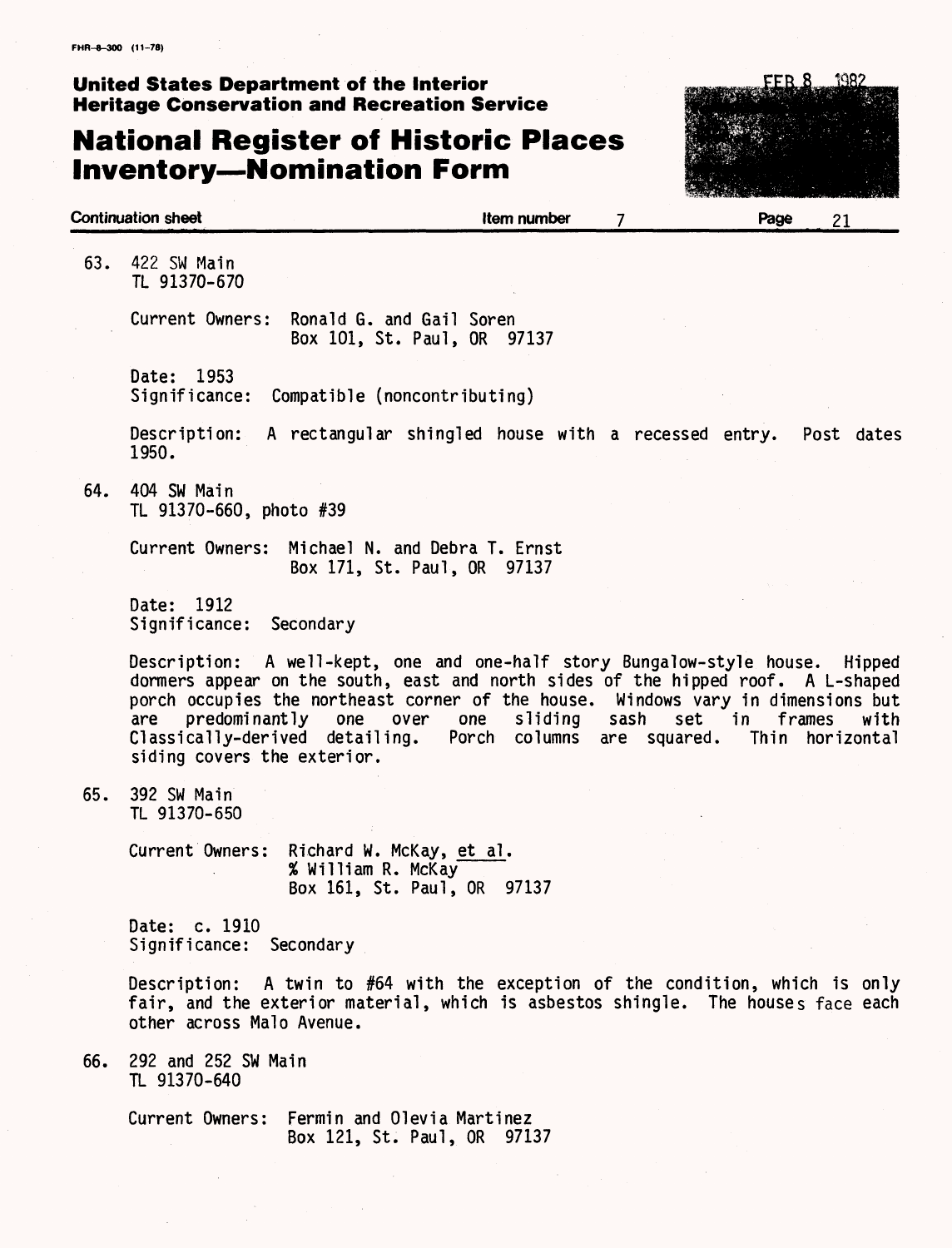## **National Register of Historic Places Inventory—Nomination Form**



#### **Continuation sheet Continuation sheet Continuation sheet 1**

66. continued Date: c. 1938 Significance: Compatible (contributing)

> Description: Identical when first erected, both are small, rectangular one story houses with gable roofs, multi-over-one lights, small gabled porches centered on each east elevation, supported by brackets. Horizontal weatherboard.

67. 202 SW Main TL 91370-630, photo #42, 43

> Current Owners: David and Ellen St. Pierre Box 74, St. Paul, OR 97137

Dates: c. 1880, c. 1910 Significance: Primary

Description: Old rectory, moved to present site when new rectory built c. 1948. T-shaped. Rear mass used to be the front of the c. 1880 rectory. This structure had a wing which is visible in photos 60 and 63 and is no longer extant. Proportions for the remaining part are tall, with a gabled roof. Windows one over one sliding sash with pedimented entablatures. Addition in front larger scaled. Orientation of front (east) elevation is same as original. Recessed porches on lower and upper floors. Windows paired on front, in simple frames. Steep hipped roof. Covered in horizontal weatherboard, similar to covering in original structure in the rear.

68. South  $\frac{1}{2}$ , Block 62 TL 91370-620, photo #45

> Current Owner: Ernst Hardware Company Box 38, St. Paul, OR 97137

Date: c. 1977 Significance: Intrusion

Description: Storage shed for farm machinery. Horizontal fiberglass over wood frame, gable roof.

69. 168 SW Main TL 91370-600, photo #45

> Current Owner: Ernst Hardware Company Box 38, St. Paul, OR 97137

Dates: 1949, (1976-77) Significance: Compatible (contributing?)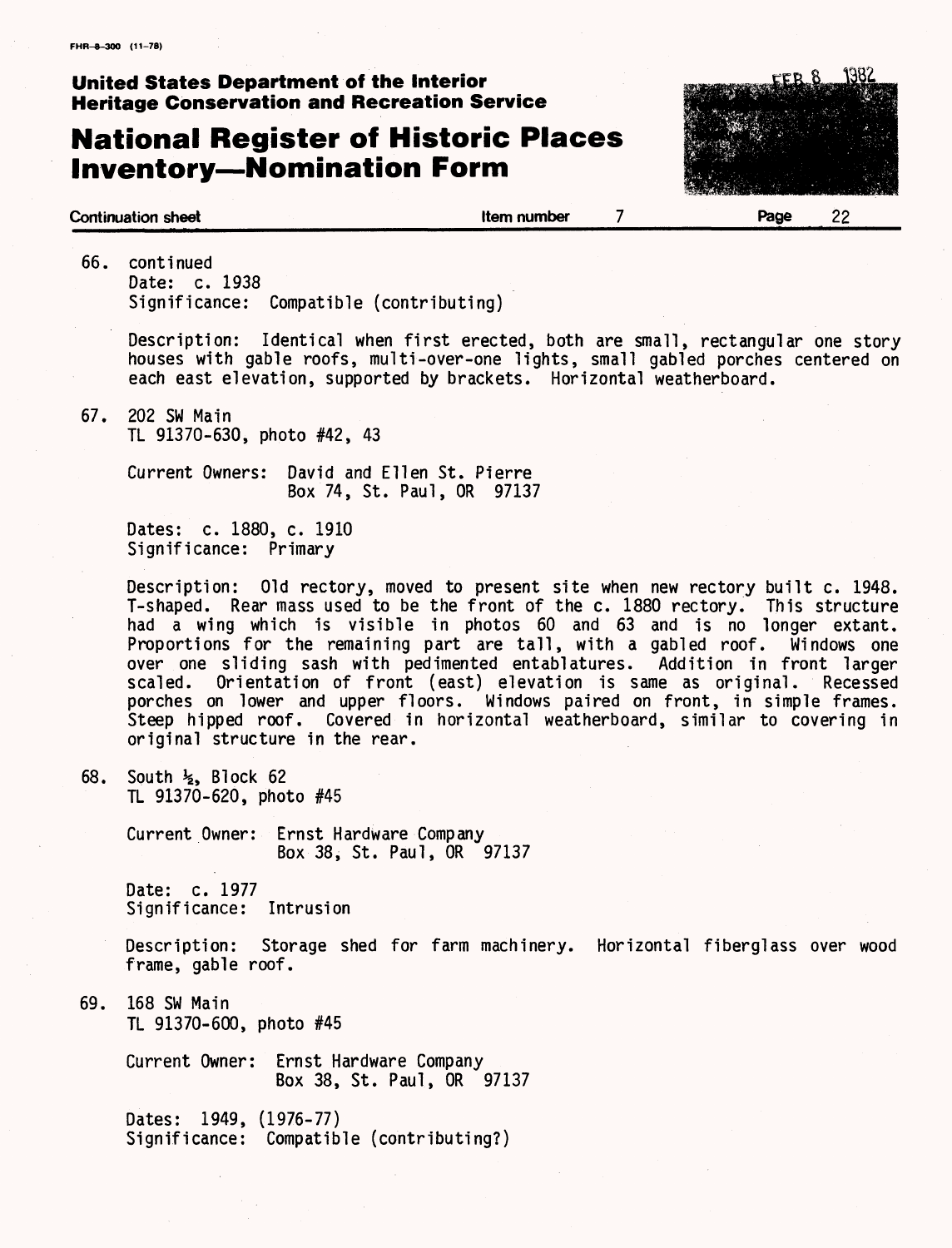## **National Register of Historic Places Inventory—Nomination Form**



69. continued Description: Original building brick with stepped parapet. Currently, different facades attached to the enlarged structure echo past commercial architecture. Combinations of horizontal and vertical siding and different treatment of parapets combine with small, original scale to produce unobtrusive results. 70. St. Paul Rural Fire District Building Corner of Blanchet and Christie TL 38852 Current Owner: St. Paul Rural Fire District Blanchet Avenue and Christie Street, St. Paul, OR 97137 Date: c. 1948 Significance: Compatible (contributing) Description: A two-story rectangular building with a low hipped roof. Two large garage doors on the north elevation. Interesting because of use of alternating horizontal layers of rusticated and ashlar block. 71. 105 NW Main TL 41734-000, photo #49 Current Owners: Alfred E. and Frances S. Smith 3368 Blanchet Avenue NE, St. Paul, OR 97137 Date: c. 1930 Significance: Compatible (contributing) Description: A rectangular one story wooden structure, used as an insurance company. Gable roof, bracketed eaves. Shed roof porch. Brick wainscotting on east (front) elevation. 72. TL 41735-000 Current Owners: Dale and Linda Anderson 21412 Bridge Creek Road, Silverton, OR 97387 Description: Vacant lot behind item #71. 73. 188 NW Blanchet Avenue TL 41738-000 Current Owners: Dale and Linda Anderson 21412 Bridge Creek Rd., Silverton, OR 97387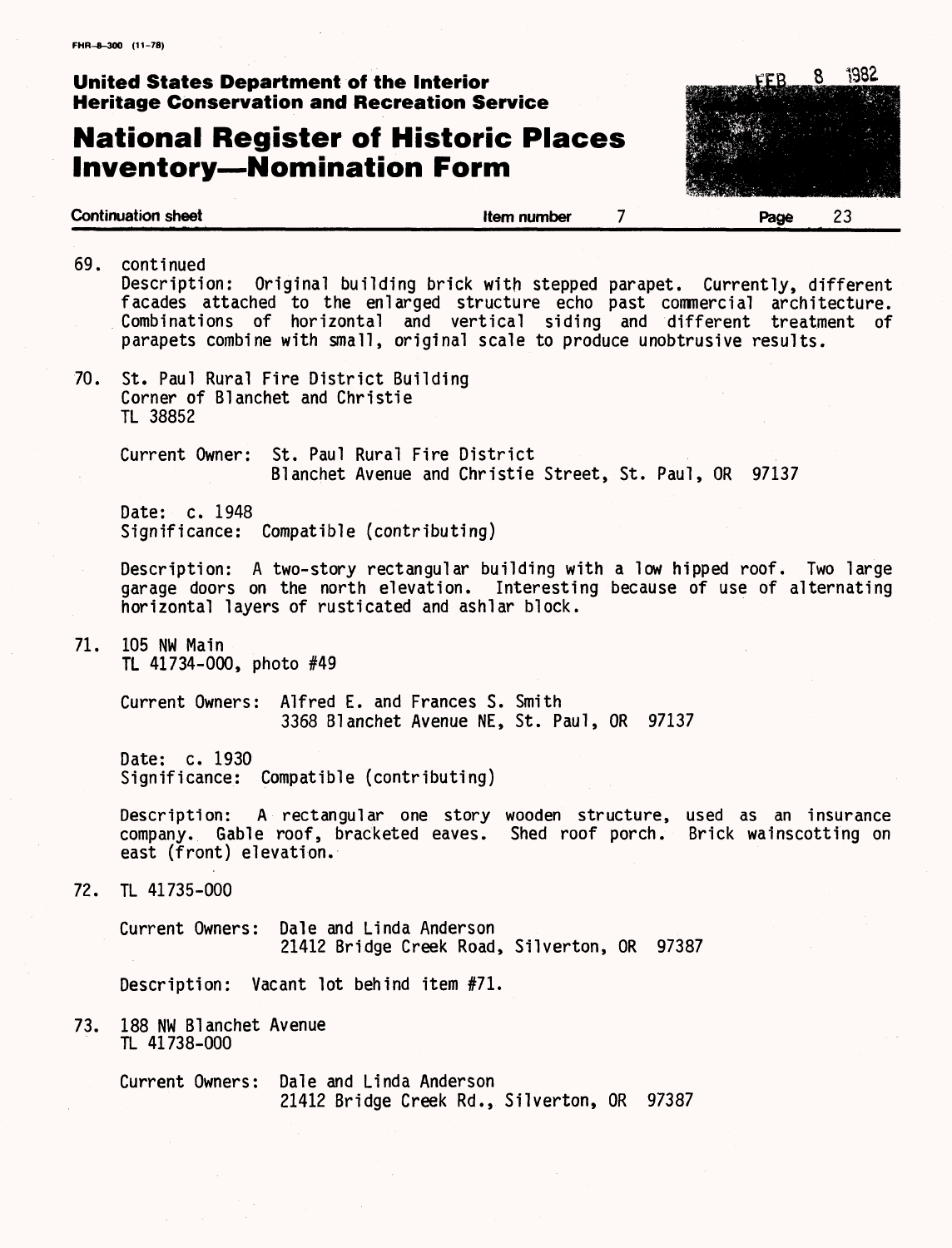## **National Register of Historic Places Inventory—Nomination Form**



|     | <b>Continuation sheet</b><br>Item number                                                                                                                                                                                                                                                                                           |        | Page            | 24                  |
|-----|------------------------------------------------------------------------------------------------------------------------------------------------------------------------------------------------------------------------------------------------------------------------------------------------------------------------------------|--------|-----------------|---------------------|
| 73. | continued<br>Date: Unknown<br>Significance:<br>Intrusion                                                                                                                                                                                                                                                                           |        |                 |                     |
|     | Description: A one-story metal-sided machine shop. Gable roof.                                                                                                                                                                                                                                                                     |        |                 |                     |
| 74. | TL 41739-000                                                                                                                                                                                                                                                                                                                       |        |                 |                     |
|     | Current Owner:<br>City of St. Paul<br>133 NW Main, St. Paul, OR 97137                                                                                                                                                                                                                                                              |        |                 |                     |
|     | Description: Vacant lot 44 by 130 feet.                                                                                                                                                                                                                                                                                            |        |                 |                     |
| 75. | 175 NW Church<br>TL 41741-000                                                                                                                                                                                                                                                                                                      |        |                 |                     |
|     | Current Owner: St. Paul Co-Op Telephone Association<br>175 NW Church Avenue, St. Paul, OR 97137                                                                                                                                                                                                                                    |        |                 |                     |
|     | Date: c. 1920<br>Significance: Compatible (contributing)                                                                                                                                                                                                                                                                           |        |                 |                     |
|     | Description: A small, one story, flat-roofed brick structure, oriented north.<br>Glass block windows on the north and west elevations.                                                                                                                                                                                             |        |                 |                     |
| 76. | 133 NW Main, St. Paul Community Hall<br>TL 41742-000, photo #49                                                                                                                                                                                                                                                                    |        |                 |                     |
|     | Current Owner:<br>City of St. Paul<br>133 NW Main, St. Paul, OR 97137                                                                                                                                                                                                                                                              |        |                 |                     |
|     | Date: c. 1940<br>Significance: Compatible (contributing)                                                                                                                                                                                                                                                                           |        |                 |                     |
|     | Description: St. Paul's only major Modernistic structure. Reinforced concrete<br>with gable roof.<br>rectangular<br>structure<br>Beautiful vertically-emphasized facade. Tri-partite organization.<br>In 1981 a shake-covered, hip-roofed canopy with square posts was<br>parapet.<br>misguidely added to the ground story facade. | Metal, | industrial-type | windows.<br>Stepped |
|     | 77. 171 NW Main<br>TL 41743-000, photo #50                                                                                                                                                                                                                                                                                         |        |                 |                     |
|     | Current Owner: U.S. National Bank<br>% Harry Mittleman<br>U.S. National Bank Property Department<br>Box 4412, Portland, OR 97208                                                                                                                                                                                                   |        |                 |                     |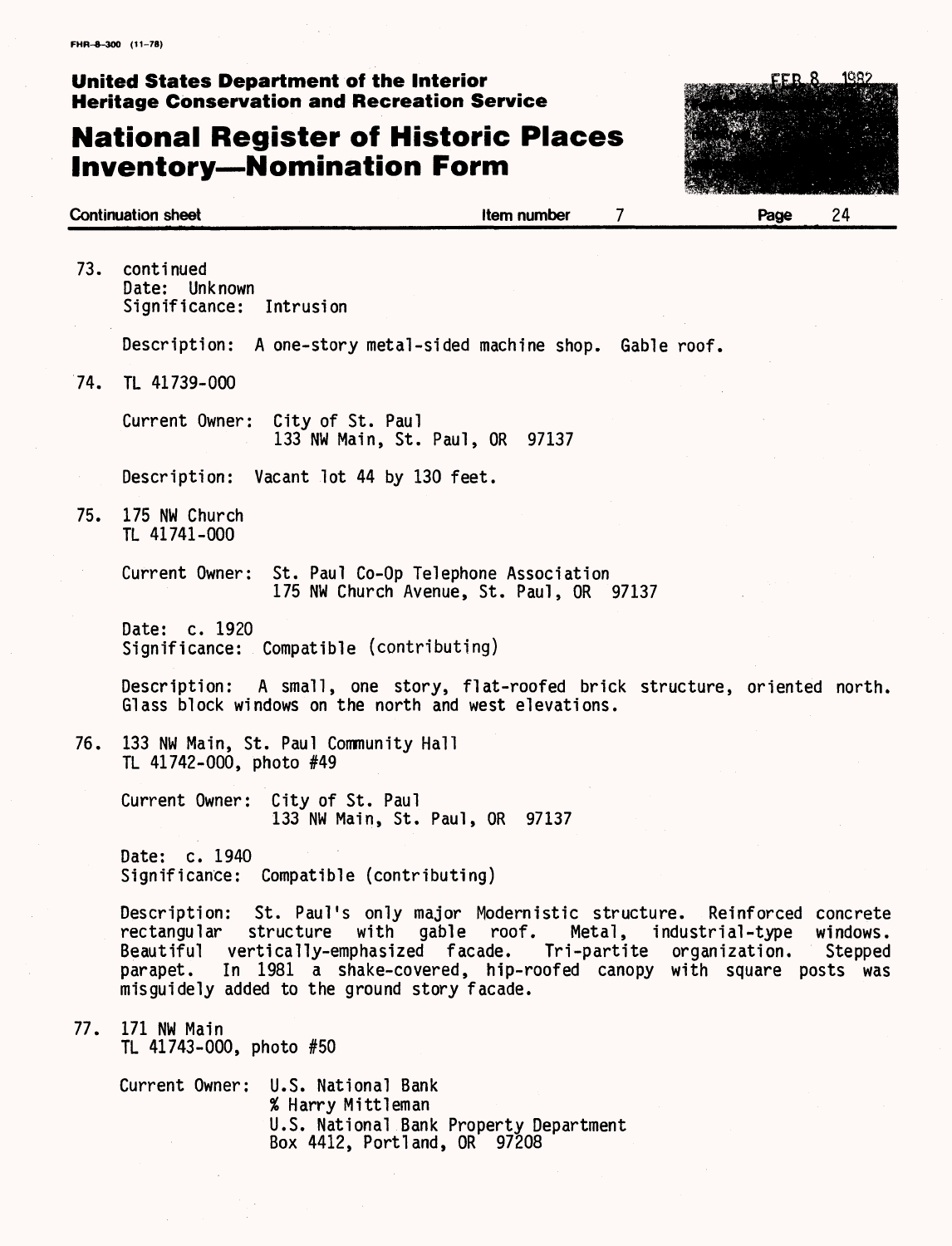## **National Register of Historic Places Inventory—Nomination Form**



77. continued Date: c. 1908 Significance: Secondary

> Description: St. Paul's first brick commercial building. A 30 by 60 foot rectangle. Flat roofed. East (front) elevation dominated by large window and arched, quoined entrance. Brick used as detailing. Horizontal string and dentil courses. Building orginally had a sheet metal cornice, pedimented over the entry.

78. 201 NW Main, Shamrock Restaurant and Lounge TL 41747-000, photo #29, 30

> Current Owner: Bessie Blank 9005 N. Willamette Blvd., Portland, OR 97203

Date: c. 1910 Significance: Intrusion

Description: Original storefront remodeled 1969. False front, vertical siding, shingles. No windows. Interior altered as well.

79. TL 41750-000

Current Owners: William Dolan, et al. % R. Dean and David B. Schmitz 10950 SW Fairhaven Way, Tigard, OR 97223

Date: c. 1949 Significance: Intrusion

Description: Vacant storefront. Concrete with glass curtain wall on south (front) elevation. Space-frame interior. Faces Church Avenue.

80. St. Paul Rural Fire Protection District TL 41751-000, photo #29

> Current Owner: St. Paul Rural Fire Protection District St. Paul, OR 97137

Date: c. 1925 Significance: Compatible (contributing)

Description: Concrete and stucco bulding, formerly Bernards Garage. Unaltered except for the removal of the porte-cochere which appeared on the right side of the building. Flat roof with highly articulated parapet. Garage doors centered on the east (front) elevation are original. Large windows originally flanked the doors. Today, the left window has been replaced by a door.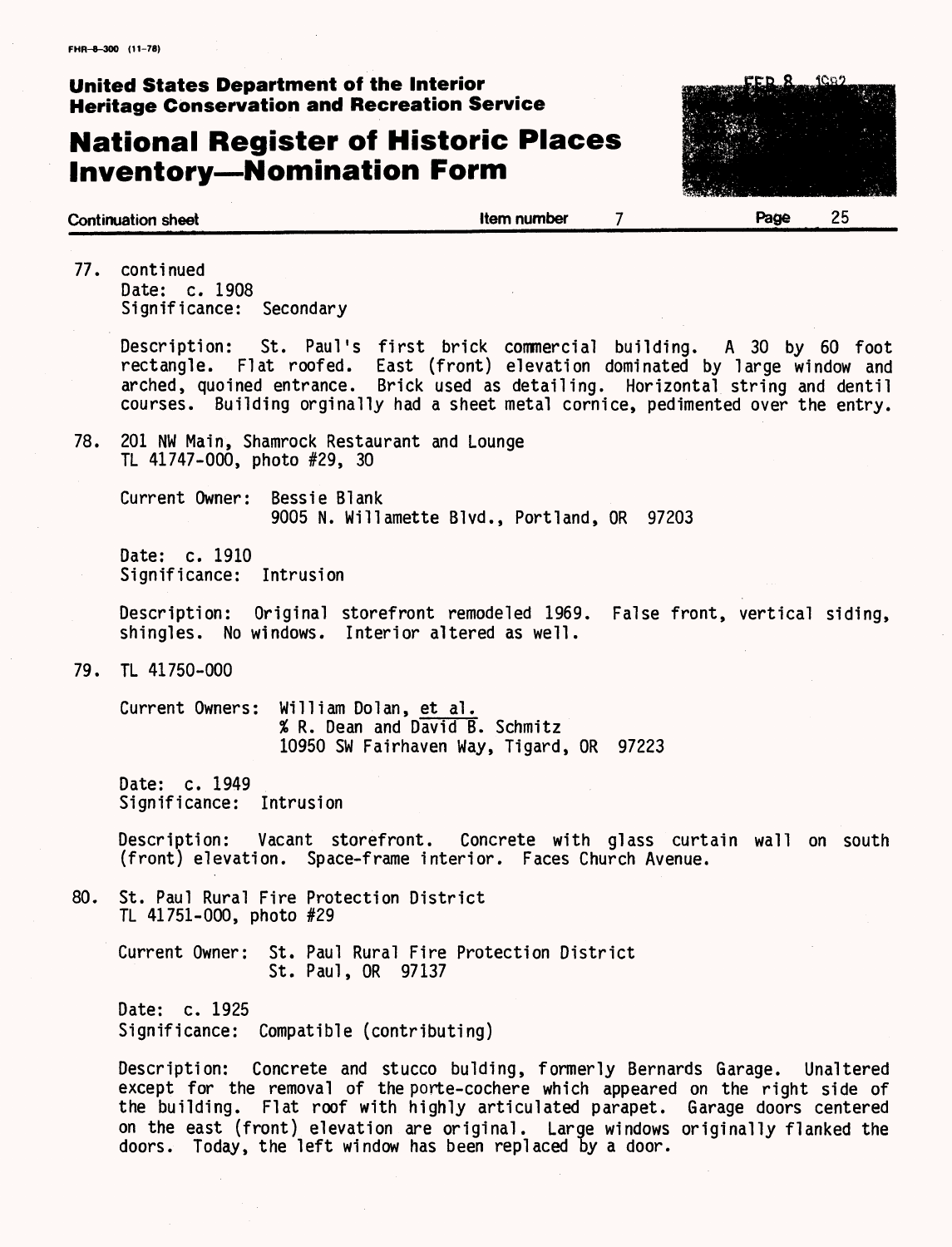## **National Register of Historic Places Inventory—Nomination Form**



**Continuation sheet Item number Page** 26 81. TL 41754-000 Current Owner: C.H. Graffenberger 968 Mistletoe Loop NE, Salem, OR 97303 Description: Vacant lot, 39.5 by 100 feet. 82. TL 41757-000 Current Owner: St. Paul Rural Fire Protection District St. Paul, OR 97137 Description: Vacant lot, irregularly shaped. 200 feet east/west, 79 feet on west boundary (north/south), 60 feet east boundary (north/south) of lot. 83. 305 NW Main TL 91370-680 Current Owners: Walter F. and Mary A. Royer Box 218, St. Paul, OR 97137 Date: c. 1948 Significance: Compatible (contributing?) Description: A commercial building which formerly house an International Harvester franchise. East (front) elevation is one story, flat-roofed showroom. Attached to one and one-half story maintenance/garage facility with a truncated,<br>elliptically-shaped roof which forms a clerestory over the showroom. Textured elliptically-shaped roof which forms a clerestory over the showroom. concrete-block exterior. Unoccupied. 84. St. Paul Catholic Church Rectory TL 41748-000 Current Owner: Archdiocese of Portland in Oregon 2838 East Burnside, Portland, OR 97207 Date: c. 1948 Significance: Compatible (contributing) Description: A one-story brick residence located adjacent to the Church. Erected after the old rectory was moved to Main Street. High-pitched hipped roof. Also hipped roof over entrance porch on east (front) elevation. Little detailing. 85. St. Paul Roman Catholic Church TL 41748-000, photo #57, 58, 59, 60, 61, 62, 63, 64, 65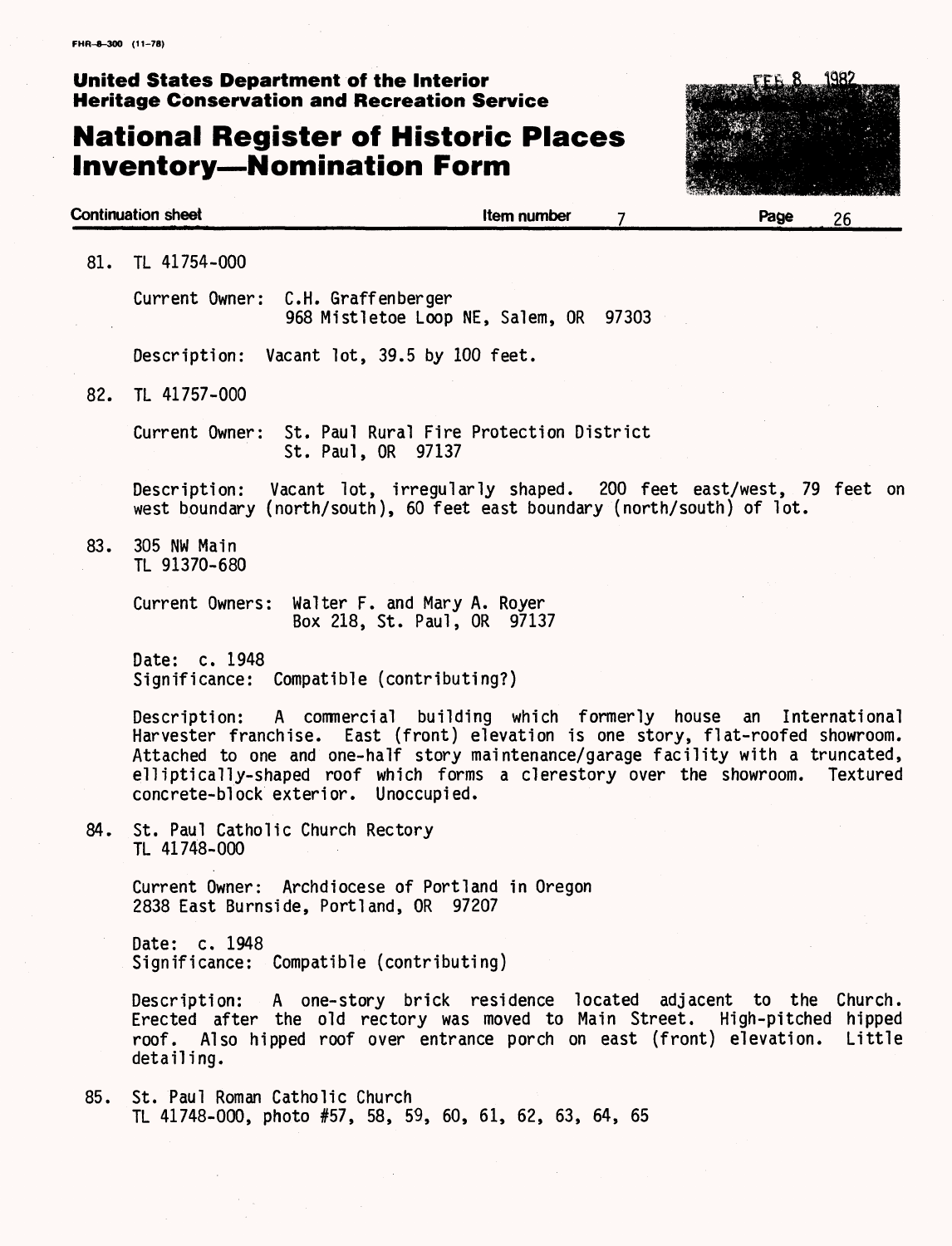## **National Register of Historic Places Inventory—Nomination Form**



85. continued Archdiocese of Portland in Oregon 2838 East Burnside, Portland, OR 97207

Date: c. 1846 Significance: Primary

Description: A monument already listed in the Register. It was intended by Rev. Blanchet to be a cathedral church when it was first planned in 1845. At that time over 60,000 brick were being fired for the project. The actual construction was supervised by Vicar-General Modeste Demers, who laid the cornerstone on 24 May, 1846. The church was dedicated on 1 November, 1846. In the form of a Latin cross, the nave measured 45 by 100 feet and the transcepts 15 by 25 feet. Windows were found only on the north and south elevations. There was a shallow porch on the east (front) elevation, no apse, and a belfry centered to the east of the transcepts. A 500 pound bell, acquired when Rev. Blanchet was in Europe, was installed in 1849. Perhaps due to the community's changing fortunes after 1849, the interior was not finished. In 1866, after St. Paul had been re-established as an educational center, Portland architect El wood M. Burton was contracted to finish the interior of the church. The roof was reshingled, the belfry strengthened, an angular apse (three-sided) with hipped roof added, interior walls plastered, a back gallery created at the east end for a choir and four sections of pew seating installed. The ceiling over the center aisle was barrel-vaulted. Fluted columns with stylized scroll capitals supported the vault and the coved ceilings of the side aisles. The walls were wainscotted to a height of three feet with 1 by 2 beaded boards, stained in an alternating pattern of two light boards/two dark boards. In 1898, the church was again remodeled. The old belfry was removed and a 92 foot bell tower and vestibule were attached to the east elevation. The High Victorian Gothic styling of this tower is reminiscent of the tower of the St. Paul's Academy building to the north, which was erected in 1891 and burned in 1911. It was a sympathetic addition to the main body of the church and did not alter its original character. Although there is little evidence, it appears certain that the roof pitch was altered when the new tower was added. There is a trace line under the eaves (photo #62) which provides good evidence. On the interior, the old columns were replaced with or covered with dark-stained wood which is six-sided and topped with elaborate Corinthian capitals. Additionally, stencilling was applied at the base of the ceiling. Stained glass windows have been added periodically, bringing the total to twelve. A flat, diamond-shaped window which dominated the upper west wall of the original structure has been covered over on the interior. There are several crypts under the church, including the one that originally housed Archbishop Blanchet's remains before they were transferred to the new cemetery.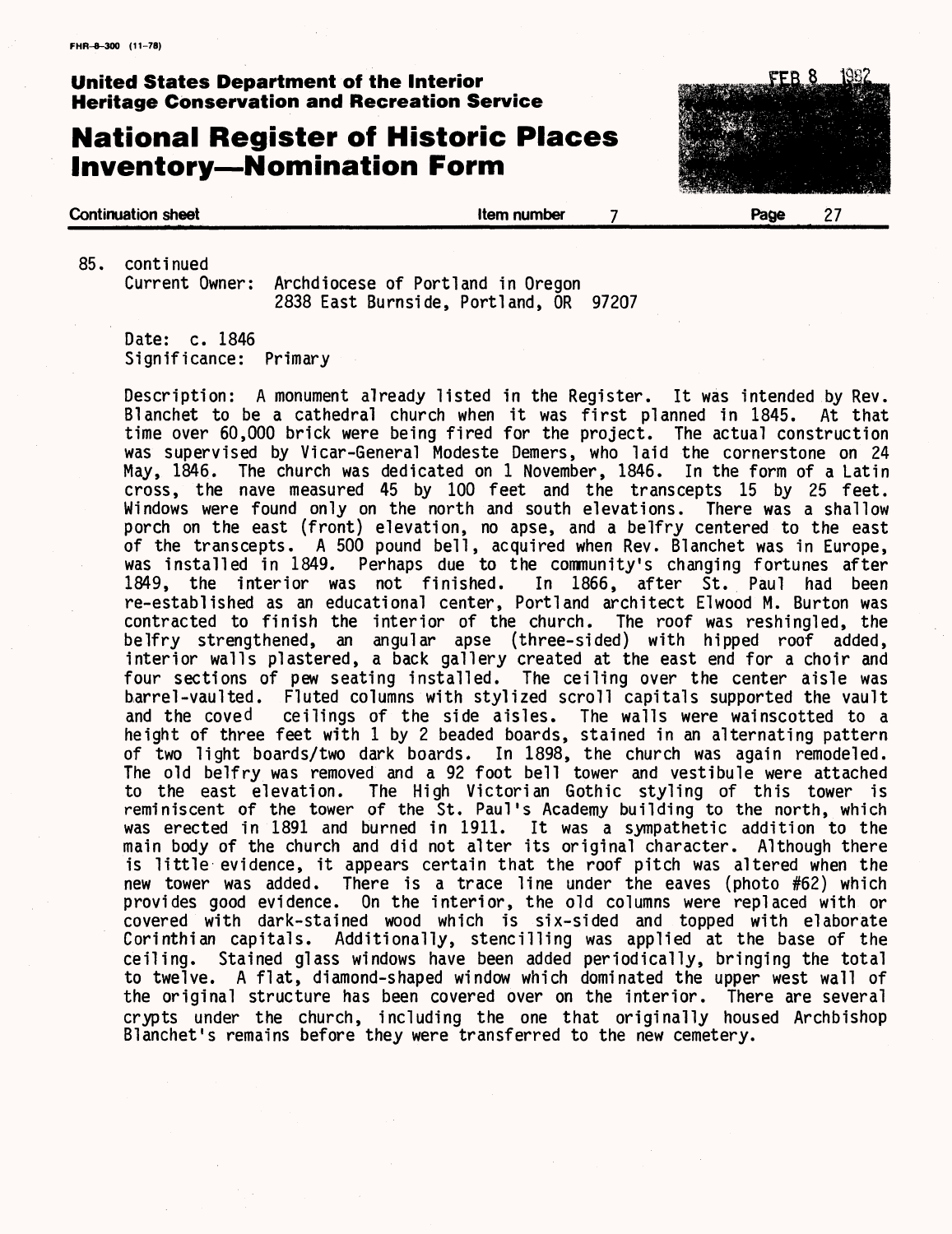## **National Register of Historic Places Inventory—Nomination Form**



86. St. Paul Catholic Grade School TL 41748-000

> Current Owner: Archdiocese of Portland in Oregon 2838 East Burnside, Portland, OR 97207

Date: c. 1970 Significance: Compatible (noncontributing)

Description: A low, brick and glass structure, erected to the south of the third St. Paul Academy building. Located next to the Church, to the north, but is compatible with the older structure in its materials and we11-maintained grounds.

87. Ste. Marie de Wallamette Archaeological Site St. Paul Academy Archaeological Site TL 91370-690, photo #52, 53, 54, 55, 56

Current Owner: Archdiocese of Portland in Oregon 2838 East Burnside, Portland, OR 97207

Date: begun 1844 Significance: Primary

Description: A 7.56 acre site, on which the first convent and girls' school in the Oregon Country was erected. It includes Blocks 110, 111 and 98 and is located due north of the Church grounds. After the third academy building was destroyed in 1970, a contemporary convent was erected on the grounds. Also, a large quonset ut appears on the western edge of the tax lot, as well as one small out-building from the last academy building.

Father Pierre DeSmet returned from Europe in 1844 with several priests, lay brothers and seven Sisters of Notre Dame de Namur, Belgium. They arrived at the St. Paul Mission the 17 of August, 1844. A 30 by 60 foot convent was being constructed but the lack of skilled labor and money had prevented its completion by the arrival date. Confronted with "half-boarded-up-walls" which lacked windows and doors, the sisters undertook to finish the project. This structure was to become the southern wing of the Ste. Marie de Wallamette complex. The sisters immediately began the task of teaching. Girls boarded at the school, tuition was often paid for with food stuffs and the accommodations were spartan. The sisters acquired forty acres from Father Blanchet which they used to cultivate their own crops and to raise cattle. As their needs for space increased, the condition of the ill-constructed wing decreased. Before it was demolished, Father Blanchet ordered that another wing of similar dimensions be built, as well as a chapel for the sisters. The 30 by 80 foot chapel was erected in 1845 (photo #53). Oriented to the east, the three-story rectangular structure was covered with a gabled roof. The east facade was formally composed with Classically-derived elements, perhaps inspired from the sisters native architecture.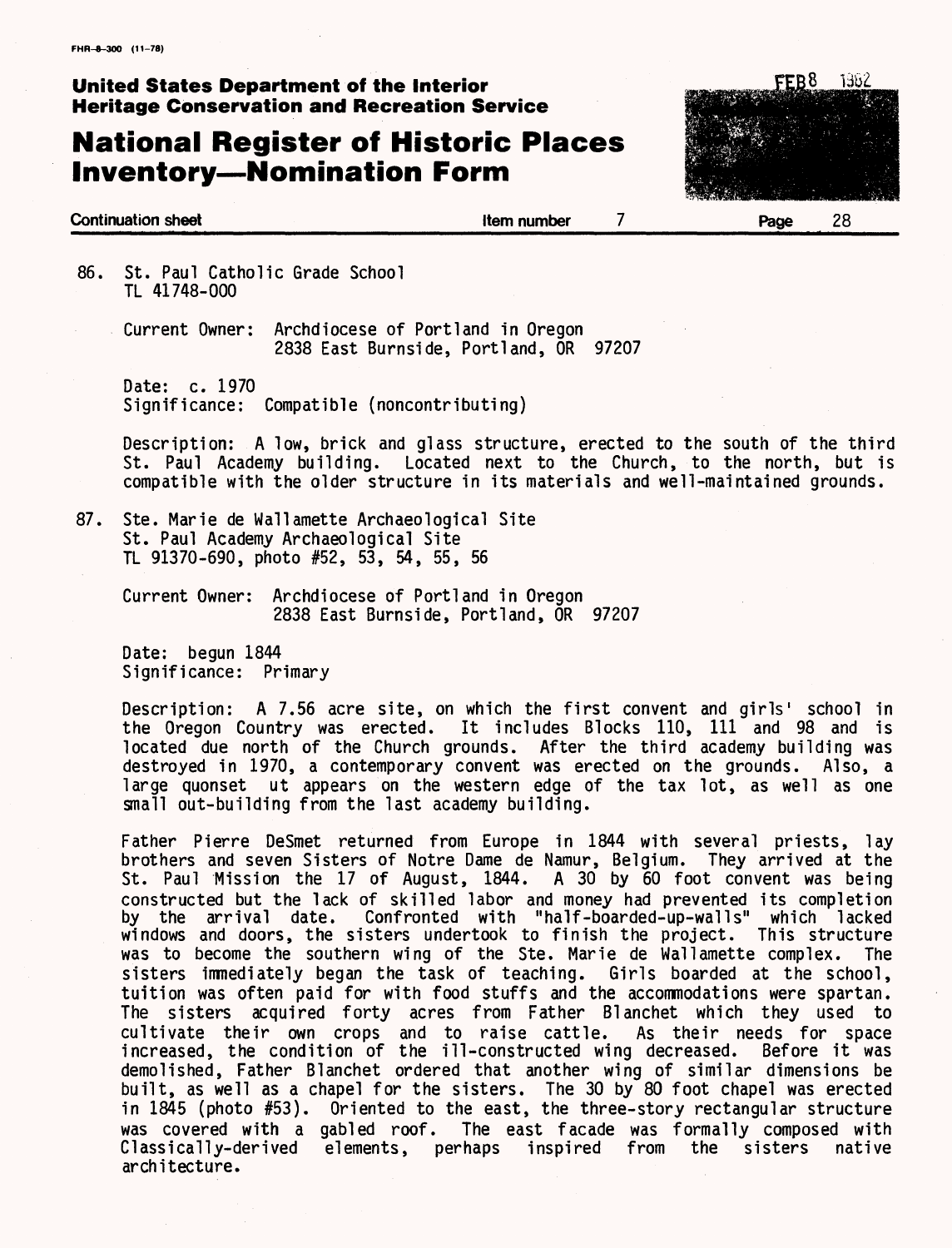## **National Register of Historic Places Inventory—Nomination Form**

**Continuation sheet Continuation sheet Continuation sheet 7 Page** 29

87. continued

Pilasters, an entablature and pedimented gable are the dominant motifs. In the pediment, a niche displayed a statue of the Virgin Mary which had been given to the party of religious during a stopover in Lima, Peru on their way to the Northwest. Additionally, a porch with an upper balcony was attached on the east and south elevations. The 30 by 60 foot north wing was built after the chapel before the Rt. Rev. Blanchet, now an Archbishop, returned to the Northwest in late 1847. The chapel and both wings are evident in the wood engraving (photo  $#4$ ) and in the Kane watercolor (photo  $#3$ ).

After the Gold Rush exodus from the area, the sisters were forced to curtail their endeavors. Many of their boarders became orphans and the sisters were forced to tend to all the agricultural chores. The order finally closed the school in 1852 and moved to Oregon City. The complex remained vacant for eight years. In 1860, the Sisters of the Holy Names of Jesus and Mary reopened the school. They rehabilitated the unfinished chapel building into a variety of uses. According to the sisters, the north wing "presents the appearance of an old abandoned shed built of rough lumber and blackened by rain and time." By 1890, a new building was needed. The original chapel building was retained and<br>incorporated into the new High Victorian Gothic-styled structure. The old incorporated into the new High Victorian Gothic-styled structure. chapel's steeple was removed and the statue of the Virgin housed in the tower of the new Academy. The new building was erected in front of the old chapel and attached to it. The north wing was then demolished. This positioning is evident<br>in photo #54. This building survived until 1911 when it and the remaining This building survived until 1911 when it and the remaining<br>original building was destroyed by fire. Money was almost portion of the original building was destroyed by fire. Money w<br>immediately raised to replace the school and the reinforced to replace the school and the reinforced concrete, Bungalow-inspired Academy was opened by 1912.

This three-story building perpetuated St. Paul's educational traditions until it was demolished in 1970. Today, the Sisters of the Holy Names still teach and live in St. Paul.

88. East *%,* Block 109 TL 91370-710

> Current Owner: Ernst Hardware Company Box 38, St. Paul, OR 97137

Date: Unknown Significance: Intrusion

Description: Gable-roofed one story warehouse building, fiberglass siding. Faces Church grounds.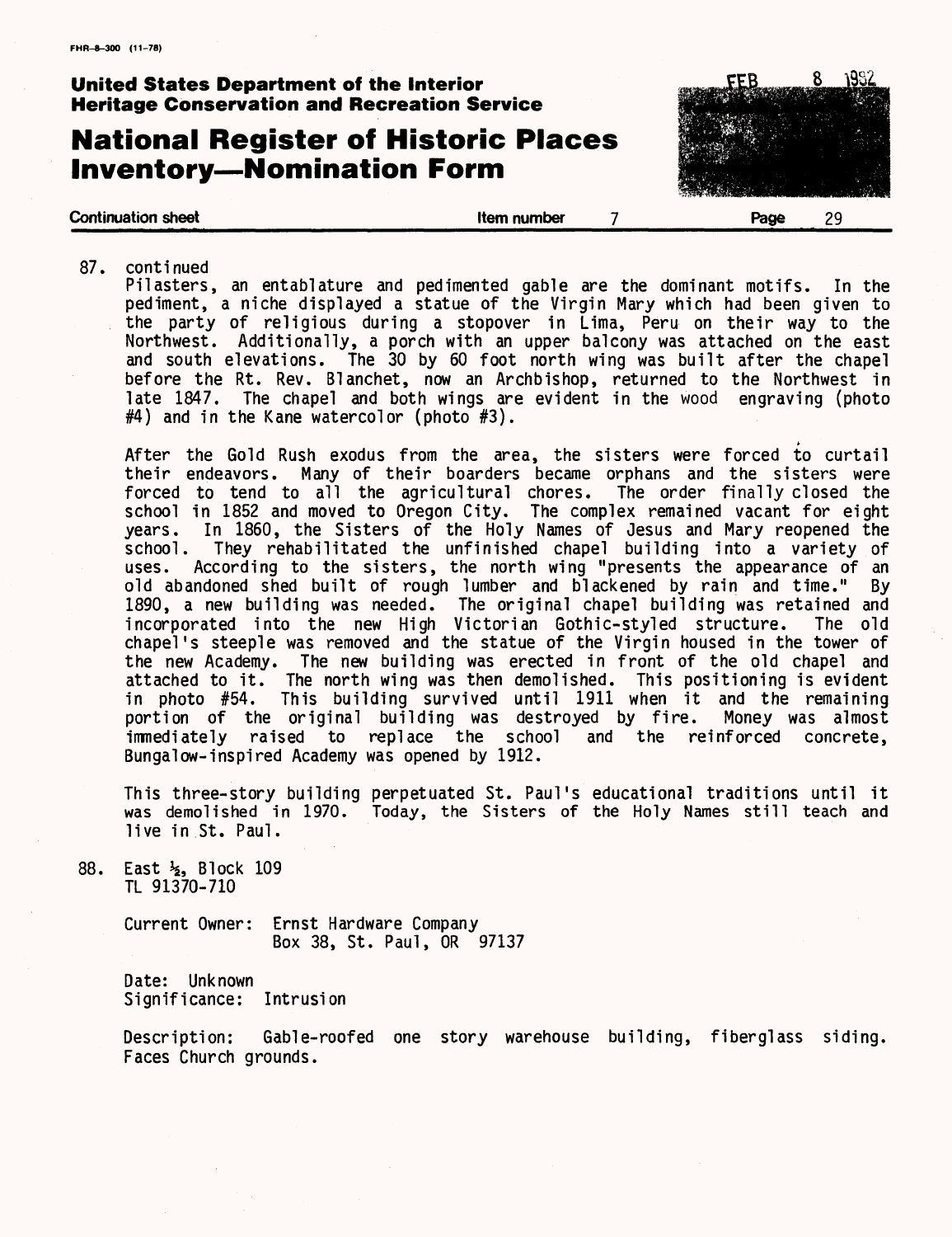## **National Register of Historic Places Inventory—Nomination Form**

Paul Church centenary celebration on May 11, 1939.



**Continuation sheet** and the state of the state of the number and  $\overline{7}$  and  $\overline{8}$  Page  $\overline{30}$ 89. West <sup>12</sup>/<sub>2</sub>, Block 109 TL 91370-700 Current Owner: Jesse A. Manegre 5368 Davidson Rd. NE, St. Paul, OR 97137 Description: Vacant lot, 100 by 264. 90. 281 Blanchet St. TL 41735-156 Current Owners: Milford C. and Dana Biddington 281 Blanchet St., St. Paul, OR 97137 Date: c. 1978 Significance: Compatible (noncontributing) Description: Brick, ranch-style house set at the back of a 264 foot deep lot. 91. 301 SW Blanchet TL 71737-000, photo #66 Current Owners: David C. and Elaine Smith % Horseshoe Lake Farms Box 13, St. Paul, OR 97137 Date: c. 1910 Significance: Secondary Description: A one and one-half story house. Stylistic elements from Bungalow, Colonial Revival and Queen Anne evident. Large centrally-positioned, gabled dormer on north (front) elevation. High-pitched gabled roof forms porch on north elevation, supported by thin Doric columns. Windows are generally one over one sliding sash and are assymetrically arranged on each elevation. Exterior walls, wide horizontal weatherboard. 92. 302 NW Blanchet Avenue TL 41756-000 Current Owner: Norman D. and JoAnn C. Frink PO Box 6, St. Paul, OR 97137 Date: c. 1939 Significance: Compatible (contributing) Description: Along with large Bungalow #91» defines western gateway to the district on Blanchet Avenue. Well-maintained two-story Norman Farmhouse or Cottage adjacent to church grounds. This house appears in historic view of St.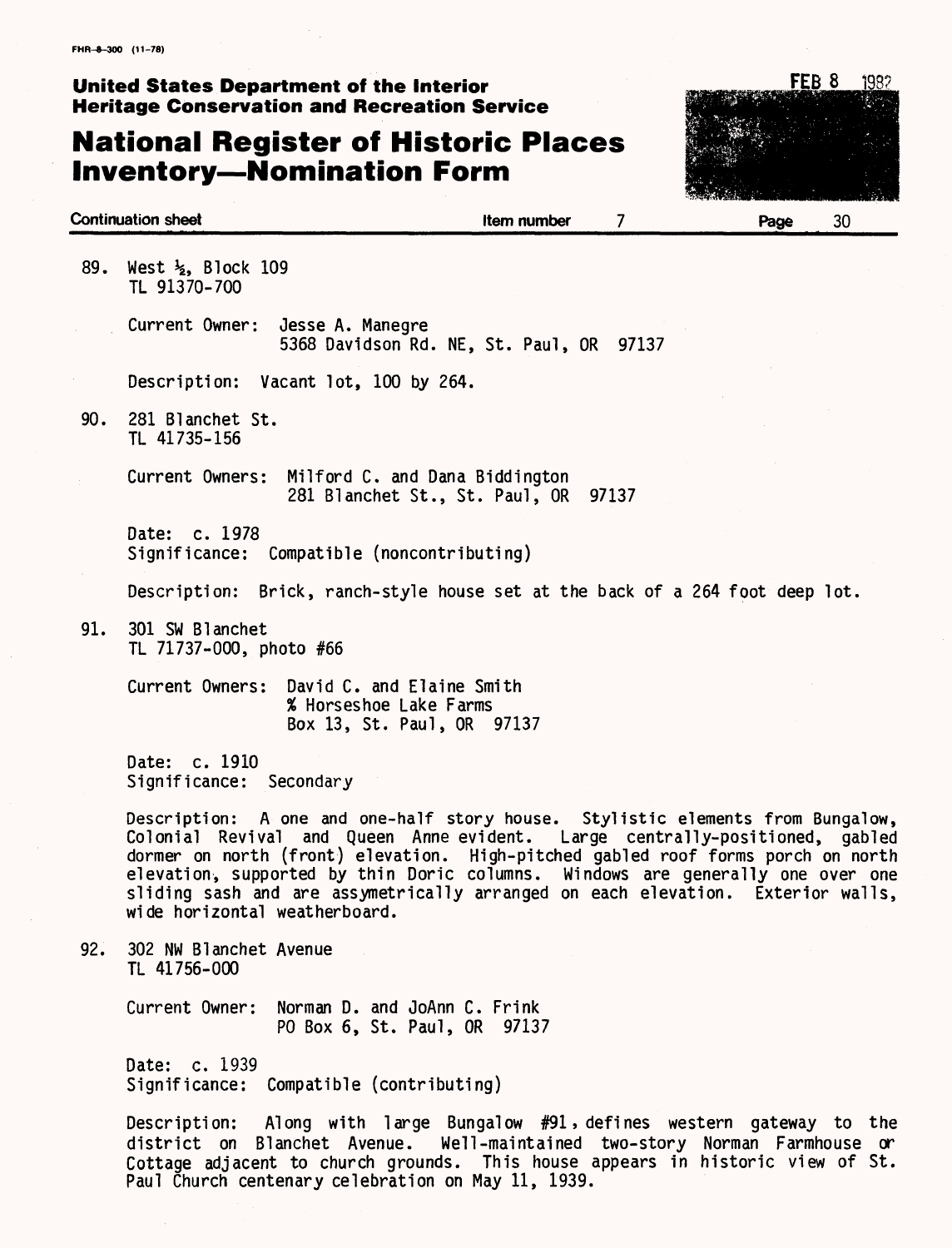## **8. Significance**

| <b>Period</b><br>___ prehistoric<br>$\frac{1}{2}$ 1400-1499<br>$\frac{1}{2}$ 1500-1599<br>$\frac{1600 - 1699}{1600 - 1699}$<br>$-1700 - 1799$<br>$X$ 1800-1899<br>$\perp$ 1900- | Areas of Significance-Check and justify below<br>$\frac{1}{2}$ archeology-prehistoric $\frac{1}{2}$ community planning<br>$\frac{\lambda}{\lambda}$ archeology-historic<br>$X$ agriculture<br>$X$ architecture<br><u>____</u> art<br>____ commerce<br><u>__</u> __ communications | _____ conservation<br>$\equiv$ economics<br>$\mathbf{X}$ education<br>___ engineering<br>$\frac{1}{2}$ exploration/settlement $\frac{1}{2}$ philosophy<br>___ industry<br><i>i</i> nvention | <b>1997</b> Iandscape architecture $\frac{X}{X}$ religion<br><u>_____</u> law<br><u>__</u> _ literature<br>___ military<br><u>_</u> __ music<br>politics/government | ____ science<br>____ sculpture<br>$\equiv$ social/<br>humanitarian<br><u>__</u> theater<br>_____ transportation<br>____ other (specify) |
|---------------------------------------------------------------------------------------------------------------------------------------------------------------------------------|-----------------------------------------------------------------------------------------------------------------------------------------------------------------------------------------------------------------------------------------------------------------------------------|---------------------------------------------------------------------------------------------------------------------------------------------------------------------------------------------|---------------------------------------------------------------------------------------------------------------------------------------------------------------------|-----------------------------------------------------------------------------------------------------------------------------------------|
| <b>Specific dates</b>                                                                                                                                                           | 1839-1939                                                                                                                                                                                                                                                                         | <b>Builder/Architect</b>                                                                                                                                                                    |                                                                                                                                                                     |                                                                                                                                         |

#### **Statement of Significance (in one paragraph)**

The following foreword explains the appearance of French-Canadian culture in Oregon in the early years of the 19th century and why that culture was concentrated on the broad fertile plain in the middle Willamette Valley which came to be known as French Prairie. The foreword was provided by noted local historian Harriet D. Munnick on January 27, 1981

St. Paul is the core area of French Prairie, second only to Astoria at the mouth of the Columbia in the order of white settlement in Oregon. The Pacific Fur Company in 1814 wintered sixteen of its force in the Henry House (Willamette Post) on the bank of the Willamette River to ease the threat of famine at Astoria. The succeeding Northwest Fur Company and the Hudson's Bay Company, headquartered at Fort Vancouver on the Columbia, pastured their horse herds in the area of the old Willamette Post. It was recognized that the mild climate and open prairie of the area were;assets for future agricultural supplies. Thus, the retiring men of the fur trade, the French-Canadian engages, having a long acquaintance with the prairie from their brigade days and having the tacit blessing of the Hudson's Bay Company, began to settle on the free land as early as 1828.

All these French-Canadians had native wives and numerous metis offspring. Indian help was cheap, and the virgin soil produced huge crops of wheat from seed furnished by the Company. The first farmsteads lay along the bottomlands, where river transportation to market was assured. Later comers spread inland from the Willamette as far as Gervais and St. Louis, but the greatest concentration centered around St. Paul, situated on the old brigade trail over the Chehalem Mountains to Fort Vancouver. The river lay on both west and north sides of St. Paul.

All the Canadians were of one nationality, one language, one religion, all illiterate, and all with children of mixed blood. They formed a prairie island in the midst of primeval forests. Here they tried to recreate the culture as they remembered it from their youth in Lower Canada. Later 'covered wagon' immigrants called them clannish and considered them somewhat inferior.

The little-recorded French-Canadian era lasted about twenty years before becoming diluted or replaced by successive waves of American, Irish and German immigration. The dilution came from the tendency of the half-blood sons to revert to the mores of their mothers, of the girls to marry white newcomers. The replacement was a result of the fathers' inability, in many cases, to withstand the pressure from a more aggressive culture that relegated them to the backwoods farther to the south and east.

Yet, the French-Canadian culture had been a way of life that was distinctive, happy, and, in a way, to be envied. The families danced and fiddled and sang, raced their •ponies, and kept huge pots of pea soup simmering on the hearth. The men wept when their wives or children died, and remarried a few months later. The lives of these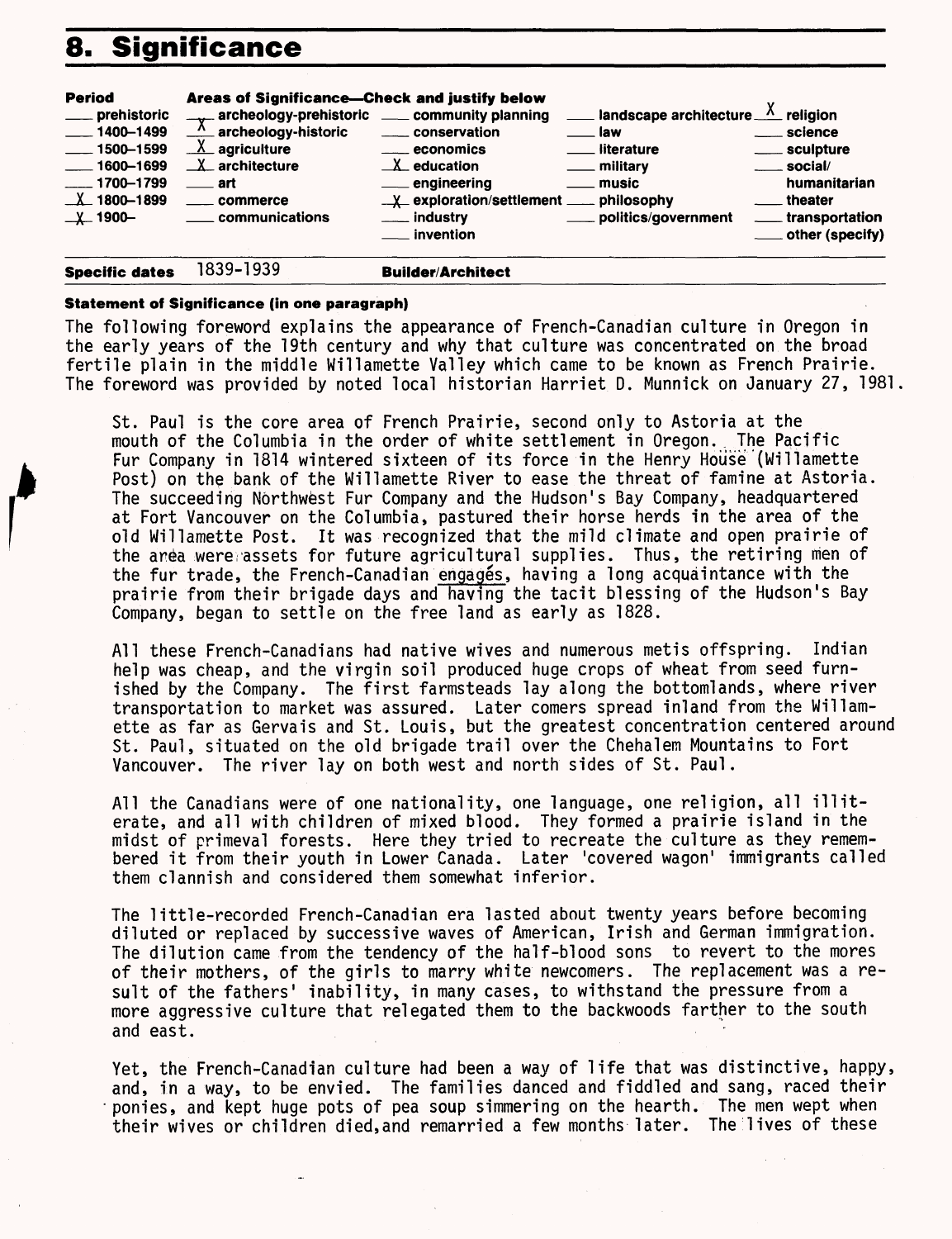## **9. Major Bibliographical References**

See attached sheet

| مصالف والأن |  |  |
|-------------|--|--|
|             |  |  |

Í

**UTM NOT VERFIED** 

| Acreage of nominated property 88.6                                                                                                                                                                                                                                                                                          |                                                                          |                                     |                          |                  |  |
|-----------------------------------------------------------------------------------------------------------------------------------------------------------------------------------------------------------------------------------------------------------------------------------------------------------------------------|--------------------------------------------------------------------------|-------------------------------------|--------------------------|------------------|--|
| Quadrangle name St. Paul, Oregon                                                                                                                                                                                                                                                                                            |                                                                          |                                     | Quadrangle scale 1:24000 |                  |  |
| <b>UMT References</b>                                                                                                                                                                                                                                                                                                       |                                                                          |                                     |                          |                  |  |
| д<br>[5]0,1[5,3]0]<br> 1,0                                                                                                                                                                                                                                                                                                  | [5]0[0]6[7]10                                                            | 0، 1                                | 5 0,2 4,1,0              | [5]0[0]6[7]1[0]  |  |
| Zone<br><b>Easting</b>                                                                                                                                                                                                                                                                                                      | <b>Northing</b>                                                          | Zone                                | <b>Easting</b>           | <b>Northing</b>  |  |
| $5_10\ \ 2_14\ \ 1\ \ 0_1$<br>1 <sub>0</sub>                                                                                                                                                                                                                                                                                | 50,05,370                                                                | 1,0 <br>D                           | 5 0,1 5,3 0              | 0, 5, 6, 6, 7, 0 |  |
|                                                                                                                                                                                                                                                                                                                             |                                                                          |                                     |                          |                  |  |
| G                                                                                                                                                                                                                                                                                                                           |                                                                          | н                                   |                          |                  |  |
| Verbal boundary description and justification                                                                                                                                                                                                                                                                               |                                                                          |                                     |                          |                  |  |
| See attached sheet.                                                                                                                                                                                                                                                                                                         |                                                                          |                                     |                          |                  |  |
|                                                                                                                                                                                                                                                                                                                             |                                                                          |                                     |                          |                  |  |
| List all states and counties for properties overlapping state or county boundaries                                                                                                                                                                                                                                          |                                                                          |                                     |                          | ÷.               |  |
| state                                                                                                                                                                                                                                                                                                                       | code                                                                     | county                              |                          | code             |  |
| state                                                                                                                                                                                                                                                                                                                       | code                                                                     | county                              |                          | code             |  |
| 11. Form Prepared By                                                                                                                                                                                                                                                                                                        |                                                                          |                                     |                          |                  |  |
|                                                                                                                                                                                                                                                                                                                             |                                                                          |                                     |                          |                  |  |
| name/title                                                                                                                                                                                                                                                                                                                  | James Marshall Hamrick, Independent Contractor                           |                                     |                          |                  |  |
|                                                                                                                                                                                                                                                                                                                             | organizationfor State Office of Historic Preservation                    |                                     | date September 1, 1980   |                  |  |
|                                                                                                                                                                                                                                                                                                                             |                                                                          |                                     |                          |                  |  |
|                                                                                                                                                                                                                                                                                                                             |                                                                          |                                     |                          |                  |  |
| street & number $1829$ NN Lovejoy, $#505$                                                                                                                                                                                                                                                                                   |                                                                          |                                     | telephone 3/223-1374     |                  |  |
| Portland<br>city or town                                                                                                                                                                                                                                                                                                    |                                                                          |                                     | Oregon 97209<br>state    |                  |  |
|                                                                                                                                                                                                                                                                                                                             | <b>State Historic Preservation Officer Certification</b>                 |                                     |                          |                  |  |
| The evaluated significance of this property within the state is:                                                                                                                                                                                                                                                            |                                                                          |                                     |                          |                  |  |
| national                                                                                                                                                                                                                                                                                                                    | $X_$ state                                                               | local                               |                          |                  |  |
| As the designated State Historic Preservation Officer for the National Historic Preservation Act of 1966 (Public Law 89-                                                                                                                                                                                                    |                                                                          |                                     |                          |                  |  |
|                                                                                                                                                                                                                                                                                                                             |                                                                          |                                     |                          |                  |  |
|                                                                                                                                                                                                                                                                                                                             |                                                                          |                                     |                          |                  |  |
|                                                                                                                                                                                                                                                                                                                             |                                                                          |                                     |                          |                  |  |
|                                                                                                                                                                                                                                                                                                                             | Deputy State Historic Preservation Officer                               |                                     | April<br>date            | 30, 1981         |  |
| For HCRS use only                                                                                                                                                                                                                                                                                                           |                                                                          |                                     |                          |                  |  |
|                                                                                                                                                                                                                                                                                                                             | I hereby certify that this property is included in the National Register |                                     |                          |                  |  |
| 665), I hereby nominate this property for inclusion in the National Register and certify that it has been evaluated<br>according to the criteria and procedures set forth by the Meritage Conservation and Recreation Service.<br>State Historic Preservation Officer signature<br>title<br>Keeper of the National Register |                                                                          | Eatered in the<br>Raskanal Register | date                     |                  |  |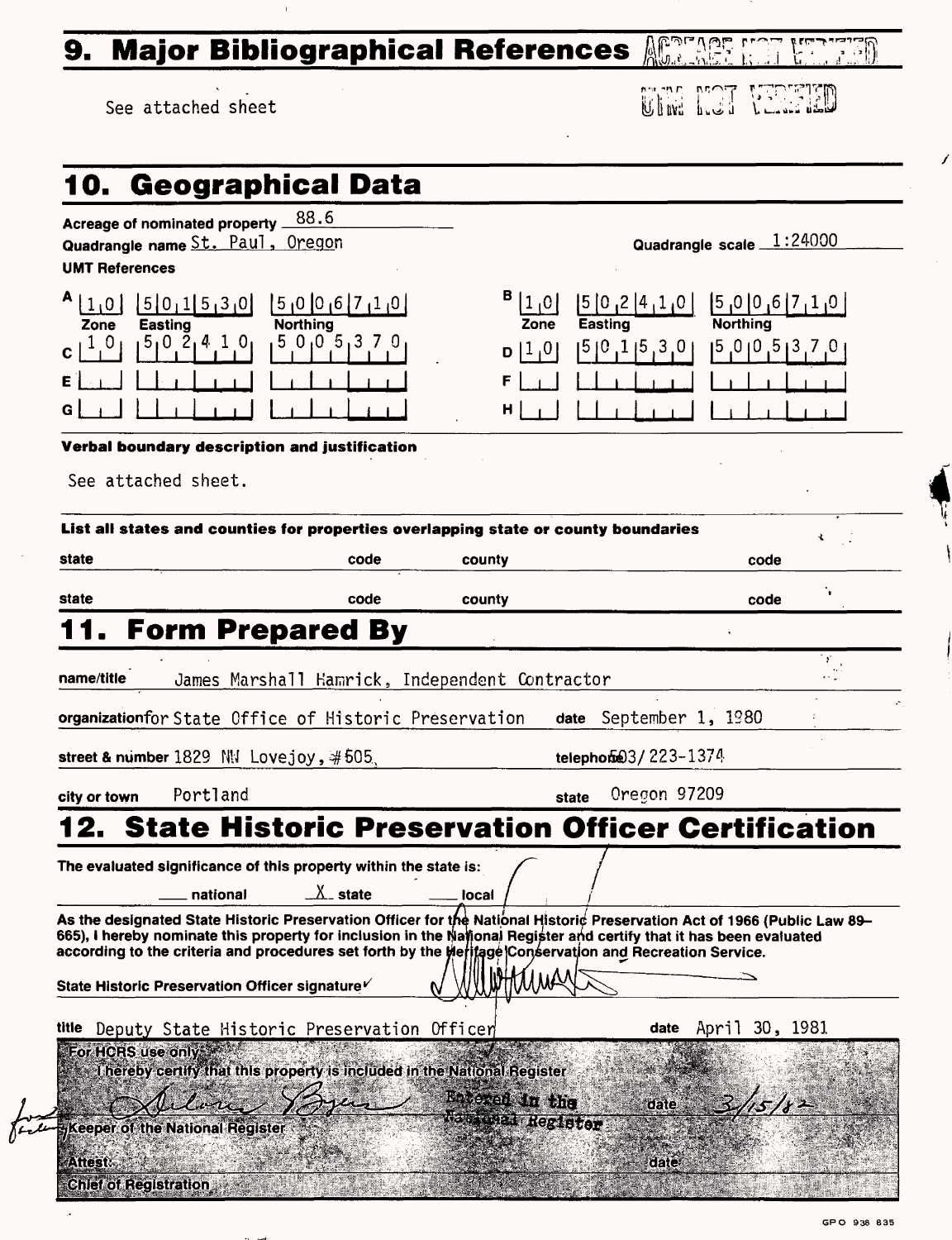## **National Register of Historic Places Inventory — Nomination Form**



families were welded together in a web of intermarriage and by complete unity in the Roman Catholic faith, a unity that persists in St. Paul today. Their homes were simple log or board cabins that have long since disappeared. Documentary records, family traditions and artifacts from the soil are helping to fill in the picture of their culture, unique in Oregon history.

St. Paul, Oregon is of surpassing significance in the history of Oregon and of the Roman Catholic Church in Oregon. It was at St. Paul, the second oldest settler community in the state, that the Catholic Church was established in the Pacific Northwest, and it was in St. Paul that the framework was provided for was intended to have been the headquarters of the Church in Oregon. St. Paul is the holder of many significant "firsts." The Reverend Francis Norbert Blanchet and the Reverend Modeste Demers, first Catholic priests to arrive in the Oregon country, founded St. Paul in forming the first Catholic mission in the Northwest. A log church, known to be the first conventional church building in Oregon, had been erected there in 1836 in anticipation of the priests' arrival. Between the years 1839 and 1847 the first convent, first Catholic boys' school, first Catholic girls' school, and first brick church in the Oregon country--and perhaps first west of the Rocky Mountains-were constructed. In addition, the old cemetery, established in 1839, is significant as one of the oldest in the state and contains what is believed to be the first Catholic burial in Oregon. While all the original buildings except the brick church have disappeared, their interpretive and archaeological potential is strong. Although the Church's administrative headquarters moved north to Oregon City and then to Portland in the 1850s, St. Paul remained an educational and religious center. Successive generations of pioneers, together with immigrations of ethnic Catholic groups, provided a stable economic and familial base for minimal growth while retaining St. Paul's Catholic traditions. The extant architecture in the proposed district provides the tangible historical evidence of this community as the sesquicentennial draws near.

Originally inhabited by the Kalapooian Indians, the French Prairie region of the Willamette Valley became the home of French-Canadians Etienne Lucier, Joseph Gervais and Jean-Baptiste Desportes, retirees from the Hudson's Bay Company, about 1830. These men formed the nucleus of a community whose descendants still inhabit the area. The settlers had become familiar with the prairie during their travels along the Willamette River as engages of the Company. They were attracted to the area by large tracts of treeless, open prairie land and by the agricultural potential of the rich alluvial soil. As the men traveled widely in the service of the Company, their selection of this particular area for permanent settlement is significant indeed.

After they settled, the men took Indian wives and began raising crops which included the first wheat in Oregon. In 1834, these Catholics began petitioning the Red River province in Canada for a priest. By that year, the population of the settlement had increased to include new arrivals and children. Some marriages, later blessed by Father Blanchet, were performed by the well-known Methodist missionary Jason Lee. Still, the predominantly Catholic community desired a priest for their spiritual ministrations. In a gesture of anticipation, the settlers built a church of logs in 1836 on the east bank of the Willamette River, west of the present townsite. Shortly thereafter, at the request of John McLoughlin, Chief Factor of the Hudson's Bay Company Columbia District, the church was moved inland to the center of the settlement. It was McLoughlin who gave Fathers Blanchet and Demers permission to travel in the district. At first, the two were not allowed to settle in the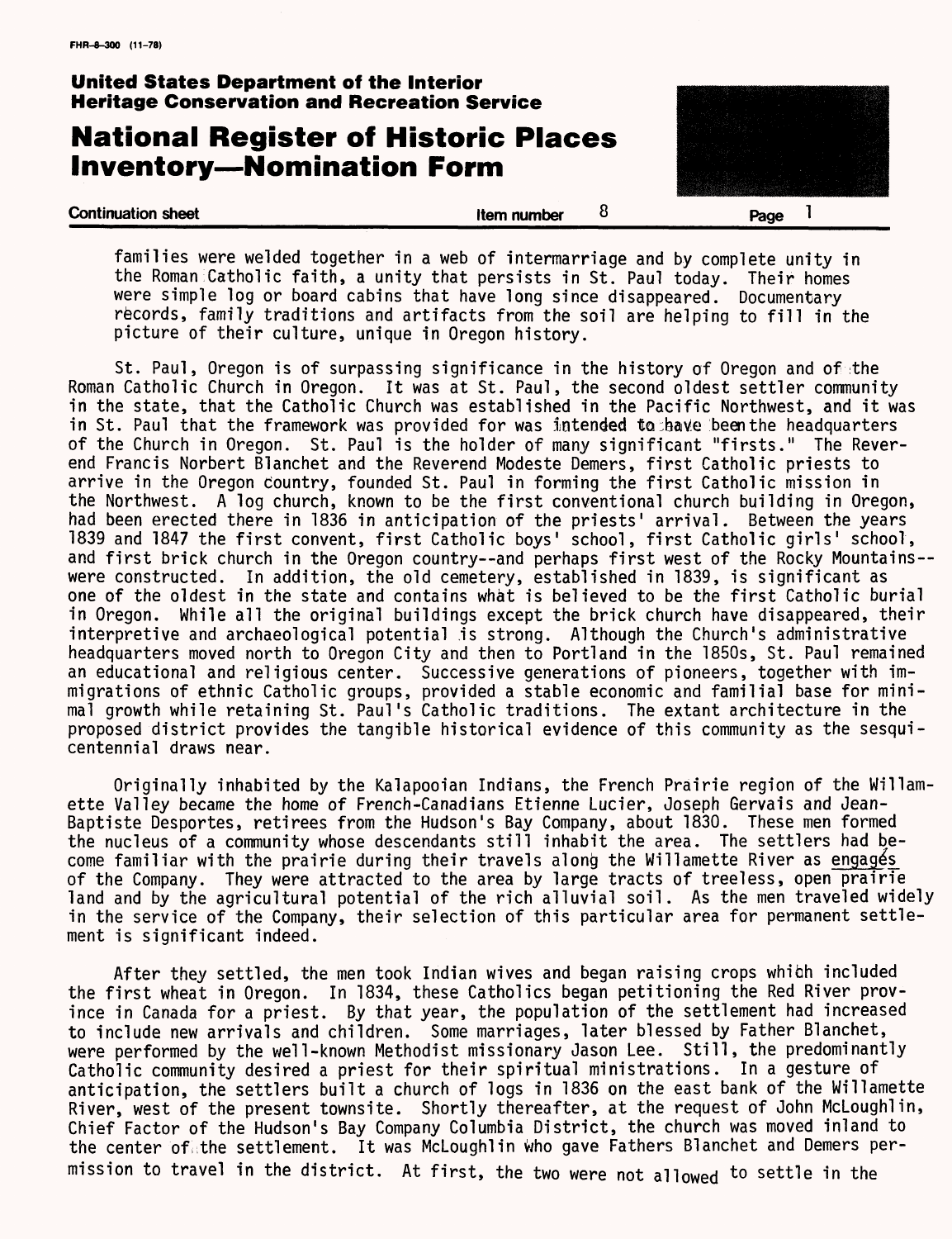## **National Register of Historic Places Inventory—Nomination Form**



Willamette Valley. From late November, 1838 to the first week in January, 1839, they traveled to various sites, baptizing and performing marriages. It was thus six weeks before Blanchet was allowed to travel to the as yet unnamed site of his mission on the French Prairie. He arrived on 5 January, 1839 and began conducting the first of two four-week missions. At that time, 74 persons were baptized and 25 marriages performed. Father Blanchet also marked off "an acre of ground, chosen, fenced and blessed for a graveyard."

After a Hudson's Bay Company policy change - almost a year after his arrival in the Oregon County - Blanchet was allowed to establish a permanent mission, which he named St. Paul. He lived behind the altar in a hastily subdivided space in the log church while plans were made to erect a suitable lodging close to the church. The new 60 by 25 foot structure was to serve as residence, classroom, and community hall. It once housed a meeting in 1841 of the pioneers who were to later vote on Oregon's provisional government in nearby Champoeg. The building eventually became St. Joseph's College due to a generous offer of 4800 francs from Parisian Joseph Laroque. This, the first Catholic boys' boarding school in the Northwest, was initially home to thirty students, including a son of an Indian chief.

Renowned Jesuit missionary Pierre Jean DeSmet arrived the next year, bringing with him several priests and lay brothers, as well as a group of seven sisters of the order of Notre Dame de Namur, Belgium. Rev. Blanchet, recently elevated to the bishopric, had begun construction of a 30 by 60 foot convent. This structure was not completed on the arrival of the sisters on 17 August, 1844. Commenting on the state of completion, one sister complained that "our house has neither doors nor windows." Therefore, the religious were required to do some of the carpentry work themselves. Daubing was necessary to hide the chinks in the exterior walls and a leaky roof was only one of many problems.

In 1845, much construction was initiated. Father DeSmet founded the St. Francis Xavier Mission on a bluff approximately one-half mile west of the St. Paul Mission, overlooking the Willamette River basin. Several buildings were constructed, including a fifteen room, two story house, 45 by 35 feet. In the same year, St. Joseph's College was enlarged by one story and a large chapel, 30 by 80 feet, was begun next to the convent. The facade displayed Classical detailing possibly inspired by the sisters' native Belgian architecture. Additionally, by 1845 Bishop Blanchet had made plans to build St. Paul's Roman Catholic Church, a building intended by the prelate to eventually serve as his cathedral. At least 60,000 brick had been fired on the site in preparation for the construction, which occurred during a trip the Bishop made to<br>Europe. The cornerstone was laid in his absence by then Vicar-General Demers on 24 The cornerstone was laid in his absence by then Vicar-General Demers on 24 May, 1846. Dedicated on 1 November of the same year, the church is in the form of a Latin cross, 100 by 45 feet, with lateral wings measuring 15 by 25 feet. The interior was not completed until 1866, the year an angular apse was added to the west end of the building. Beginning in 1898, further alterations occurred with the removal of the old spire and the construction of an entry tower and spire in the High Victorian Gothic style.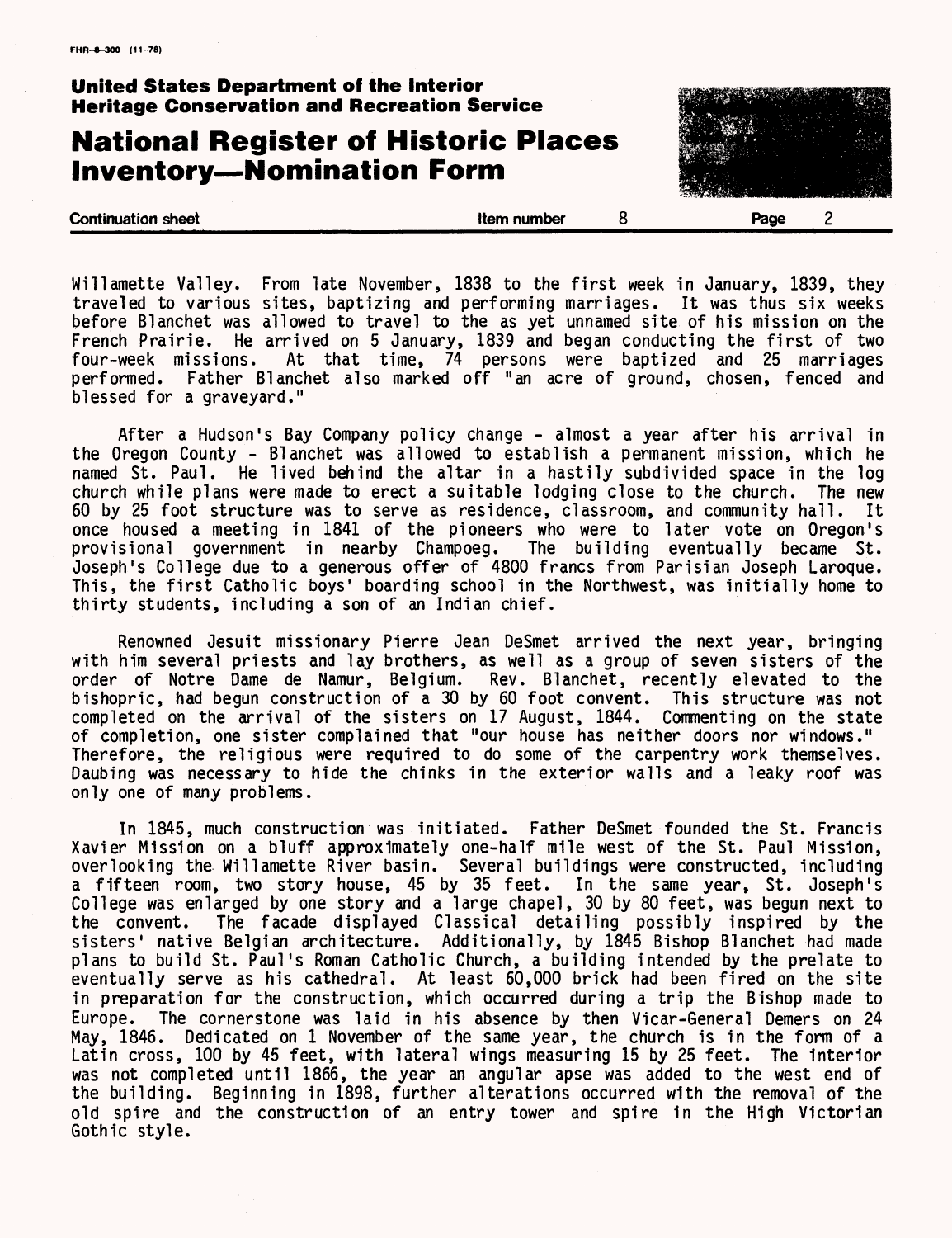1982 FFB 8 **United States Department of the Interior Heritage Conservation and Recreation Service National Register of Historic Places Inventory—Nomination Form**

While Rev. Blanchet was in Europe, Pope Pius IV created an eccles<sup>i</sup>astical<br>ince of the Oregon Country, dividing it into three sees. Blanchet, now elevated province of the Oregon Country, dividing it into three sees. to the office of archbishop, was appointed to administer the see of Oregon City. No reason has been forwarded to explain why St. Paul was not designated as a see.

**Continuation sheet Continuation sheet Item number 8 Page 3** 

Archbishop Blanchet returned to Oregon in late 1847; two years, seven months after his departure. Soon after his return, one specific event changed St. Paul's destiny. In July, 1848, the California Gold Rush began. The resulting exodus to the south decimated the adult male population and left only "old men, boys and womenfolk." St. Joseph's College was affected first, as its students were required to attend to chores and other work formerly done by adults. It closed the next year as an educational facility but was maintained for some years by the community. The sisters valiantly attempted to keep the academy open, but were also crippled by lack of manpower to tend their own crops and orchards. The sisters left St. Paul permanently in 1852. They opened another academy in Oregon City but soon moved to California. The same year, Father DeSmet ordered St. Francis Xavier Mission sold. This act concluded the sequence of events initiated by the quest for gold and ushered in an eight year period of relative inactivity for the educational complex.

The community, however, did not disappear. The brick church remained open and priests continued to minister to remaining residents, to the slow influx of returnees from the gold fields, and to Scottish and Irish immigrants. By the early 1860's Archbishop Blanchet had succeeded in attracting a new group of sisters to the Portland area from Canada. The Sisters of Holy Names of Jesus and Mary were then asked to reopen the academy and convent in St. Paul. This became a reality in 1861 and, except for those periods when the school was closed due to fire, weather or construction, it has remained an integral part of the Catholic educational system in Oregon.

Growth continued in the Prairie region. The stable economic base now included much river commerce and logging, as well as agriculture. The area's importance increased further after 1880 with the construction of a narrow-gauge railway system. Although the narrow-gauge was defunct by 1890, its construction had been a boon to the region and stimulated further growth at St. Paul. The new cemetery had been consecrated and the mortuary chapel for the sisters at the north end had been constructed. The academy thrived and a new building was added in 1891. The attenuated proportions and High Victorian Gothic styling of the academy no doubt stimulated the use of the style when the renovation of the Church began in 1898. In 1911, fire destroyed the academy, including those portions of the original chapel, which was attached to the rear of the later building. Reinforcing its continuing importance as an educational center, the academy was almost immediately rebuilt in reinforced concrete. This Bungalow-style-inspired structure stood until it was<br>demolished in 1970. Day student enrollment remained high, although no boarding Day student enrollment remained high, although no boarding students appear in school records after 1928.

At some point before the community's Centenary in 1939, the old cemetery, neglected and overgrown, was bulldozed flat and its gravestones piled off to one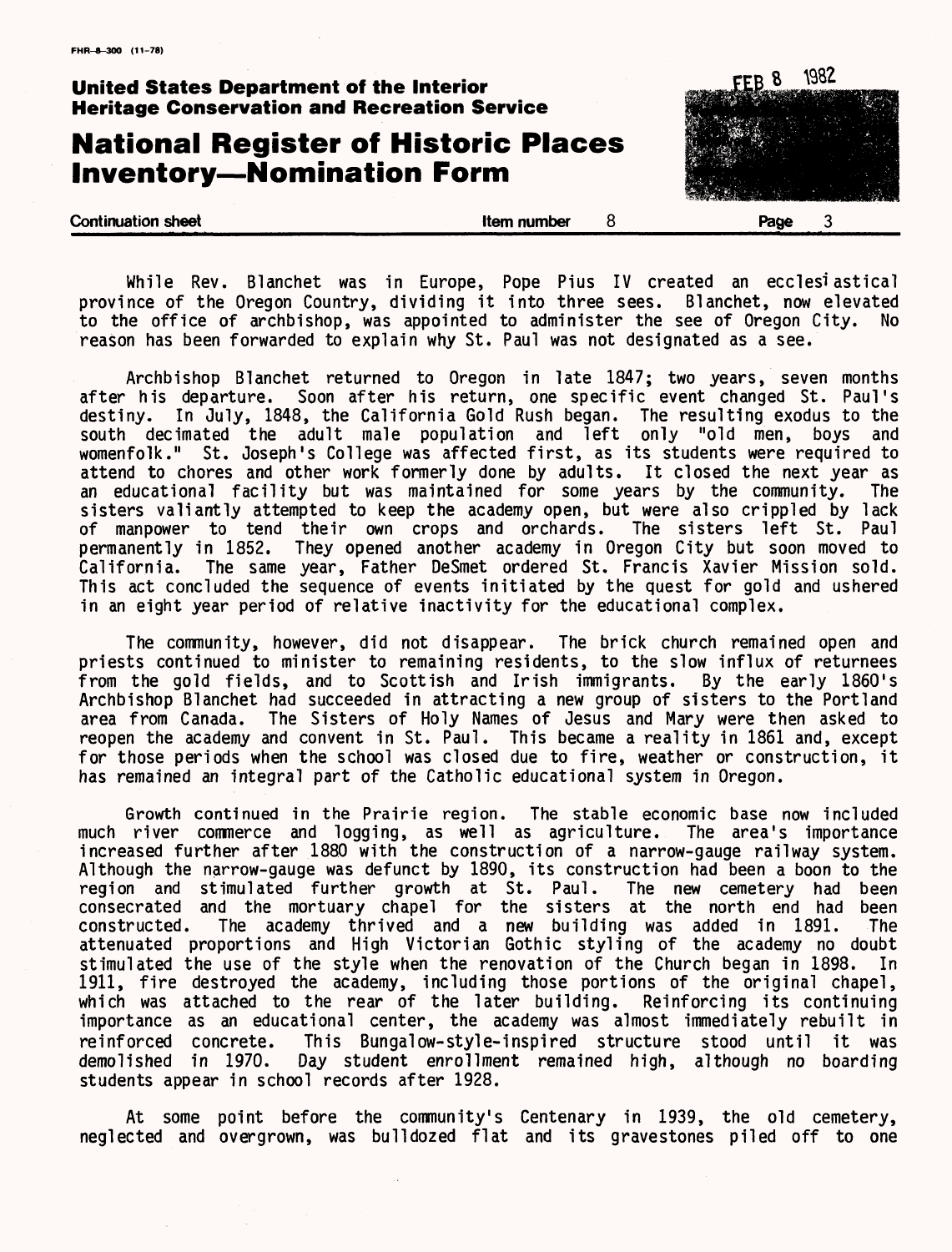## **National Register of Historic Places Inventory—Nomination Form**



side. Today, a large crucifix and commemorative marker provide the only reminder of its historic purpose. On 11 May, 1939, the St. Paul Centenary Mass was held on the approximate site of the old log church, attracting scores of high church officials, clergy and religious, as well as over 3000 laity.

The town of St. Paul, incorporated in 1905, remains a strongly Catholic community. A modern school now exists to the south of the former academy site, which is occupied by a modern convent. The church and grounds are well maintained, and St. Paul's history is constantly researched and revitalized by interested individuals and organizations such as the St. Paul Mission Historical Society. The town is famous nationally for its Rodeo, established in 1936, which has attracted as many as 40,000 visitors during recent Fourth of July holidays. Ethnic immigration, which has provided St. Paul with cultural diversity and religious solidarity through the decades, has continued. Mexican-Americans form an integral part of the agricultural labor force in the area, while contributing to the stability of St. Paul's Catholic traditions. Recognition by the Register will further insure the preservation of St. Paul's history and traditions.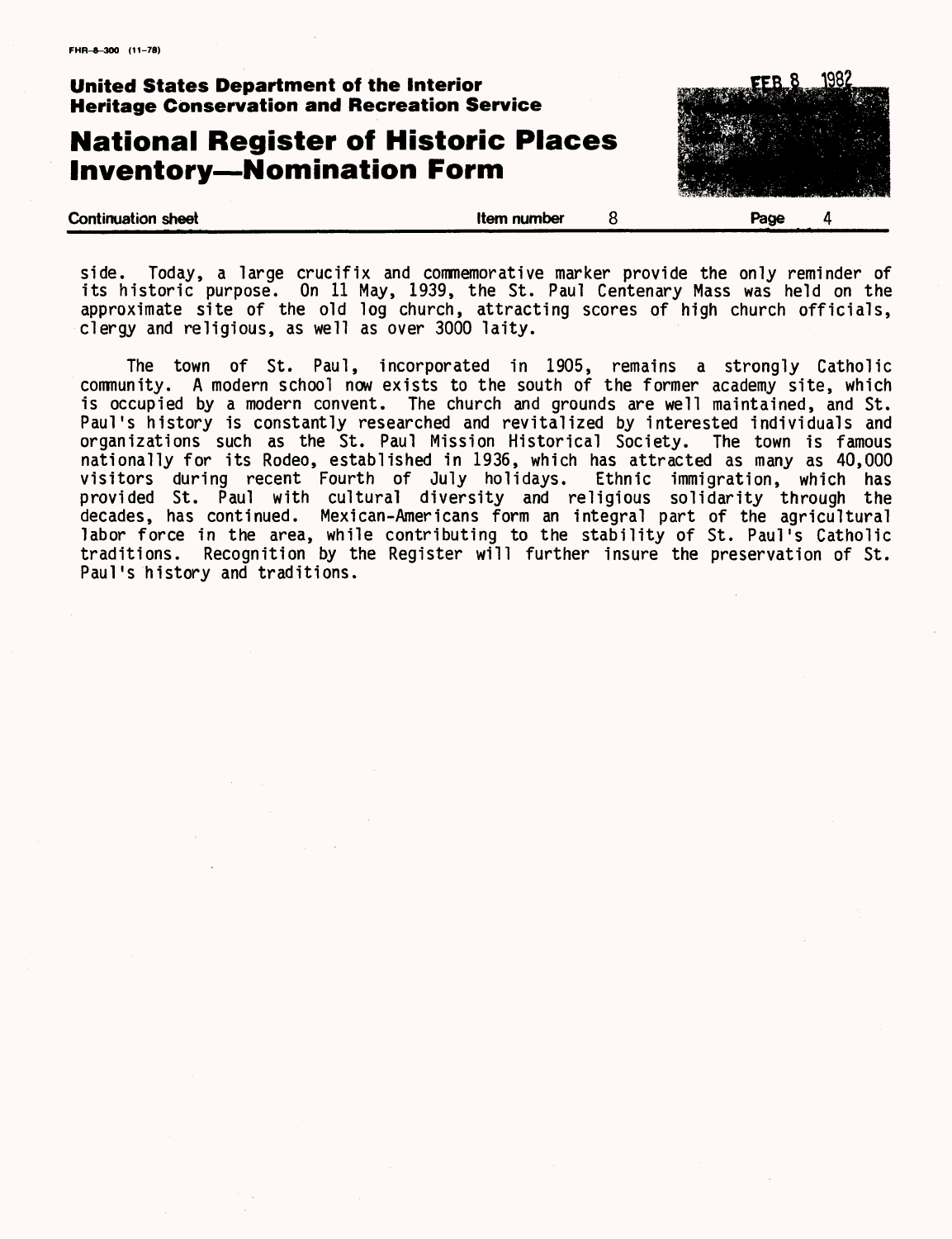## **National Register of Historic Places Inventory — Nomination Form**



**Continuation sheet Continuation sheet Continuation sheet Continuation sheet Continuation sheet Continuation Spage** 

#### MAJOR BIBLIOGRAPHIC REFERENCES

- Annals of the Sisters of the Holy Names of Jesus and Mary, St. Paul, Oregon: 1860-1909. Archives of Marylhurst College, Portland, Oregon. Excerpts courtesy Harriet D. Munnick.
- Bagley, Clarence B., ed. Early Catholic Missions in Old Oregon. 2 vols. Seattle:<br>Lowman & Hanford, Co., 1932.
- Bischoff,William N., S. J. The Jesuits in Old Oregon, 1840-1940. Caldwell, Idaho:<br>Caxton Printers, Ltd., 1945.
- Blanchet, Francis N. Historical Sketches of the Catholic Church in Oregon during the past Forty Years. Portland, 1878.
- Chronicles of the Academy of the Sisters of the Holy Names, St. Paul, Oregon: 1909-1949. Microfilm #167. Oregon Historical Society, Portland, Oregon.
- Fitzgibbon, Edward H. Nomination to the National Register of Historic Places of the St. Paul Roman Catholic Church, 1978.
- Gaston, Joseph. Centennial History of Oregon: 1811-1912. 4 vols. Chicago: S.J. Clarke Pub., Co., 1912.
- Gleanings of Fifty Years: The Sisters of the Holy Names of Jesus and Mary in the Northwest, 1859-1909. Portland, Oregon: Glass & Prudhomme Co., 1909.
- Jesuits of the Middle United States, vol. 2. New York: American Press, 1938.
- McKay, Harvey J., St. Paul, Oregon 1830-1890 (Portland: Binford and Mort, 1980).
- McNamee, Sister Mary Dominica, S.N.D.deN. Willamette Interlude. Palo Alto, CA: Pacific Books, 1953.
- Munnick, Harriet D. "Physical Aspects of the Mission du Willamette St. Paul in 1847." Marion County History 12 (1977-78), pp. 5-12.

and Warner, Mikell Delores. Catholic Church Records of the Pacific Northwest: St. Paul, Oregon, 1839-1898, Volumes I, II, and III. Portland, Oregon: Binford & Mort, 1979.

- O'Hara, Edwin V. "DeSmet in the Oregon Country." Oregon Historical Quarterly 10 (September 1909), pp. 237-262.
	- Pioneer Catholic History of Oregon. Patterson, New Jersey: St. Anthony Guild Press, 1939.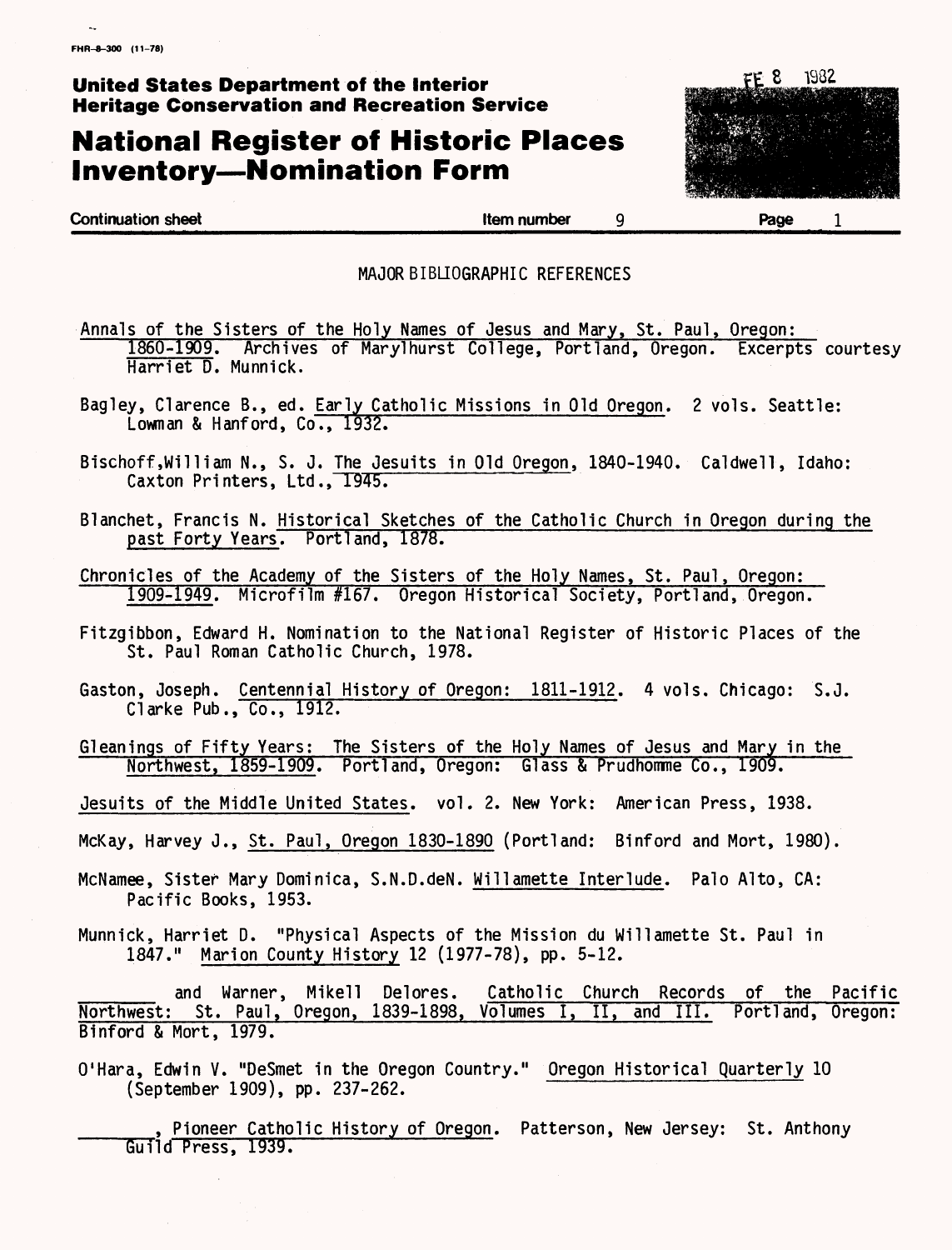## **National Register of Historic Places Inventory—Nomination Form**

**Continuation sheet Continuation sheet 9** 

| 1982<br>EEB8 |  |
|--------------|--|
|              |  |
|              |  |
|              |  |
|              |  |
|              |  |
| 2            |  |
| Page         |  |

Quinlan, Sara-Alice Katharyne. In Harvest Fields by Sunset Shores. San Francisco Gilmarten Co., 1926.

Scott, Leslie M. "History of the Narrow Gauge Railroad in the Willamette Valley." Oregon Historical Quarterly 20 (June 1919), pp. 142-158.

Oregon Journal, Portland, Oregon. 27 October, 1935, sec. 1, p. 11 5 April, 1961, p. 12, c. 1 I July, 1975, sec. 3, p. 15 II May, 1977, p. 13, c. 4

- Oregonian, Portland, Oregon. 23 November, 1930, sec. 4 pp. 4, 6 11 February, 1961, sec. 3, p. 1, c. 1 25 December, 1967, p. 45, c. 6 21 October, 1972, sec. 2, p. 6, c. 1 3 July, 1974, sec. 2, p. 8, c. 1 5 October, 1975, Forum sec., p. C5, c. 1 31 December, 1975, p. Al, c. 2
- Herald, Portland, Oregon. 6 August, 1867
- Graphic, Newberg, Oregon. 25 August, 1976
- Independent, Woodburn, Oregon. 1 September, 1976
- Capital Journal, Salem, Oregon. 20 April, 1976
- Statesman, Salem, Oregon. 19 June, 1973

INTERVIEWS:

Harriet D. Munnick, West Linn, Oregon Joseph McKay, St. Paul, Oregon Harvey J. McKay, St. Paul, Oregon

Vertical files, Oregon Historical Society, Portland, Oregon Archives, St. Paul Mission Historical Society